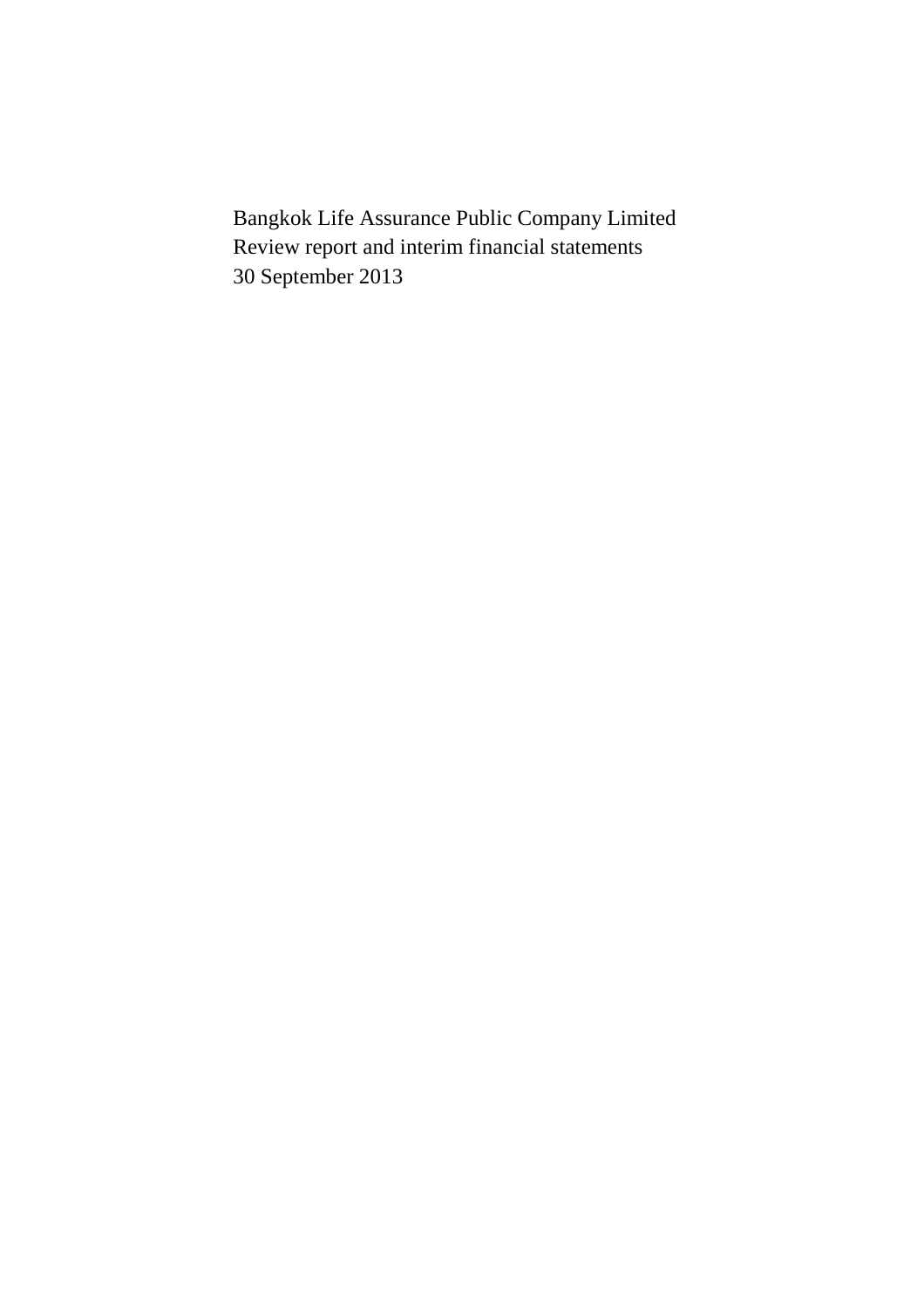### **Independent Auditor's Report on Review of Interim Financial Information**

To the shareholders of Bangkok Life Assurance Public Company Limited

I have reviewed the accompanying statement of financial position of Bangkok Life Assurance Public Company Limited as at 30 September 2013, the statements of income and comprehensive income for the three-month and nine-month periods ended 30 September 2013, and statements of changes in owners' equity, and cash flows for the nine-month period ended 30 September 2013, as well as the condensed notes to the financial statements. Management is responsible for the preparation and presentation of this interim financial information in accordance with Thai Accounting Standard 34: Interim Financial Reporting. My responsibility is to express a conclusion on this interim financial information based on my review.

### **Scope of Review**

I conducted my review in accordance with Thai Standard on Review Engagements 2410: Review of Interim Financial Information Performed by the Independent Auditor of the Entity. A review of interim financial information consists of making inquiries, primarily of persons responsible for financial and accounting matters, and applying analytical and other review procedures. A review is substantially less in scope than an audit conducted in accordance with Thai Standards on Auditing and consequently does not enable me to obtain assurance that I would become aware of all significant matters that might be identified in an audit. Accordingly, I do not express an audit opinion.

## **Conclusion**

Based on my review, nothing has come to my attention that causes me to believe that the accompanying interim financial information is not prepared, in all material respects, in accordance with Thai Accounting Standard 34: Interim Financial Reporting.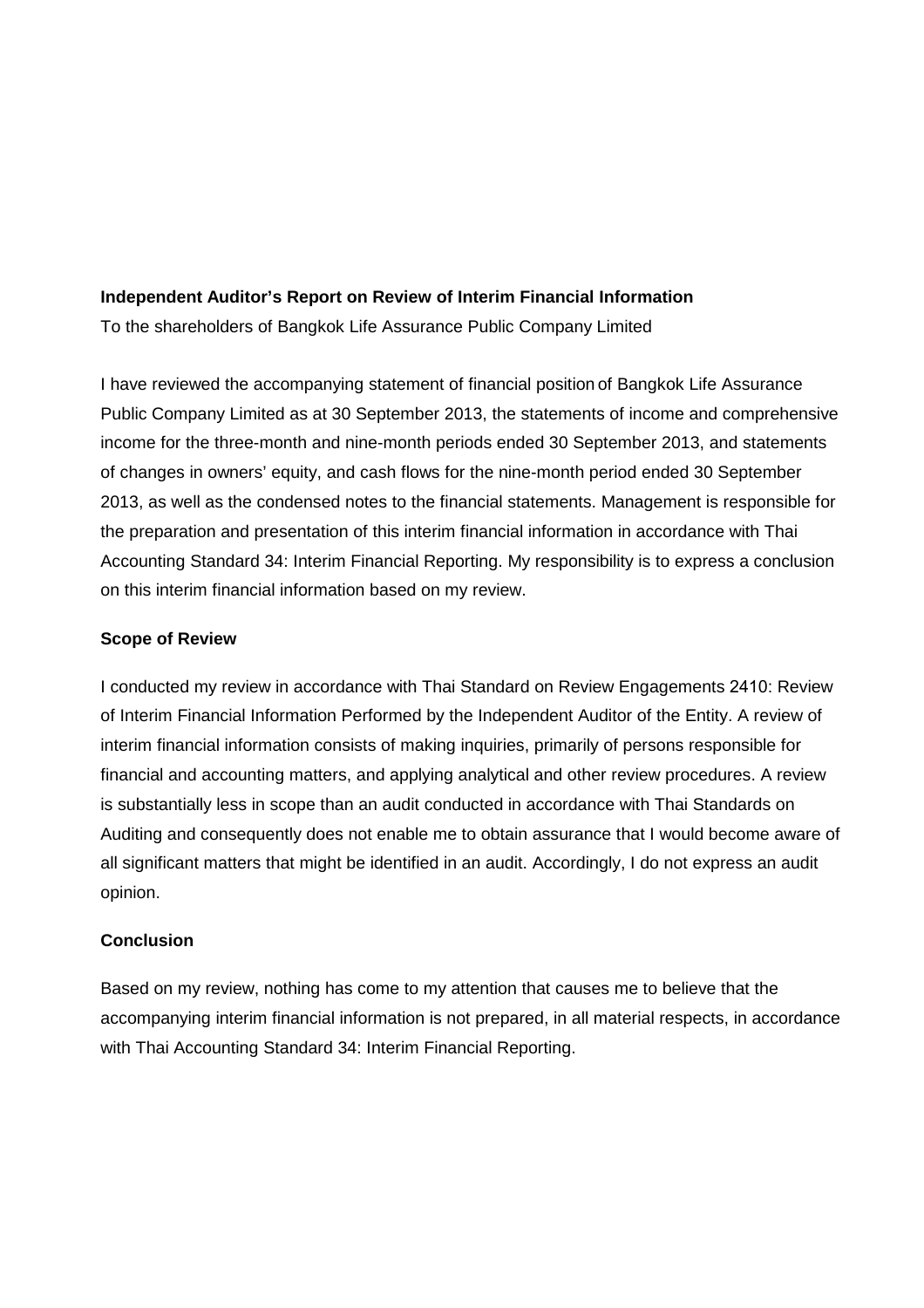## **Emphasis of Matter**

I draw attention to Note 3.1 to the interim financial statements regarding the change in accounting policy as a result of the first time adoption of Thai Accounting Standard 12: Income Taxes. My conclusion is not qualified in respect of this matter.

## **Other Matter**

The statement of financial position of Bangkok Life Assurance Public Company Limited as at 31 December 2012 (before restatement) was audited by another auditor in the same firm as mine, who expressed an unqualified opinion on those financial statements under her report dated 22 February 2013. The statements of income and comprehensive income for the three-month and nine-month periods ended 30 September 2012 and the statements of changes in owners' equity and cash flows for the nine-month period ended 30 September 2012 of Bangkok Life Assurance Public Company Limited (before restatement) were also reviewed by the aforementioned auditor who concluded, under her report dated 14 November 2012, that nothing had come to her attention that caused her to believe that the interim financial information was not prepared, in all material respects, in accordance with Thai Accounting Standard 34: Interim Financial Reporting.

Rachada Yongsawadvanich Certified Public Accountant (Thailand) No. 4951

Ernst & Young Office Limited Bangkok: 13 November 2013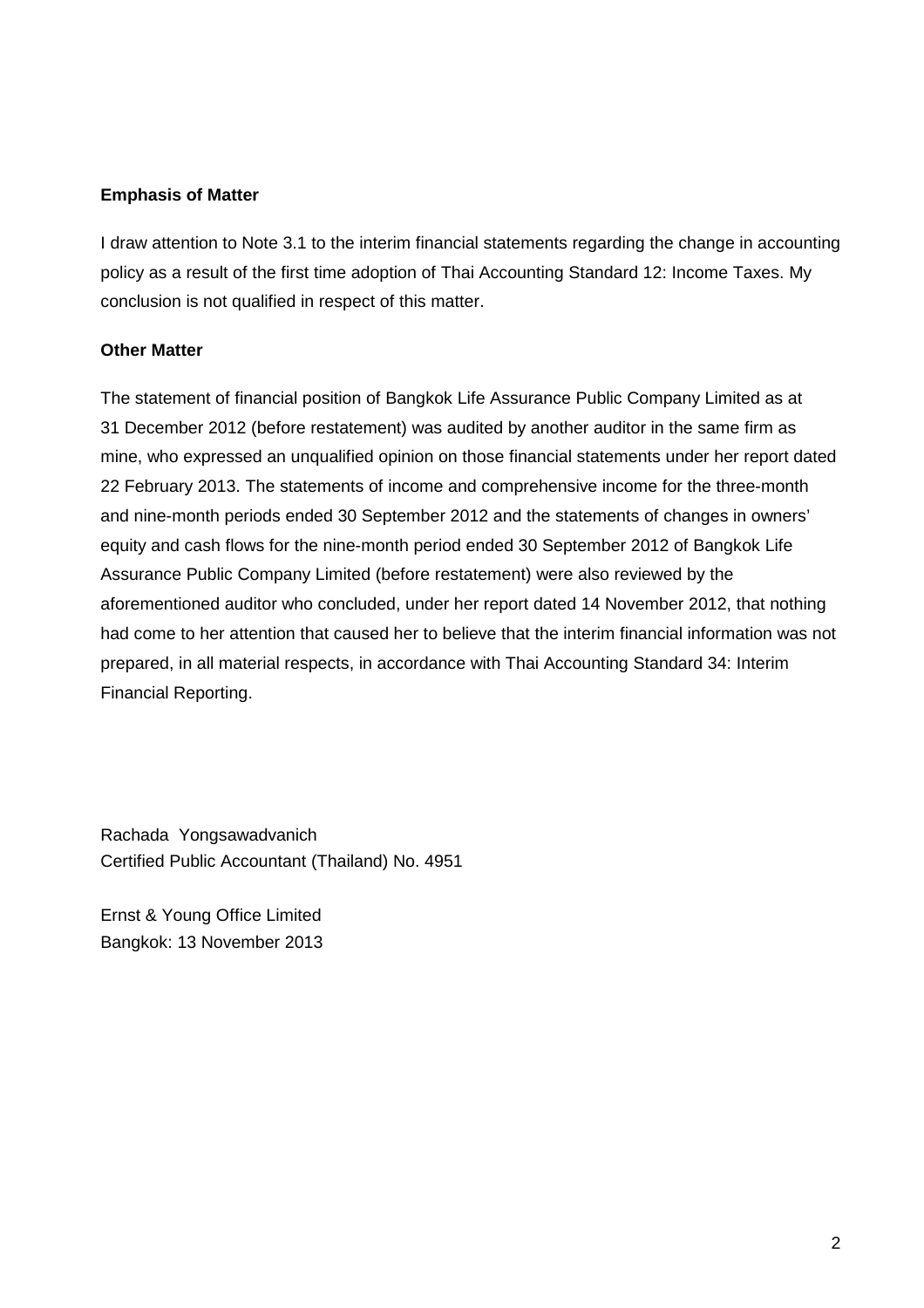**Statements of financial position**

### **As at 30 September 2013, 31 December 2012 and 1 January 2012**

|                                 |           |                   |                  | (Unit: Baht)    |
|---------------------------------|-----------|-------------------|------------------|-----------------|
|                                 | Note      | 30 September 2013 | 31 December 2012 | 1 January 2012  |
|                                 |           | (Unaudited        | (Audited and     |                 |
|                                 |           | but reviewed)     | restated)        |                 |
| <b>Assets</b>                   |           |                   |                  |                 |
| Cash and cash equivalents       | 5, 26     | 400,536,654       | 865,845,947      | 2,736,720,476   |
| Accrued investment income - net | 9         | 2,117,417,028     | 1,500,076,847    | 1,375,597,931   |
| Premium receivables             | 6         | 2,090,721,862     | 1,612,729,639    | 2,312,647,445   |
| Reinsurance assets              | 7, 26     | 554,537,718       | 510,012,812      | 332,055,036     |
| Investment assets               |           |                   |                  |                 |
| Investments in securities       | 26        |                   |                  |                 |
| Trading investments - net       | 8         | 316,081,300       | 477,236,368      | 299,019,595     |
| Available-for-sale investments  | 8         | 19,669,050,328    | 18,395,331,360   | 13,358,947,452  |
| Held-to-maturity investments    | 8, 27, 28 | 137,124,484,065   | 116,059,781,262  | 89,394,339,476  |
| General investments             | 8         | 46,962,230        | 46,962,230       | 29,587,830      |
| Loans - net                     | 9,26      | 3,230,755,362     | 2,649,100,421    | 2,113,082,452   |
| Premises and equipment - net    | 10        | 301,471,044       | 304,954,930      | 306,415,271     |
| Intangible assets - net         |           | 17,277,882        | 17,202,032       | 21,390,815      |
| Deferred tax assets             | 3.1, 11.1 | 1,282,190,399     | 780,101,850      | 340,234,468     |
| Other assets                    | 12        | 232,748,056       | 347,978,903      | 179,608,126     |
| <b>Total assets</b>             |           | 167,384,233,928   | 143,567,314,601  | 112,799,646,373 |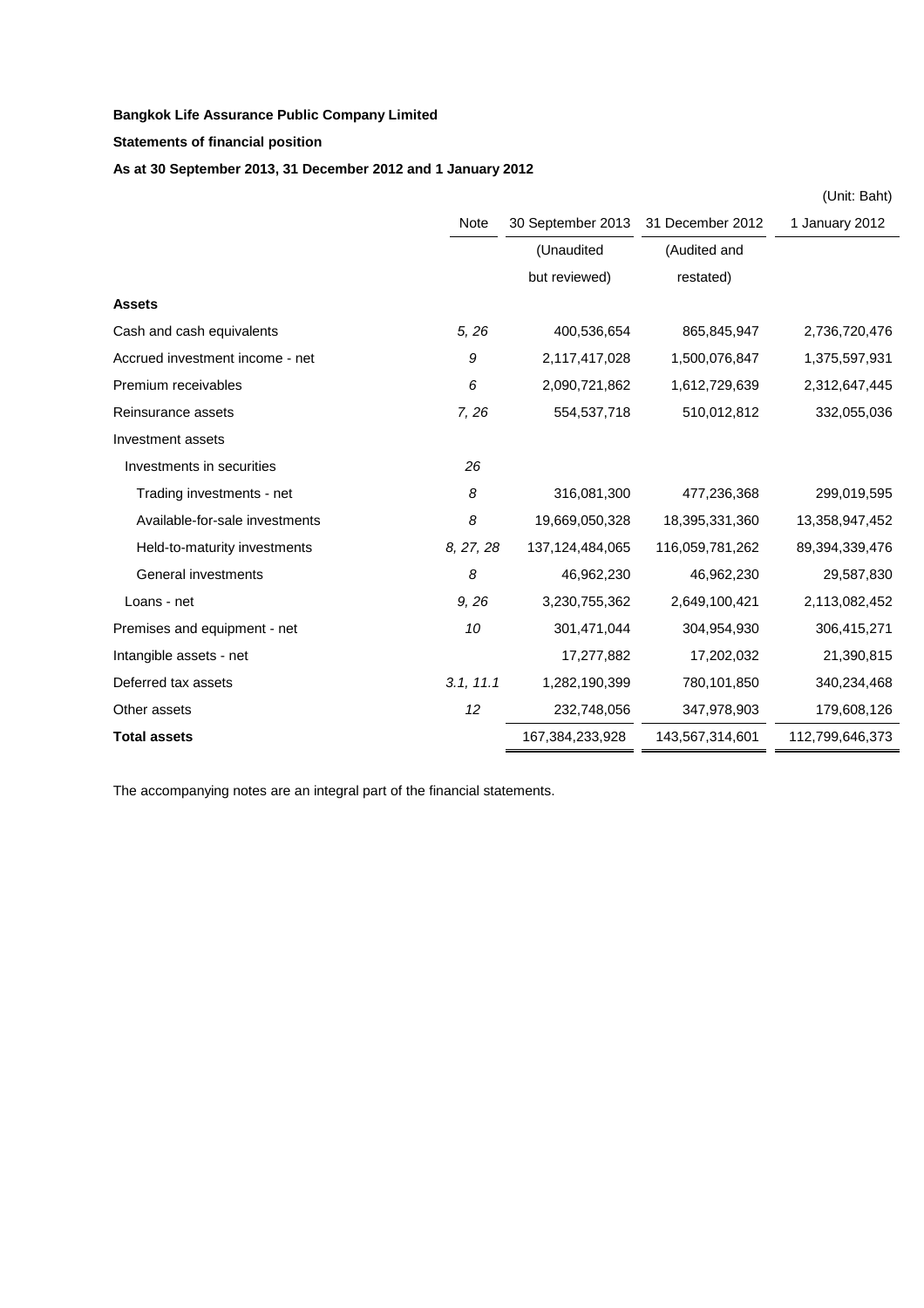### **Statements of financial position (Continued)**

## **As at 30 September 2013, 31 December 2012 and 1 January 2012**

|                                      |           |                   |                  | (Unit: Baht)   |
|--------------------------------------|-----------|-------------------|------------------|----------------|
|                                      | Note      | 30 September 2013 | 31 December 2012 | 1 January 2012 |
|                                      |           | (Unaudited        | (Audited and     |                |
|                                      |           | but reviewed)     | restated)        |                |
| Liabilities and owners' equity       |           |                   |                  |                |
| <b>Liabilities</b>                   |           |                   |                  |                |
| Income tax payable                   |           | 278,517,358       | 581,526,761      | 738,563,265    |
| Amounts due to reinsurers            | 13, 26    | 487,730,558       | 400,098,875      | 266,778,378    |
| Insurance contract liabilities       |           |                   |                  |                |
| Life policy reserves                 | 14        | 132,465,858,921   | 111,259,206,400  | 88,386,403,850 |
| Unpaid policy benefits               | 15        | 94,292,840        | 88,460,596       | 82,588,130     |
| Loss reserves and outstanding claims | 16, 26    | 327,757,279       | 340,909,580      | 333,830,276    |
| Premium reserves                     | 17        | 1,109,456,128     | 1,078,120,949    | 1,085,196,967  |
| Other insurance liabilities          |           | 7,601,468,456     | 7,279,716,866    | 6,852,174,216  |
| Employee benefit payables            | 18        | 301,921,794       | 266,958,660      | 233,793,703    |
| Deferred tax liabilities             | 3.1, 11.1 | 1,252,851,716     | 1,288,404,931    | 494,917,951    |
| Other liabilities                    | 19, 26    | 1,497,927,442     | 1,519,141,914    | 1,048,861,404  |
| <b>Total liabilities</b>             |           | 145,417,782,492   | 124,102,545,532  | 99,523,108,140 |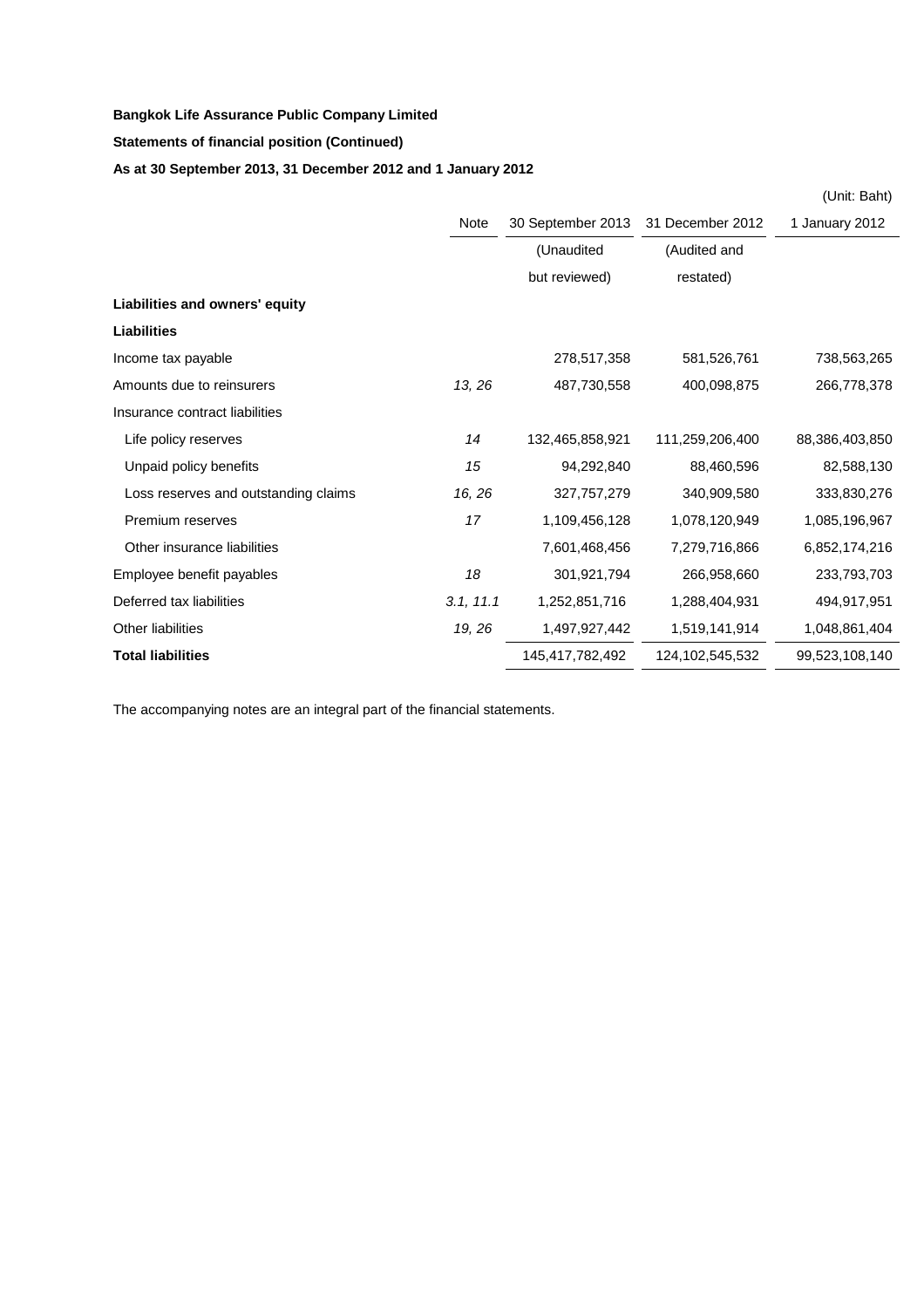**Statements of financial position (Continued)**

## **As at 30 September 2013, 31 December 2012 and 1 January 2012**

|                                               |          |                   |                  | (Unit: Baht)    |
|-----------------------------------------------|----------|-------------------|------------------|-----------------|
|                                               | Note     | 30 September 2013 | 31 December 2012 | 1 January 2012  |
|                                               |          | (Unaudited        | (Audited and     |                 |
|                                               |          | but reviewed)     | restated)        |                 |
| <b>Owners' equity</b>                         |          |                   |                  |                 |
| Share capital                                 |          |                   |                  |                 |
| Registered                                    |          |                   |                  |                 |
| 1,220,000,000 ordinary shares of Baht 1 each  |          | 1,220,000,000     | 1,220,000,000    | 1,220,000,000   |
| Issued and fully paid-up                      |          |                   |                  |                 |
| 1,211,600,350 ordinary shares of Baht 1 each  |          |                   |                  |                 |
| (31 December 2012: 1,204,771,855 ordinary     |          |                   |                  |                 |
| shares of Baht 1 each and 1 January 2012:     |          |                   |                  |                 |
| 1,200,000,000 ordinary shares of Baht 1 each) | 20       | 1,211,600,350     | 1,204,771,855    | 1,200,000,000   |
| Share premium                                 | 20       | 2,844,825,643     | 2,759,469,456    | 2,699,821,268   |
| Capital reserve on share-based payments       | 20       | 56,630,382        | 28,315,191       |                 |
| Subscriptions received in advance from        |          |                   |                  |                 |
| exercises of warrants                         | 20       | 1,539,000         | 35,477,257       |                 |
| Retained earnings                             |          |                   |                  |                 |
| Appropriated                                  |          |                   |                  |                 |
| Statutory reserve                             |          | 122,000,000       | 122,000,000      | 122,000,000     |
| General reserve                               |          | 400,000,000       | 400,000,000      | 400,000,000     |
| Unappropriated                                | 3.1      | 12,320,311,356    | 9,761,362,477    | 6,872,550,441   |
| Other component of owners' equity             |          |                   |                  |                 |
| Revaluation surplus on available-for-sale     |          |                   |                  |                 |
| investments - net of relevant income taxes    | 3.1, 8.6 | 5,009,544,705     | 5, 153, 372, 833 | 1,982,166,524   |
| <b>Total owners' equity</b>                   |          | 21,966,451,436    | 19,464,769,069   | 13,276,538,233  |
| Total liabilities and owners' equity          |          | 167,384,233,928   | 143,567,314,601  | 112,799,646,373 |

The accompanying notes are an integral part of the financial statements.

. . . . . . .

Directors

- - -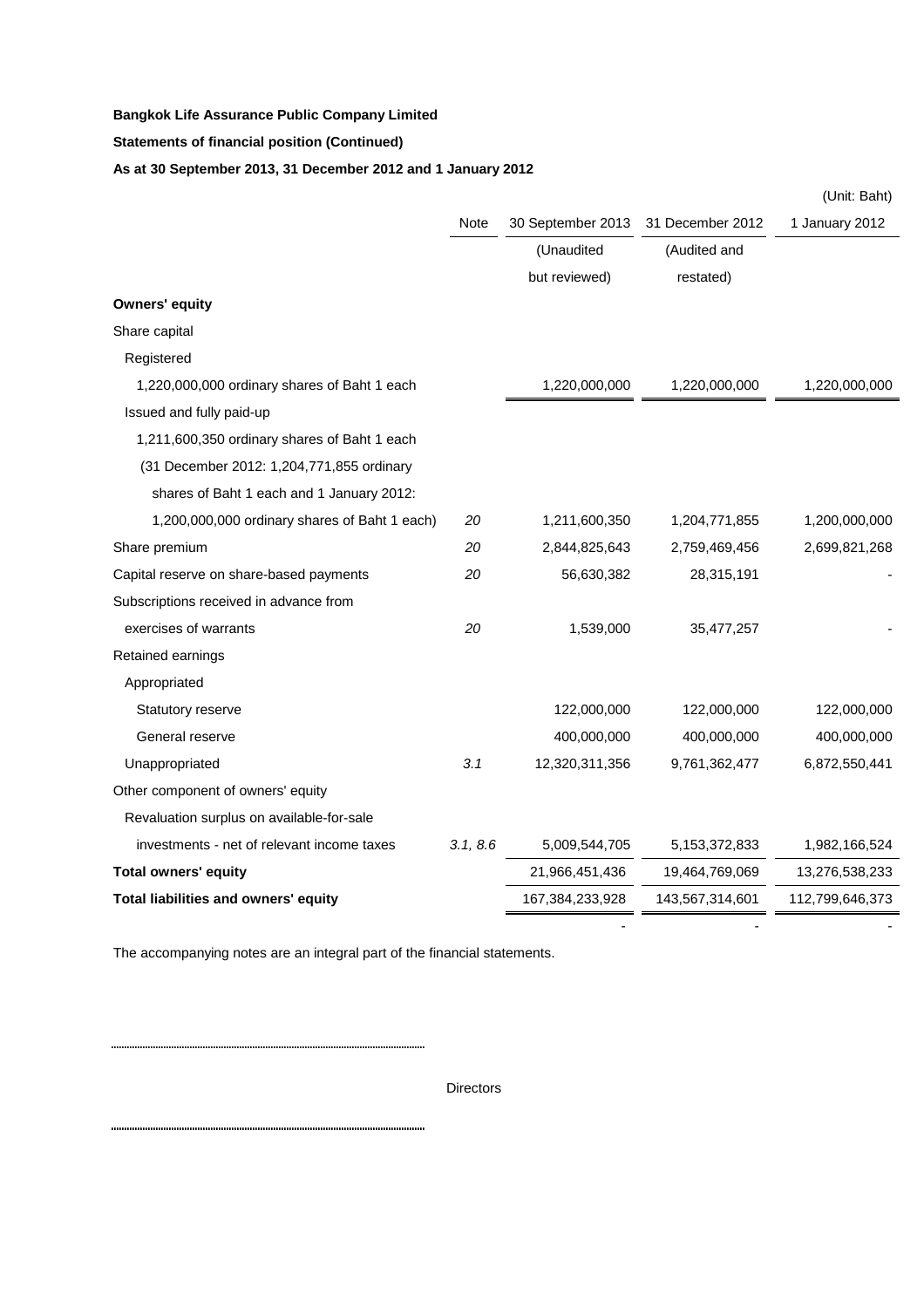#### **Statements of income**

### **For the three-month periods ended 30 September 2013 and 2012**

|                                                    |           |                | (Unit: Baht)  |
|----------------------------------------------------|-----------|----------------|---------------|
|                                                    | Note      | 2013           | 2012          |
|                                                    |           |                | (Restated)    |
| <b>Revenues</b>                                    |           |                |               |
| Net premium written                                | 23,26     | 8,371,996,102  | 7,624,839,211 |
| Net investment income                              |           | 1,909,293,067  | 1,550,846,853 |
| <b>Total revenues</b>                              |           | 10,281,289,169 | 9,175,686,064 |
| <b>Expenses</b>                                    |           |                |               |
| Underwriting                                       |           |                |               |
| Life policy reserves increased from prior period   | 23        | 5,445,562,547  | 5,097,306,025 |
| Benefit payments under life policies and           |           |                |               |
| benefit adjustment expenses                        | 23        | 2,129,788,497  | 1,526,437,921 |
| Claims and losses adjustment expenses              | 23,26     | 346,327,121    | 395,160,356   |
| Commissions and brokerages expenses                | 23,26     | 609,643,357    | 609,185,251   |
| Sales promotional expenses                         | 23        | 65,056,029     | 60,719,306    |
| Other underwriting expenses                        | 23,26     | 7,981,888      | 7,145,637     |
| Operating expenses                                 | 24        | 443,048,162    | 364,440,724   |
| <b>Total underwriting expenses</b>                 |           | 9,047,407,601  | 8,060,395,220 |
| <b>Profits from underwriting</b>                   |           | 1,233,881,568  | 1,115,290,844 |
| Gains on investments                               | 8.5       | 105,280,065    | 92,737,332    |
| Fair value losses                                  | 25        | (17, 280, 479) | (3, 185, 159) |
| Other income                                       |           | 11,899,330     | 4,582,983     |
| <b>Profits from operations</b>                     |           | 1,333,780,484  | 1,209,426,000 |
| Contribution to the Office of Insurance Commission |           | 13,822,415     | 12,698,458    |
| Contribution to the Life Insurance Fund            |           | 8,497,667      | 7,721,199     |
| Profits before income tax expenses                 |           | 1,311,460,402  | 1,189,006,343 |
| Income tax expenses                                | 3.1, 11.2 | 210,501,500    | 239,545,808   |
| Profits for the periods                            | 3.1       | 1,100,958,902  | 949,460,535   |
| <b>Earnings per share</b>                          | 3.1, 29   |                |               |
| Basic earnings per share                           |           |                |               |
| Profits for the periods                            |           | 0.909          | 0.791         |
| Diluted earnings per share                         |           |                |               |
| Profits for the periods                            |           | 0.907          | 0.785         |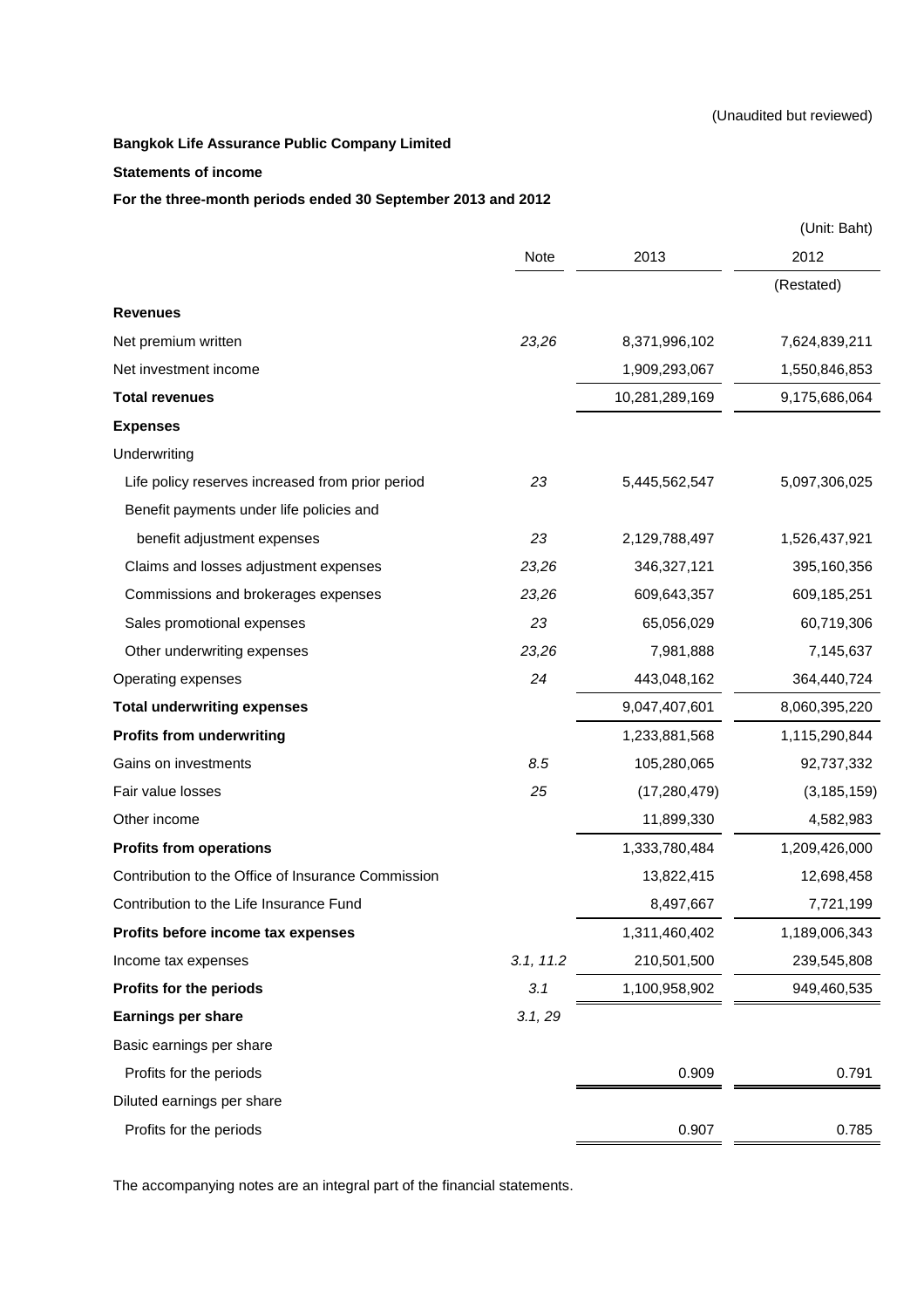### **Statements of comprehensive income**

### **For the three-month periods ended 30 September 2013 and 2012**

|                                                                 |      |                 | (Unit: Baht)    |
|-----------------------------------------------------------------|------|-----------------|-----------------|
|                                                                 | Note | 2013            | 2012            |
|                                                                 |      |                 | (Restated)      |
| Profits for the periods                                         |      | 1,100,958,902   | 949,460,535     |
| Other comprehensive income (loss)                               |      |                 |                 |
| Gains (losses) on revaluation of available-for-sale investments |      | (763, 669, 218) | 1,391,161,256   |
| (Gains) losses on sales of available-for-sale investments       |      |                 |                 |
| during the periods transferred to be recognised                 |      |                 |                 |
| in statements of income                                         |      | 37,655,533      | (52, 492, 936)  |
| Total other comprehensive income (loss) for the periods         |      | (726, 013, 685) | 1,338,668,320   |
| Add (less): Relevant income taxes                               | 11.2 | 145,202,737     | (267, 733, 664) |
| Other comprehensive income (loss) for the periods - net         |      |                 |                 |
| of relevant income taxes                                        | 3.1  | (580, 810, 948) | 1,070,934,656   |
| Total comprehensive income for the periods                      |      | 520,147,954     | 2,020,395,191   |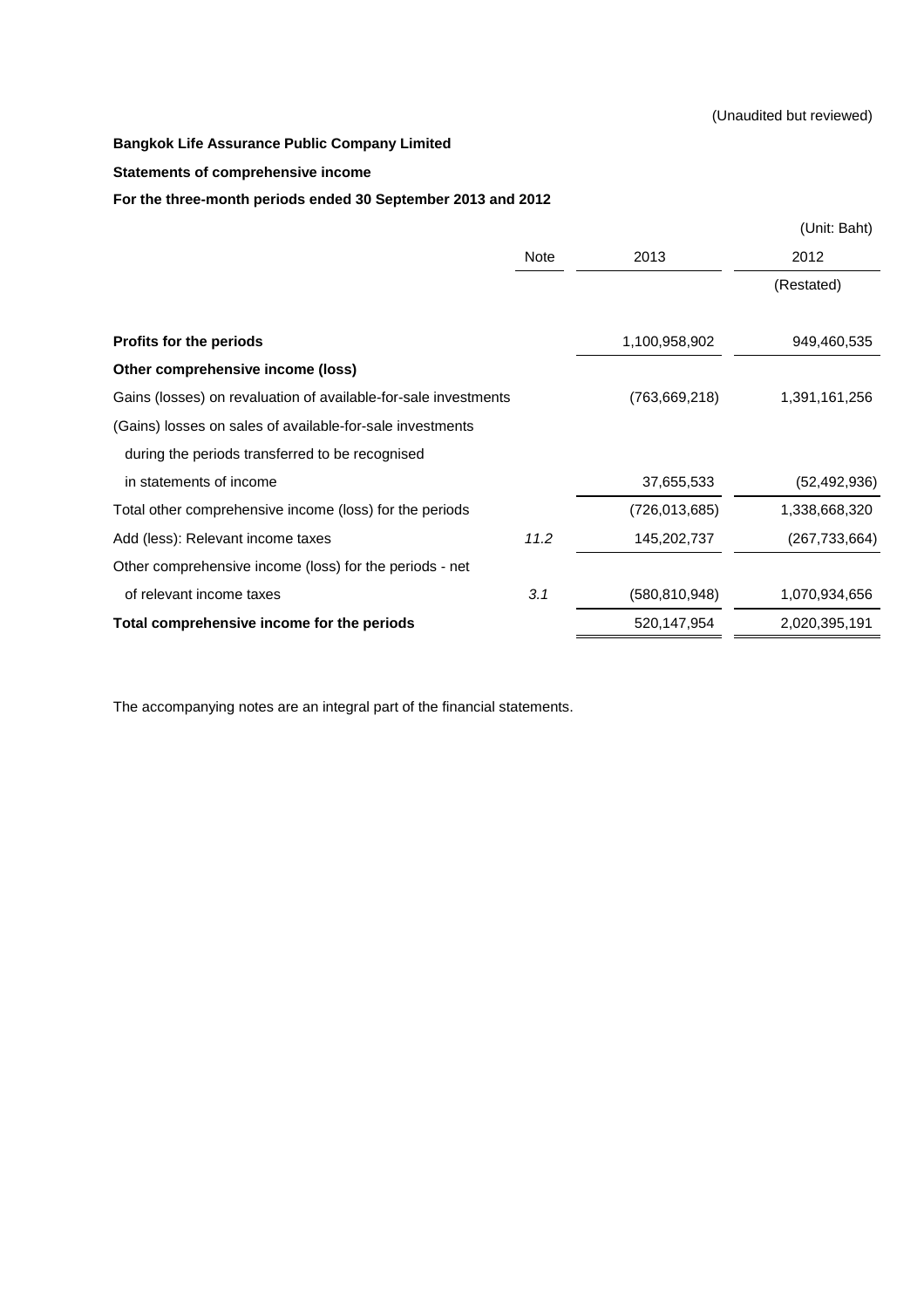### **Statements of income (Continued)**

### **For the nine-month periods ended 30 September 2013 and 2012**

|                                                    |           |                | (Unit: Baht)   |
|----------------------------------------------------|-----------|----------------|----------------|
|                                                    | Note      | 2013           | 2012           |
|                                                    |           |                | (Restated)     |
| <b>Revenues</b>                                    |           |                |                |
| Net premium written                                | 23,26     | 30,445,497,127 | 26,400,749,763 |
| Net investment income                              |           | 5,287,890,874  | 4,236,028,451  |
| <b>Total revenues</b>                              |           | 35,733,388,001 | 30,636,778,214 |
| <b>Expenses</b>                                    |           |                |                |
| Underwriting                                       |           |                |                |
| Life policy reserves increased from prior period   | 23        | 21,206,652,521 | 17,913,290,488 |
| Benefit payments under life policies and           |           |                |                |
| benefit adjustment expenses                        | 23        | 6,073,072,823  | 4,756,336,220  |
| Claims and losses adjustment expenses              | 23,26     | 964,128,084    | 1,087,445,409  |
| Commissions and brokerages expenses                | 23,26     | 2,115,028,643  | 2,119,818,151  |
| Sales promotional expenses                         | 23        | 245,981,416    | 244,549,762    |
| Other underwriting expenses                        | 23,26     | 22,140,033     | 19,398,326     |
| Operating expenses                                 | 24        | 1,299,806,289  | 1,045,156,002  |
| <b>Total underwriting expenses</b>                 |           | 31,926,809,809 | 27,185,994,358 |
| <b>Profits from underwriting</b>                   |           | 3,806,578,192  | 3,450,783,856  |
| Gains on investments                               | 8.5       | 505,336,735    | 400,816,584    |
| Fair value losses                                  | 25        | (59, 525, 173) | (9,773,732)    |
| Other income                                       |           | 27,082,934     | 11,384,594     |
| <b>Profits from operations</b>                     |           | 4,279,472,688  | 3,853,211,302  |
| Contribution to the Office of Insurance Commission |           | 55,405,212     | 45,022,934     |
| Contribution to the Life Insurance Fund            |           | 30,937,395     | 26,805,110     |
| Profits before income tax expenses                 |           | 4,193,130,081  | 3,781,383,258  |
| Income tax expenses                                | 3.1, 11.2 | 717,433,865    | 816,933,924    |
| Profits for the periods                            | 3.1       | 3,475,696,216  | 2,964,449,334  |
| <b>Earnings per share</b>                          | 3.1, 29   |                |                |
| Basic earnings per share                           |           |                |                |
| Profits for the periods                            |           | 2.872          | 2.470          |
| Diluted earnings per share                         |           |                |                |
| Profits for the periods                            |           | 2.863          | 2.452          |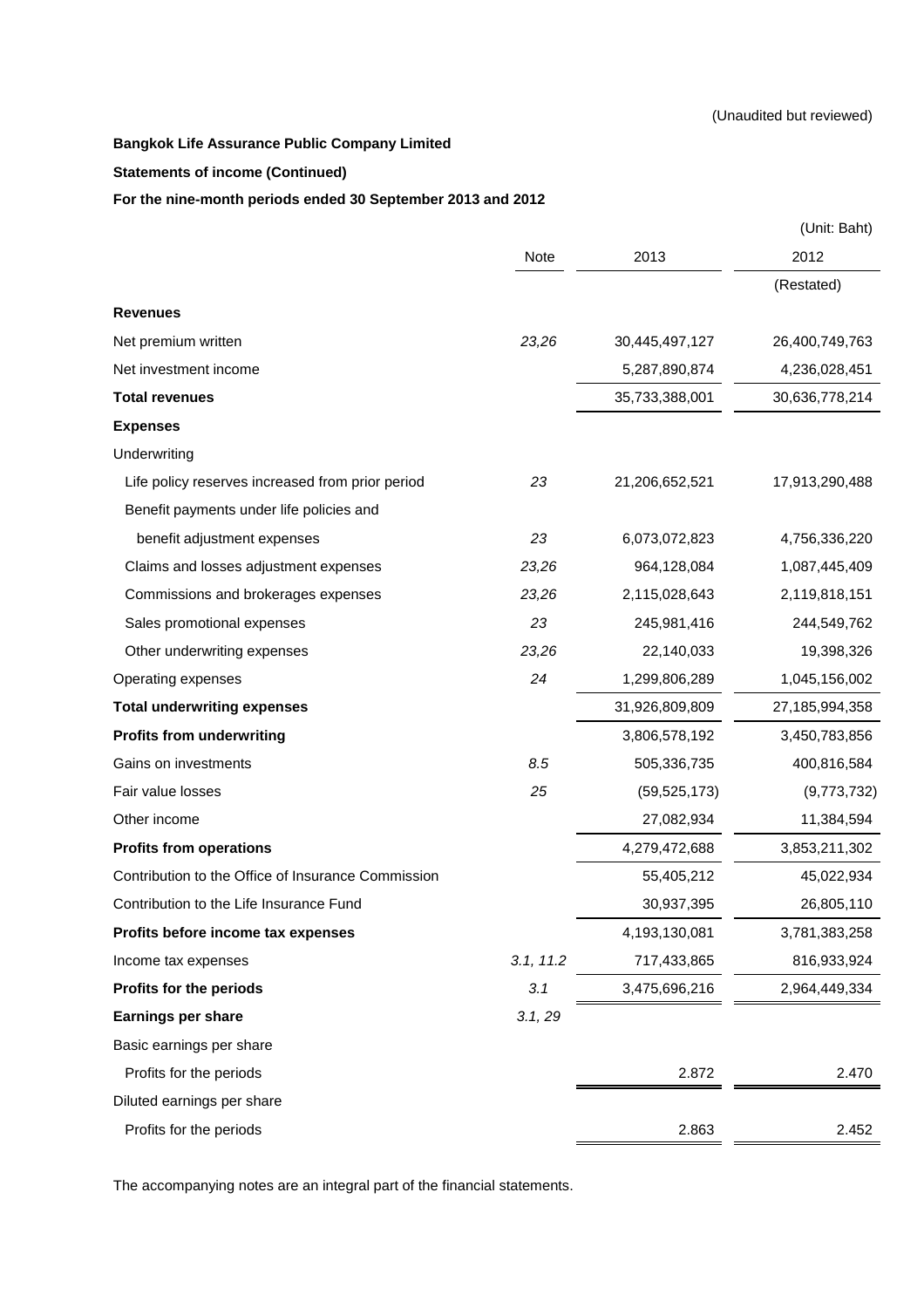### **Statements of comprehensive income (Continued)**

### **For the nine-month periods ended 30 September 2013 and 2012**

|                                                         |      |                 | (Unit: Baht)    |
|---------------------------------------------------------|------|-----------------|-----------------|
|                                                         | Note | 2013            | 2012            |
|                                                         |      |                 | (Restated)      |
| Profits for the periods                                 |      | 3,475,696,216   | 2,964,449,334   |
| Other comprehensive income                              |      |                 |                 |
| Gains on revaluation of available-for-sale investments  |      | 120,473,893     | 3,242,078,911   |
| Gains on sales of available-for-sale investments        |      |                 |                 |
| transferred to be recognised in profits                 |      |                 |                 |
| from operation during the periods                       |      | (300, 259, 053) | (586, 700, 667) |
| Total other comprehensive income (loss) for the periods |      | (179, 785, 160) | 2,655,378,244   |
| Add (less): Relevant income taxes                       | 11.2 | 35,957,032      | (531, 075, 649) |
| Other comprehensive income (loss) for the periods - net |      |                 |                 |
| of relevant income taxes                                | 3.1  | (143, 828, 128) | 2,124,302,595   |
| Total comprehensive income for the periods              |      | 3,331,868,088   | 5,088,751,929   |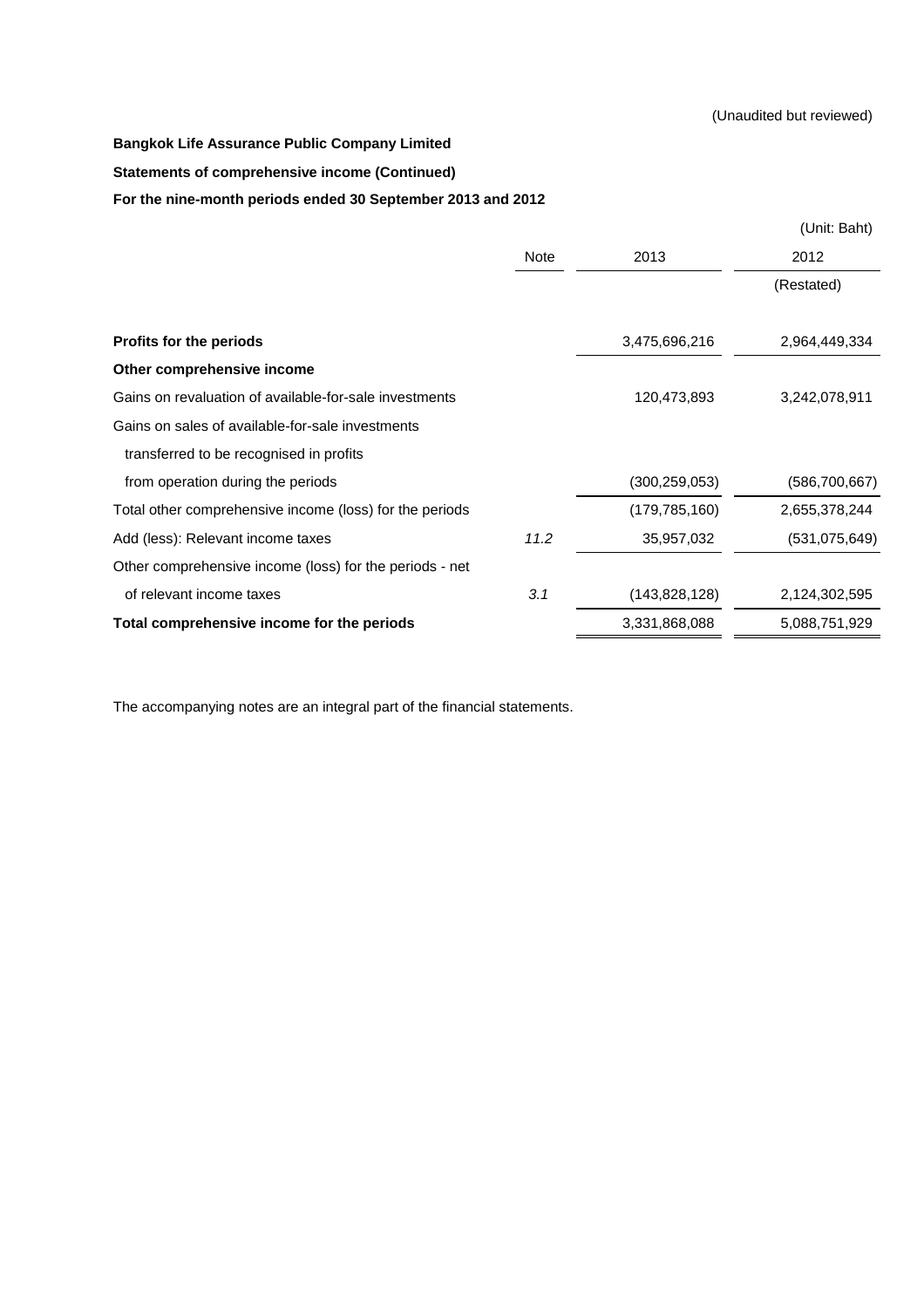### **Statements of cash flows**

### **For the nine-month periods ended 30 September 2013 and 2012**

|                                                         |                     | (Unit: Baht)        |
|---------------------------------------------------------|---------------------|---------------------|
|                                                         | 2013                | 2012                |
| Cash flows from operating activities                    |                     |                     |
| Net premium written                                     | 29,818,984,584      | 26,958,051,628      |
| Interest income                                         | 4,002,409,576       | 3,263,941,276       |
| Dividend income                                         | 668,141,117         | 684,566,626         |
| Other investment income                                 | 546,745,927         | 423,789,666         |
| Other income                                            | 27,190,953          | 11,538,052          |
| Benefit payments under life policies during the periods | (6,517,143,671)     | (5,412,732,394)     |
| Dividends to policyholders                              | (104, 677, 000)     | (53,657,900)        |
| Commissions and brokerages                              | (2, 171, 796, 212)  | (2, 122, 275, 367)  |
| Other underwriting expenses                             | (266, 766, 026)     | (230, 313, 130)     |
| Operating expenses                                      | (1,254,027,440)     | (1, 117, 145, 989)  |
| Other expenses                                          | (93,900,752)        | (81, 622, 399)      |
| Corporate income taxes                                  | (1,522,128,002)     | (1,619,790,988)     |
| Net cash provided by operating activities               | 23,133,033,054      | 20,704,349,081      |
| Cash flows from investing activities                    |                     |                     |
| Cash flows from                                         |                     |                     |
| Investments in securities                               | 30,603,986,512      | 69,542,336,670      |
| Loans                                                   | 517,394,800         | 585,344,840         |
| Deposits at financial institutions                      | 18,155,000,000      | 1,585,000,000       |
| Equipment                                               | 20,039              | 70,851              |
| Cash from investing activities                          | 49,276,401,351      | 71,712,752,361      |
| Cash flows used in                                      |                     |                     |
| Investments in securities                               | (52, 745, 394, 211) | (90,808,518,914)    |
| Loans                                                   | (828, 782, 574)     | (862, 357, 604)     |
| Deposits at financial institutions                      | (18, 195, 000, 000) | (450,000,000)       |
| Premises and equipment                                  | (47,066,001)        | (66, 931, 978)      |
| Cash used in investing activities                       | (71, 816, 242, 786) | (92, 187, 808, 496) |
| Net cash used in investing activities                   | (22, 539, 841, 435) | (20, 475, 056, 135) |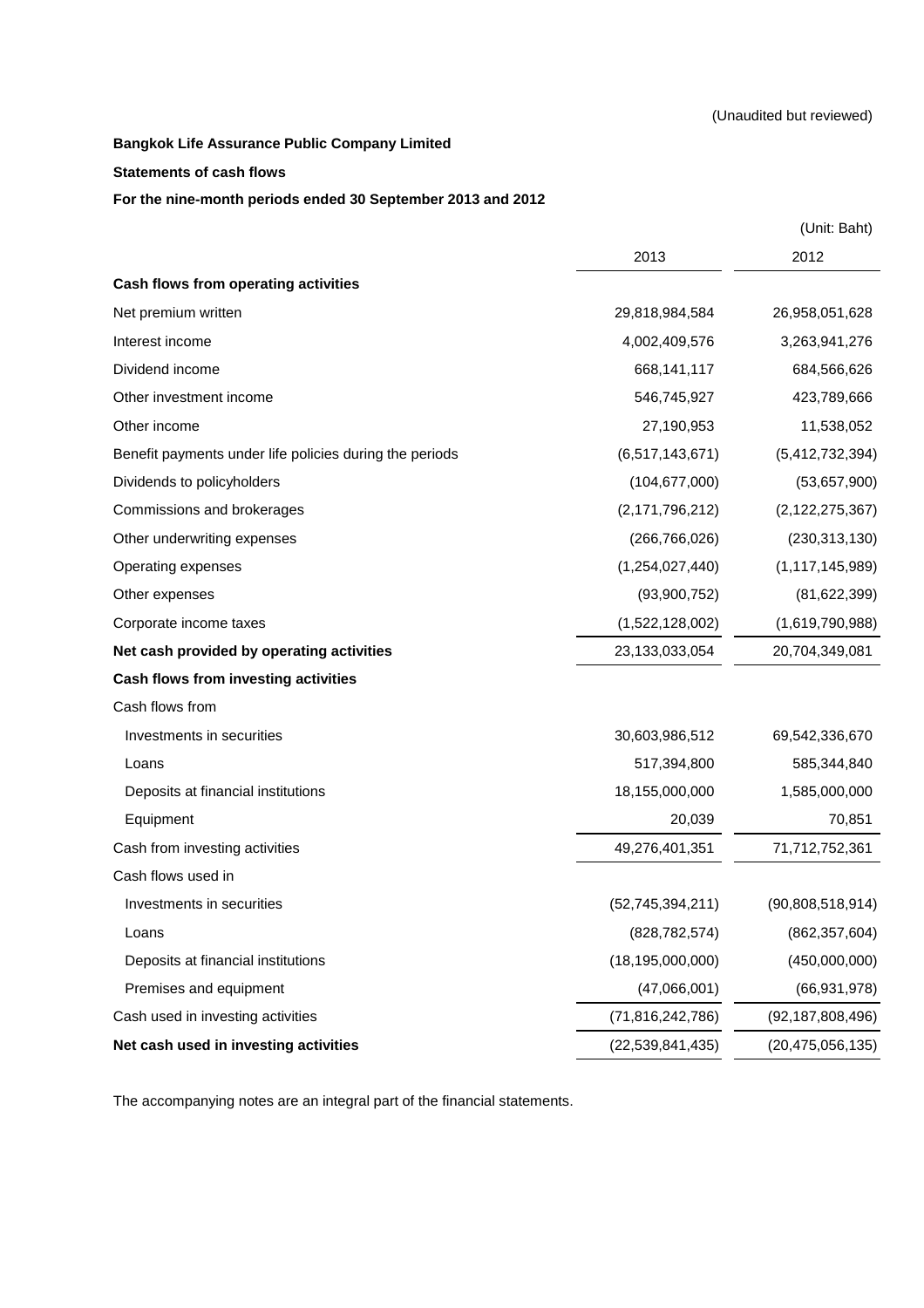### (Unaudited but reviewed)

### **Bangkok Life Assurance Public Company Limited**

### **Statements of cash flows (Continued)**

### **For the nine-month periods ended 30 September 2013 and 2012**

|                                                                       |                 | (Unit: Baht)    |
|-----------------------------------------------------------------------|-----------------|-----------------|
|                                                                       | 2013            | 2012            |
| <b>Cash flows from financing activities</b>                           |                 |                 |
| Proceeds from share capital increase as a result of warrant exercises | 56,707,425      |                 |
| Subscriptions received in advance from exercise of warrants           | 1,539,000       | 64,420,043      |
| Repayments on loans                                                   | (200,000,000)   |                 |
| Dividends paid                                                        | (916, 747, 337) | (834,739,700)   |
| Net cash used in financing activities                                 | (1,058,500,912) | (770, 319, 657) |
| Net decrease in cash and cash equivalents                             | (465, 309, 293) | (541, 026, 711) |
| Cash and cash equivalents at beginning of the periods                 | 865,845,947     | 2,736,720,476   |
| Cash and cash equivalents at end of the periods                       | 400,536,654     | 2,195,693,765   |
|                                                                       |                 |                 |

- 1990 - 1990 - 1990 - 1990 - 1991 - 1992 - 1994 - 1994 - 1994 - 1994 - 1994 - 1994 - 1994 - 1994 - 1994 - 199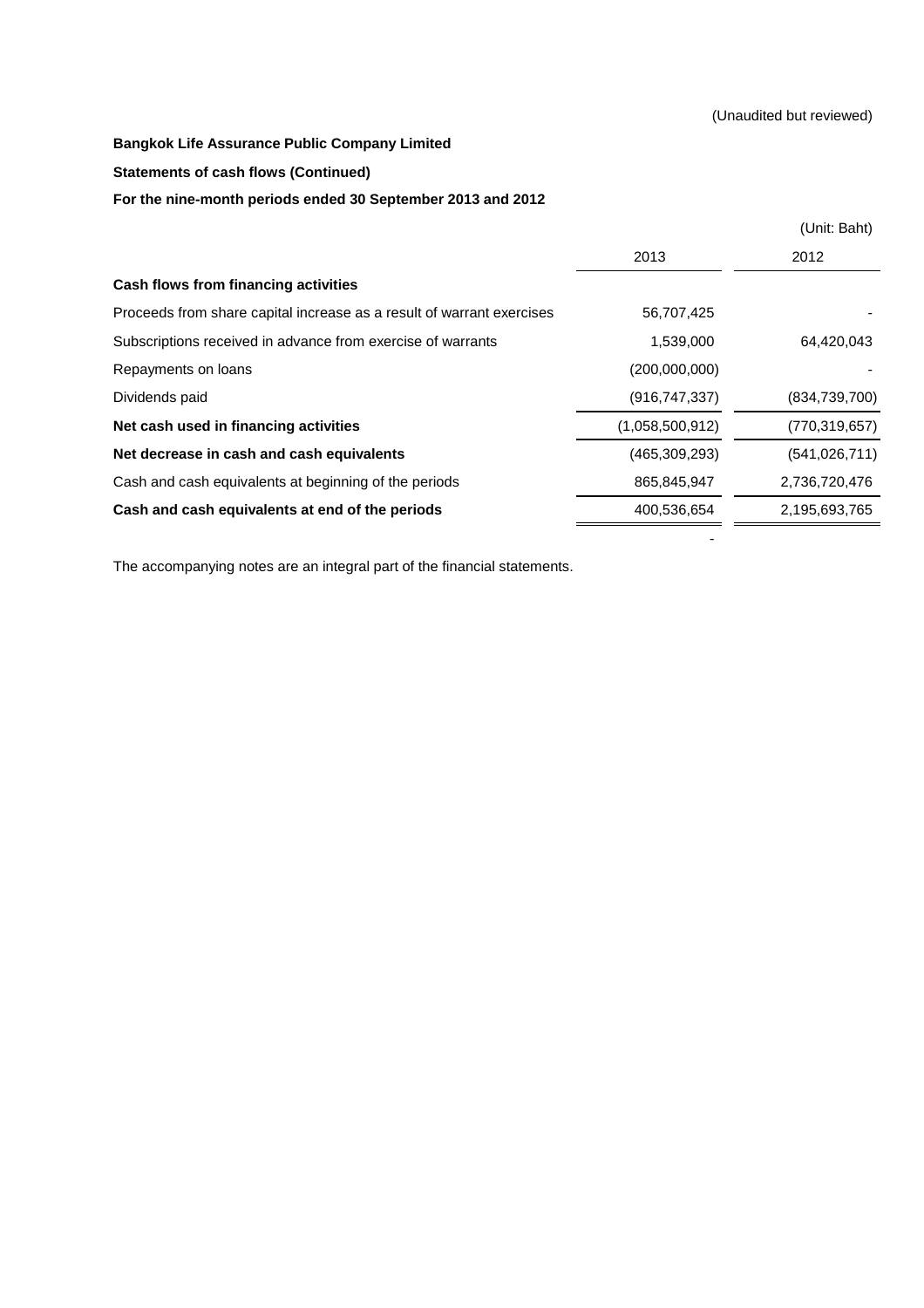#### **Statements of changes in owners' equity**

**For the nine-month periods ended 30 September 2013 and 2012**

|                                                         |        |               |               |                 |                        |                   |                   |                 | Other component of owners'      |                 |
|---------------------------------------------------------|--------|---------------|---------------|-----------------|------------------------|-------------------|-------------------|-----------------|---------------------------------|-----------------|
|                                                         |        |               |               | Capital reserve |                        |                   |                   |                 | equity - Revaluation surplus on |                 |
|                                                         |        | Issued and    |               | for share-based | Subscriptions received |                   | Retained earnings |                 | of available-for-sale           |                 |
|                                                         |        | fully paid-up |               | payment         | in advance from        | Appropriated      |                   |                 | investments - net of            |                 |
|                                                         | Note   | share capital | Share premium | transactions    | exercise of warrants   | Statutory reserve | General reserve   | Unappropriated  | relevant income taxes           | Total           |
| Balance as at 31 December 2011                          |        |               |               |                 |                        |                   |                   |                 |                                 |                 |
| - as previously reported                                |        | 1,200,000,000 | 2,699,821,268 |                 |                        | 122,000,000       | 400,000,000       | 6,531,692,293   | 2,477,708,155                   | 13,431,221,716  |
| Adjustments of cumulative effect of the change          |        |               |               |                 |                        |                   |                   |                 |                                 |                 |
| in accounting policy regarding income taxes             | 3.1    |               |               |                 |                        |                   |                   | 340,858,148     | (495, 541, 631)                 | (154, 683, 483) |
| Balance as at 1 January 2012                            |        | 1,200,000,000 | 2,699,821,268 |                 |                        | 122,000,000       | 400,000,000       | 6,872,550,441   | 1,982,166,524                   | 13,276,538,233  |
| Share-based payments                                    | 21     |               |               | 18,876,794      |                        |                   |                   |                 |                                 | 18,876,794      |
| Subscriptions received in advance from exercises        |        |               |               |                 |                        |                   |                   |                 |                                 |                 |
| of warrants                                             |        |               |               |                 | 64,420,043             |                   |                   |                 |                                 | 64,420,043      |
| Dividend paid                                           | 22     |               |               |                 |                        |                   |                   | (843, 739, 700) |                                 | (843,739,700)   |
| Total comprehensive income for the period - as restated |        |               |               |                 |                        |                   |                   | 2,964,449,334   | 2,124,302,595                   | 5,088,751,929   |
| Balance as at 30 September 2012- as restated            |        | 1,200,000,000 | 2,699,821,268 | 18,876,794      | 64,420,043             | 122,000,000       | 400,000,000       | 8,993,260,075   | 4,106,469,119                   | 17,604,847,299  |
| Balance as at 31 December 2012                          |        |               |               |                 |                        |                   |                   |                 |                                 |                 |
| - as previously reported                                |        | 1,204,771,855 | 2,759,469,456 | 28,315,191      | 35,477,257             | 122,000,000       | 400,000,000       | 8,981,322,350   | 6,441,716,041                   | 19,973,072,150  |
| Adjustments of cumulative effect of the change          |        |               |               |                 |                        |                   |                   |                 |                                 |                 |
| in accounting policy regarding income taxes             | 3.1    |               |               |                 |                        |                   |                   | 780,040,127     | (1, 288, 343, 208)              | (508, 303, 081) |
| Balance as at 31 December 2012 - as restated            |        | 1,204,771,855 | 2,759,469,456 | 28,315,191      | 35,477,257             | 122,000,000       | 400,000,000       | 9,761,362,477   | 5, 153, 372, 833                | 19,464,769,069  |
| Share-based payments                                    | 20, 21 |               |               | 28,315,191      |                        |                   |                   |                 |                                 | 28,315,191      |
| Share capital increase as a result of                   |        |               |               |                 |                        |                   |                   |                 |                                 |                 |
| warrant exercises                                       | 20     | 6,828,495     | 85,356,187    |                 | (35, 477, 257)         |                   |                   |                 |                                 | 56,707,425      |
| Subscriptions received in advance from exercises        |        |               |               |                 |                        |                   |                   |                 |                                 |                 |
| of warrants                                             | 21     |               |               |                 | 1,539,000              |                   |                   |                 |                                 | 1,539,000       |
| Dividend paid                                           | 22     |               |               |                 |                        |                   |                   | (916, 747, 337) |                                 | (916, 747, 337) |
| Total comprehensive income (loss) for the period        |        |               |               |                 |                        |                   |                   | 3,475,696,216   | (143, 828, 128)                 | 3,331,868,088   |
| Balance as at 30 September 2013                         |        | 1,211,600,350 | 2,844,825,643 | 56,630,382      | 1,539,000              | 122,000,000       | 400,000,000       | 12,320,311,356  | 5,009,544,705                   | 21,966,451,436  |
|                                                         |        |               |               |                 |                        |                   |                   |                 |                                 |                 |

(Unit: Baht)

(Unaudited but reviewed)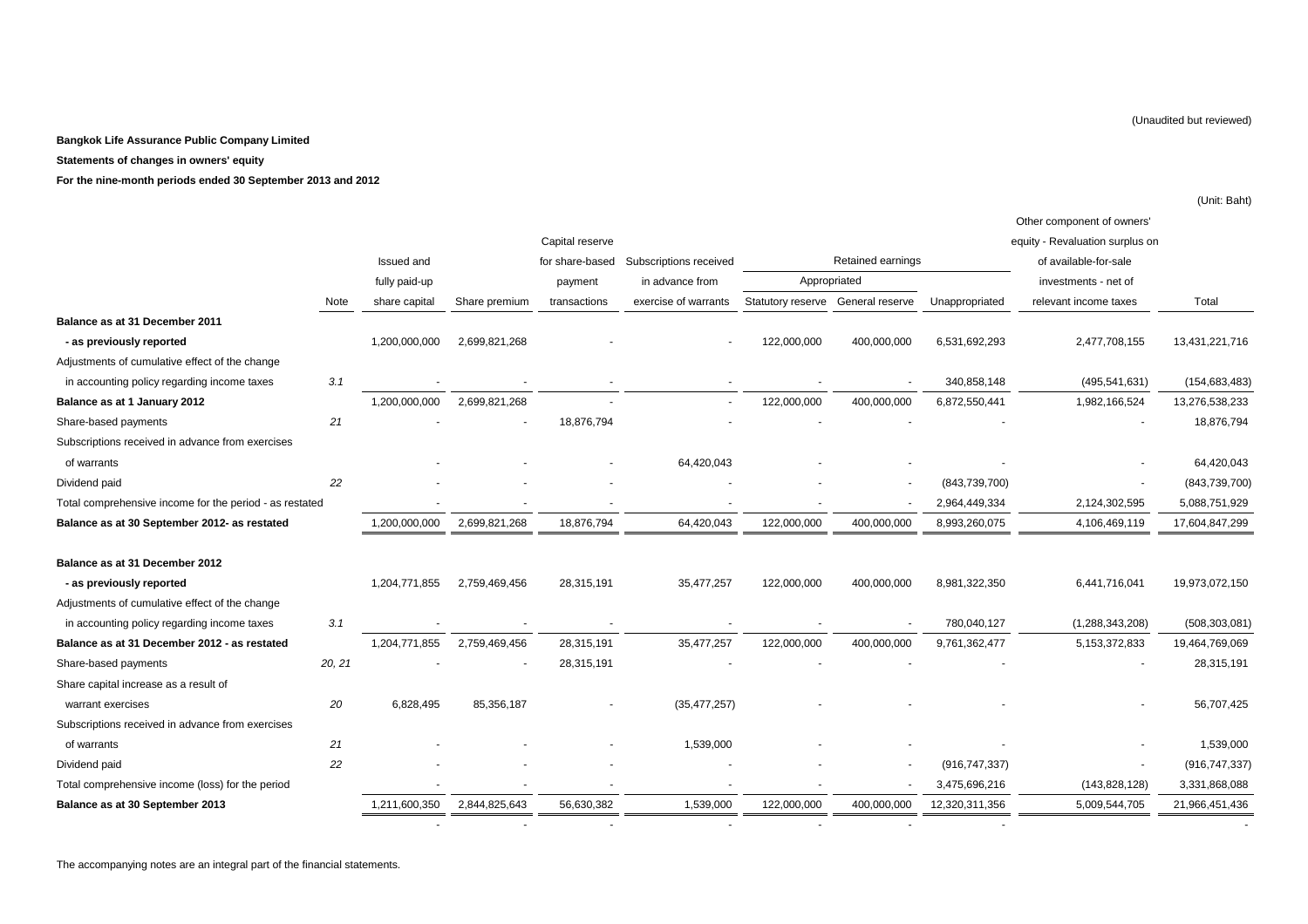# **Bangkok Life Assurance Public Company Limited Notes to interim financial statements For the three-month and nine-month periods ended 30 September 2013 and 2012**

## **1. Corporate information**

Bangkok Life Assurance Public Company Limited ("the Company") is a public company incorporated and domiciled in Thailand. Its major shareholder is Nippon Life Insurance Company, which was incorporated in Japan. The Company is principally engaged in the provision of life insurance services. The registered office of the Company is at No. 23/115-121, Royal City Avenue, Rama 9 Road, Bangkapi Subdistrict, Huaykwang District, Bangkok.

## **2. Basis of preparation of interim financial statement**

These interim financial statements are prepared in accordance with Accounting Standard No. 34 (revised 2009) : Interim Financial Reporting, and the requirements in the Declaration dated 27 May 2010 of the Office of the Insurance Commission, with the Company choosing to present condensed interim financial statements. However, the Company has presented the statements of financial position, income, comprehensive income, changes in owners' equity and cash flows in the same format as that used in its preparation of the annual financial statements.

 These interim financial statements are intended to provide information additional to that included in the latest annual financial statements. Accordingly, they focus on new activities, events and circumstances so as not to duplicate information previously reported. These interim financial statements should therefore be read in conjunction with the latest annual financial statements.

 The interim financial statements in Thai language are the official statutory financial statements of the Company. The interim financial statements in English language have been translated from such financial statements in Thai language.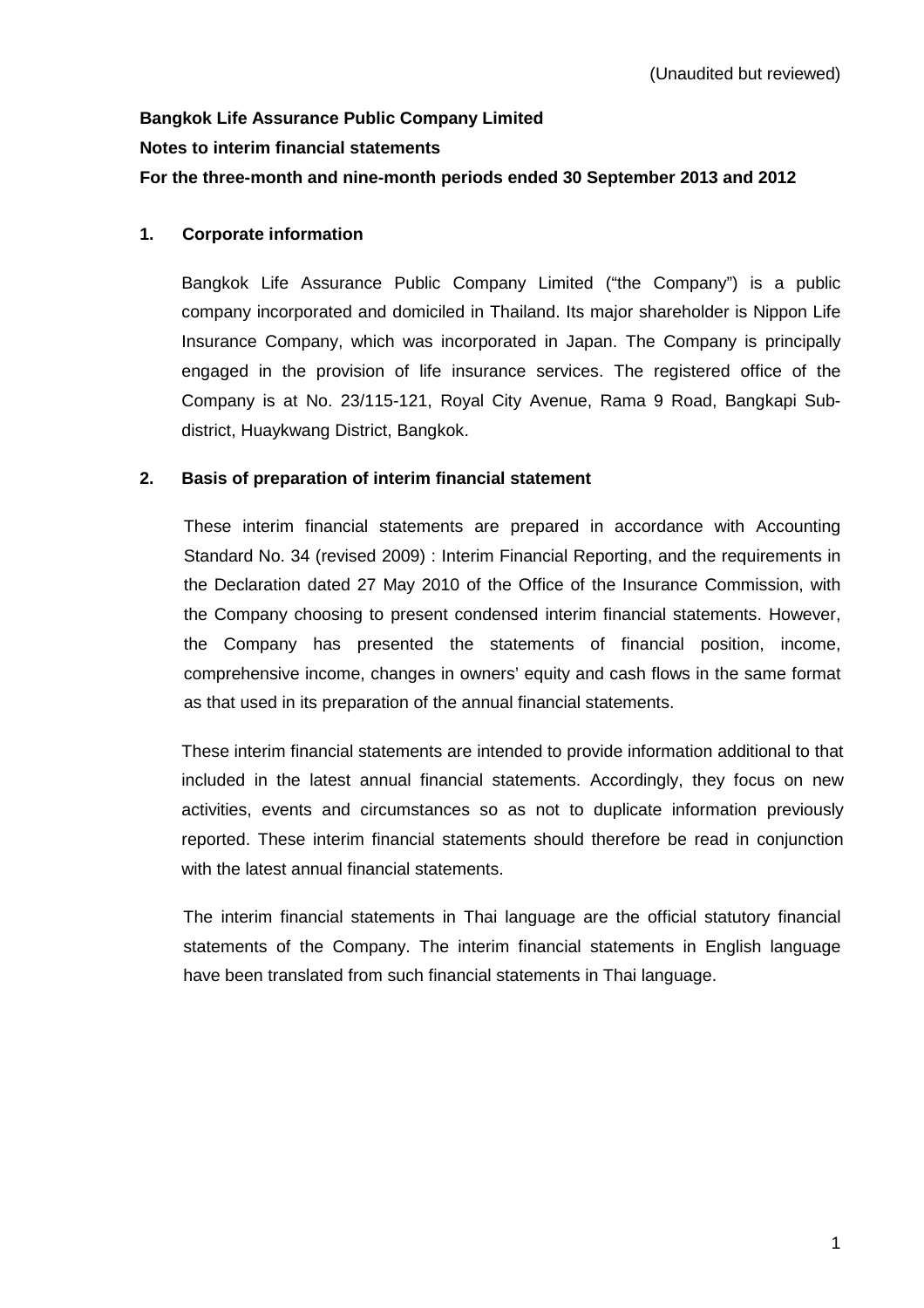## **3. New accounting standards**

 Below is a summary of accounting standards that became effective in the current accounting period and those that will become effective in the future.

## **3.1 Accounting standards that became effective in the current accounting period**

Accounting standards:

| <b>TAS 12</b>                               | Income Taxes                                                           |
|---------------------------------------------|------------------------------------------------------------------------|
| TAS 20 (revised 2009)                       | Accounting for Government Grants and Disclosure of                     |
|                                             | Government Assistance                                                  |
|                                             | TAS 21 (revised 2009) The Effects of Changes in Foreign Exchange Rates |
| Financial Reporting Standard:               |                                                                        |
| TFRS 8                                      | <b>Operating Segments</b>                                              |
| <b>Accounting Standard Interpretations:</b> |                                                                        |
| TSIC <sub>10</sub>                          | Government Assistance - No Specific Relation to                        |
|                                             | <b>Operating Activities</b>                                            |
| TSIC <sub>21</sub>                          | Income Taxes - Recovery of Revalued Non-Depreciable                    |
|                                             | Assets                                                                 |
| TSIC <sub>25</sub>                          | Income Taxes - Changes in the Tax Status of an Entity                  |
|                                             | or its Shareholders                                                    |

Accounting Treatment Guidance for Transfers of Financial Assets

 The above Thai accounting standards, Thai financial reporting standard, accounting standard interpretations and accounting treatment guidance do not have a significant impact on these financial statements, except for TAS 12 : Income Taxes, the accounting policy of which can be summarised in Note 4 to the interim financial statements.

 Hence, the Company recognised the effects as a result of such change in accounting policy by restating its prior period's financial statements, presented as comparative information, as if it had always adopted deferred tax accounting and presented them under the caption of "Adjustments of cumulative effects of the change in accounting policy regarding income taxes" in the statements of changes in owners' equity.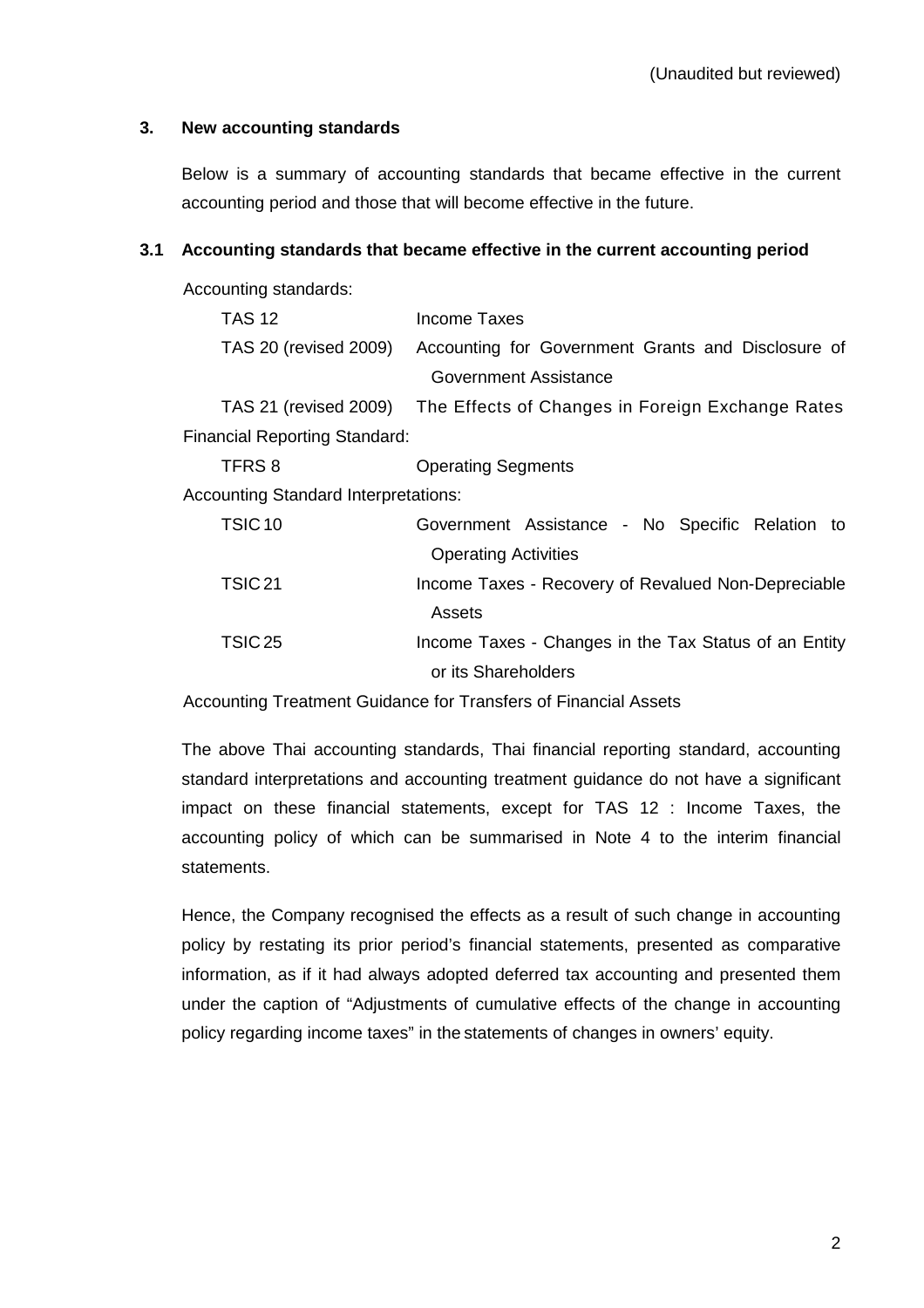The amounts of adjustments to the statements of financial position, income and comprehensive income from the first-time adoption of such accounting standard are summarised below.

|                                         |                                    |       |                            | (Unit: Million Baht) |
|-----------------------------------------|------------------------------------|-------|----------------------------|----------------------|
|                                         | 30 September 2013 31 December 2012 |       |                            | 1 January 2012       |
| <b>Statements of financial position</b> |                                    |       |                            |                      |
| Deferred tax assets were                |                                    |       |                            |                      |
| increased by                            | 1,282                              |       | 780                        | 340                  |
| Deferred tax liabilities were           |                                    |       |                            |                      |
| increased by                            | 1,253                              |       | 1,288                      | 495                  |
| Unappropriated retained earnings        |                                    |       |                            |                      |
| were increased by                       | 1,282                              |       | 780                        | 340                  |
| Other component of owners' equity       |                                    |       |                            |                      |
| was decreased by                        | 1,253                              |       | 1,288                      | 495                  |
|                                         |                                    |       |                            |                      |
|                                         |                                    |       |                            | (Unit: Million Baht) |
|                                         | For the three-month periods        |       | For the nine-month periods |                      |
|                                         | ended 30 September                 |       | ended 30 September         |                      |
|                                         | 2013                               | 2012  | 2013                       | 2012                 |
| <b>Statements of income</b>             |                                    |       |                            |                      |
| Income tax expenses was                 |                                    |       |                            |                      |
| decreased by                            | 80                                 | 105   |                            | 502<br>399           |
| Profits for the periods were            |                                    |       |                            |                      |
| increased by                            | 80                                 | 105   |                            | 502<br>399           |
| Basic earnings per share was            |                                    |       |                            |                      |
| increased by (Baht per share)           | 0.066                              | 0.088 | 0.415                      | 0.332                |
| Diluted earnings per share was          |                                    |       |                            |                      |
| increased by (Baht per share)           | 0.065                              | 0.087 | 0.413                      | 0.330                |
| <b>Statements of comprehensive</b>      |                                    |       |                            |                      |
| income                                  |                                    |       |                            |                      |
| Other comprehensive income (loss)       |                                    |       |                            |                      |
| was decreased by                        | 145                                | (268) |                            | 36<br>(531)          |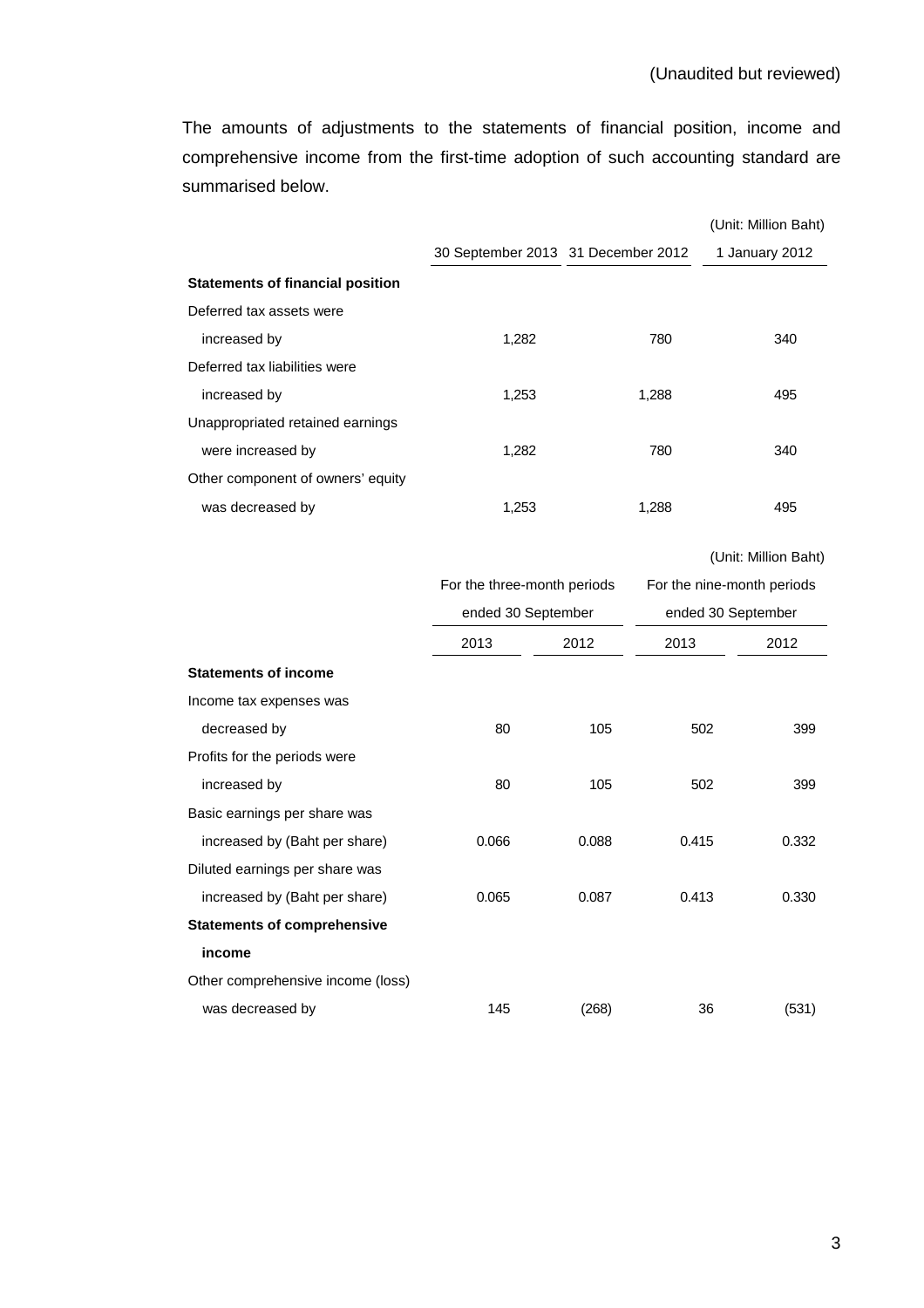# **3.2 Accounting standards that will become effective in the future**

|                                                      |                                                                                                                   | <b>Effective date</b> |
|------------------------------------------------------|-------------------------------------------------------------------------------------------------------------------|-----------------------|
| <b>Accounting Standard:</b>                          |                                                                                                                   |                       |
| TAS 12 (revised 2012) Income taxes                   |                                                                                                                   | 1 January 2014        |
| <b>Financial Reporting Standard:</b>                 |                                                                                                                   |                       |
| TFRS <sub>4</sub>                                    | <b>Insurance Contracts</b>                                                                                        | 1 January 2016        |
| <b>Accounting Standard Interpretation:</b>           |                                                                                                                   |                       |
| TSIC <sub>15</sub>                                   | <b>Operating Leases - Incentives</b>                                                                              | 1 January 2014        |
| <b>TSIC 27</b>                                       | Evaluating the Substance of                                                                                       | 1 January 2014        |
|                                                      | Transactions Involving the Legal<br>Form of a Lease                                                               |                       |
| <b>TSIC 29</b>                                       | <b>Service Concession Arrangements:</b><br><b>Disclosures</b>                                                     | 1 January 2014        |
| <b>TSIC 32</b>                                       | Intangible Assets - Web Site Costs                                                                                | 1 January 2014        |
| <b>Financial Reporting Standard Interpretations:</b> |                                                                                                                   |                       |
| <b>TFRIC 1</b>                                       | Changes in Existing Decommissioning,<br><b>Restoration and Similar Liabilities</b>                                | 1 January 2014        |
| <b>TFRIC 4</b>                                       | Determining whether an Arrangement<br>contains a Lease                                                            | 1 January 2014        |
| <b>TFRIC 5</b>                                       | Rights to Interests arising from<br>Decommissioning, Restoration and<br><b>Environmental Rehabilitation Funds</b> | 1 January 2014        |
| <b>TFRIC 7</b>                                       | Applying the Restatement Approach<br>under TAS 29 Financial Reporting in<br><b>Hyperinflationary Economies</b>    | 1 January 2014        |
| <b>TFRIC 10</b>                                      | Interim Financial Reporting and<br>Impairment                                                                     | 1 January 2014        |
| <b>TFRIC 12</b>                                      | <b>Service Concession Arrangements</b>                                                                            | 1 January 2014        |
| <b>TFRIC 13</b>                                      | <b>Customer Loyalty Programmes</b>                                                                                | 1 January 2014        |
| <b>TFRIC 17</b>                                      | Distributions of Non-cash Assets to<br>Owners                                                                     | 1 January 2014        |
| <b>TFRIC 18</b>                                      | <b>Transfers of Assets from Customers</b>                                                                         | 1 January 2014        |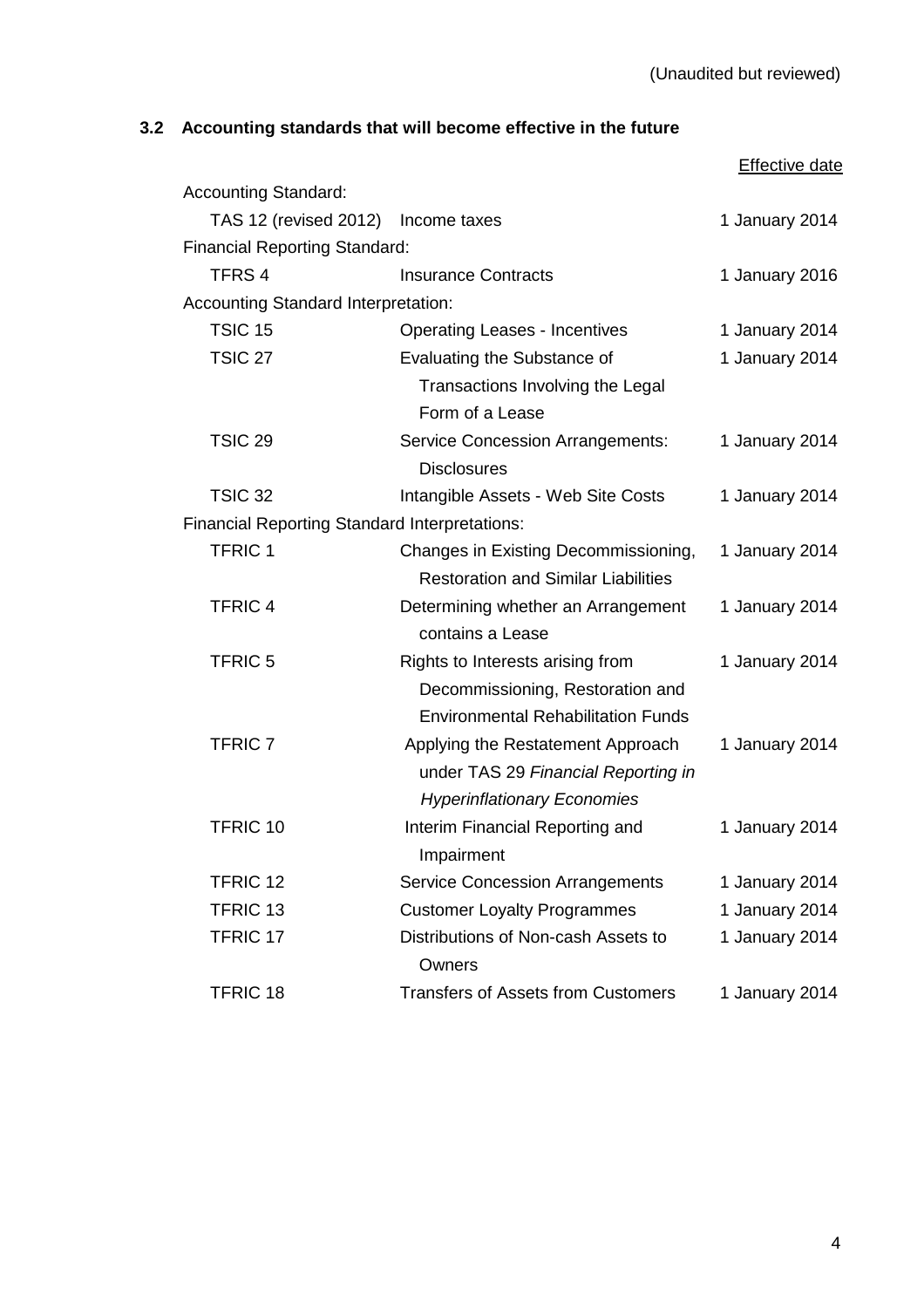The management of the Company has assessed the effect of the above accounting standard, financial reporting standard, accounting standard interpretations and financial reporting standard interpretations and believes that they are not relevant to the business of the Company or have no significant impact on the financial statements when they are initially applied, except TFRS 4, for which the management is still evaluating the first-year impact to the financial statements and has yet to reach a conclusion.

## **4. Significant accounting policies**

These interim f**i**nancial statements are prepared using the same accounting policies and methods of computation as that were used for the financial statements for the year ended 31 December 2012, except for the first-time adoption of TAS 12 : Income Taxes.

Accounting policy on income taxes can be summarised as below.

### **Income taxes**

Income tax expenses represent the sum of income taxes currently payable and deferred income taxes.

## **Current income taxes**

Current income taxes are provided in the accounts at the amount expected to be paid to the taxation authorities, based on taxable profits determined in accordance with tax legislation.

## **Deferred income taxes**

Deferred income tax is provided on temporary differences between the tax bases of assets and liabilities and their carrying amounts at the end of each reporting period, using the tax rates enacted at the end of the reporting periods.

The Company recognises deferred tax liabilities for all taxable temporary differences while they recognise deferred tax assets for all deductible temporary differences and tax losses brought forward to the extent that it is probable that future taxable profit will be available against which such deductible temporary differences and tax losses brought forward can be utilised.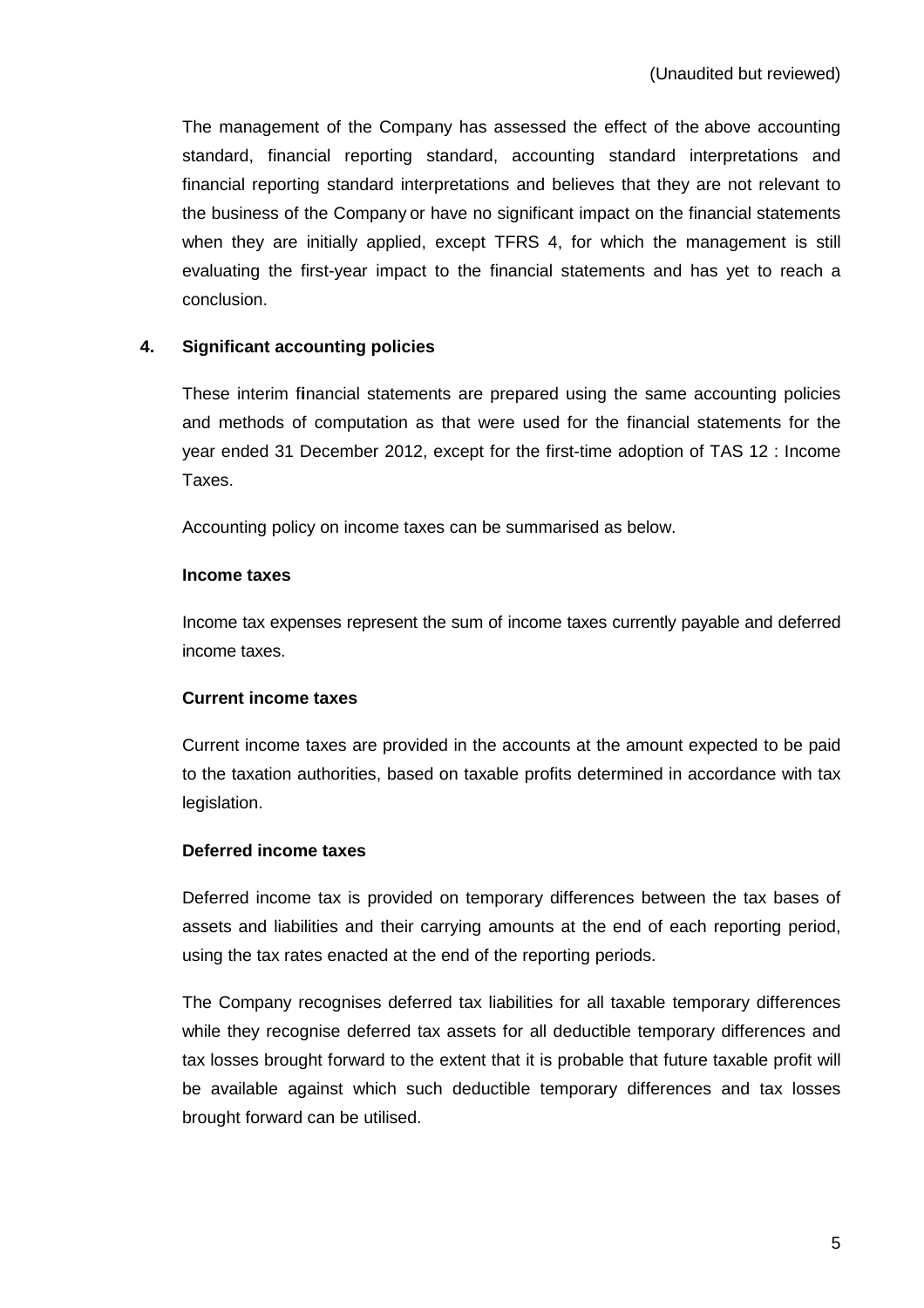At each reporting date, the Company reviews and reduces the carrying amount of deferred tax assets to the extent that it is no longer probable that sufficient taxable profit will be available to allow all or part of the deferred tax asset to be utilised.

The Company records deferred tax directly to owners' equity if the taxes relate to items that are recorded directly to owners' equity.

## **5. Cash and cash equivalents**

|                                                    |                   | (Unit: Baht)     |
|----------------------------------------------------|-------------------|------------------|
|                                                    | 30 September 2013 | 31 December 2012 |
|                                                    |                   |                  |
| Cash on hand                                       | 3.352.454         | 6,438,416        |
| Deposits at banks with no fixed maturity date      | 397,184,200       | 859,407,531      |
| Deposits at banks with fixed maturity date         | 790,000,000       | 750,000,000      |
| Total cash and deposits at financial institutions  | 1,190,536,654     | 1,615,845,947    |
| Less: Deposits at banks and financial institutions |                   |                  |
| with an original maturity period of longer         |                   |                  |
| than 3 months                                      | (790,000,000)     | (750,000,000)    |
| Cash and cash equivalents - net                    | 400,536,654       | 865,845,947      |

 As at 30 September 2013, interest rates on saving accounts, fixed deposits and promissory notes are in the range of 0.625% - 6.10% per annum (31 December 2012: 0.063% - 6.10% per annum).

## **6. Premium receivables**

 As at 30 September 2013 and 31 December 2012, the outstanding balances of premium receivables, classified by overdue period, counted from the due dates under the stipulated credit terms, are as follows:

|                           |                   |                | (Unit: Baht)  |  |  |
|---------------------------|-------------------|----------------|---------------|--|--|
|                           | 30 September 2013 |                |               |  |  |
|                           |                   | Due from       |               |  |  |
|                           | Due from the      | agents and     |               |  |  |
|                           | insured           | <b>brokers</b> | Total         |  |  |
|                           |                   |                |               |  |  |
| Not yet due               | 1,871,519,392     | 87,673,370     | 1,959,192,762 |  |  |
| Overdue                   |                   |                |               |  |  |
| Not over 30 days          | 90,138,470        | 14,611,328     | 104,749,798   |  |  |
| Over 30 days to 60 days   | 155,309           | 6,866,542      | 7,021,851     |  |  |
| Over 60 days to 90 days   | 589,328           | 17,409,210     | 17,998,538    |  |  |
| Over 90 days to 1 year    | 29,915            | 1,025,937      | 1,055,852     |  |  |
| Over 1 year               | 312,340           | 390,721        | 703,061       |  |  |
| Total premium receivables | 1,962,744,754     | 127,977,108    | 2,090,721,862 |  |  |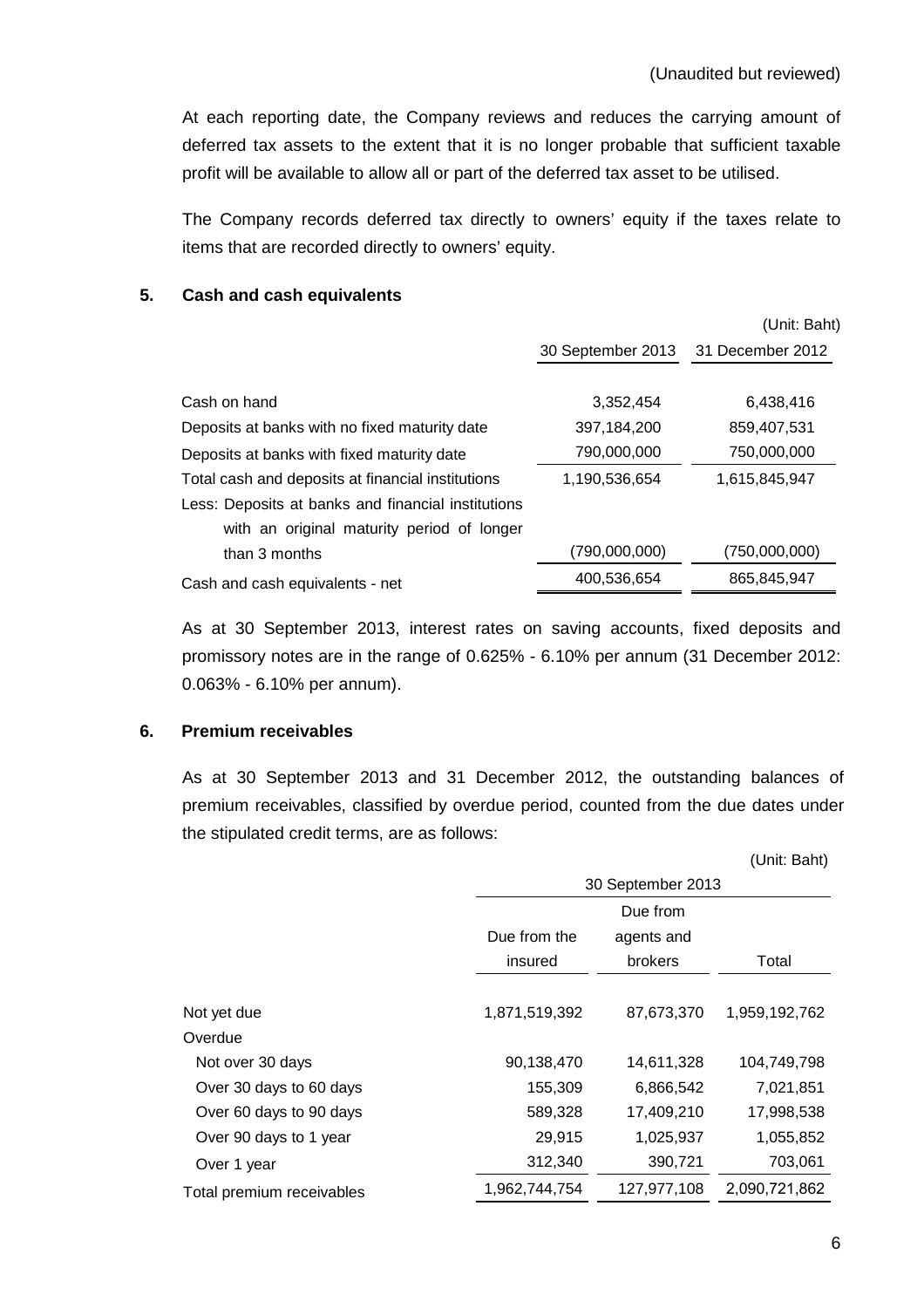### (Unit: Baht)

|                           | 31 December 2012          |            |               |  |  |
|---------------------------|---------------------------|------------|---------------|--|--|
|                           | Due from                  |            |               |  |  |
|                           | Due from                  | agents and |               |  |  |
|                           | insured<br><b>brokers</b> |            | Total         |  |  |
|                           |                           |            |               |  |  |
| Not yet due               | 1,561,794,383             | 27,009,885 | 1,588,804,268 |  |  |
| Overdue                   |                           |            |               |  |  |
| Not over 30 days          | 192,880                   | 7,344,220  | 7,537,100     |  |  |
| Over 30 days to 60 days   | 970,342                   | 5,327,853  | 6,298,195     |  |  |
| Over 60 days to 90 days   | 1,208,521                 | 3,986,228  | 5,194,749     |  |  |
| Over 90 days to 1 year    | 1,655,794                 | 2,828,770  | 4,484,564     |  |  |
| Over 1 year               | 10,315                    | 400,448    | 410,763       |  |  |
| Total premium receivables | 1,565,832,235             | 46,897,404 | 1,612,729,639 |  |  |

 For premium receivables due form agents and brokers, the Company has determined criteria in collections from those debtors in order to be in compliance with the stipulated credit terms. For overdue premium receivables, the Company has taken legal process with agents and brokers on a case by case basis.

## **7. Reinsurance assets**

|                                              |                   | (Unit: Baht)     |
|----------------------------------------------|-------------------|------------------|
|                                              | 30 September 2013 | 31 December 2012 |
| Insurance reserve refundable from reinsurers | 56,099,867        | 66,994,992       |
| Amounts due from reinsurers                  | 498,437,851       | 443,017,820      |
| Reinsurance assets                           | 554,537,718       | 510,012,812      |

As at 30 September 2013 and 31 December 2012, the outstanding balances of amounts due from reinsurers, classified by overdue period, are as follows:

|                                   |                   | (Unit: Baht)     |
|-----------------------------------|-------------------|------------------|
|                                   | 30 September 2013 | 31 December 2012 |
| Not yet due                       | 498,437,851       | 443,017,820      |
| Total amounts due from reinsurers | 498,437,851       | 443,017,820      |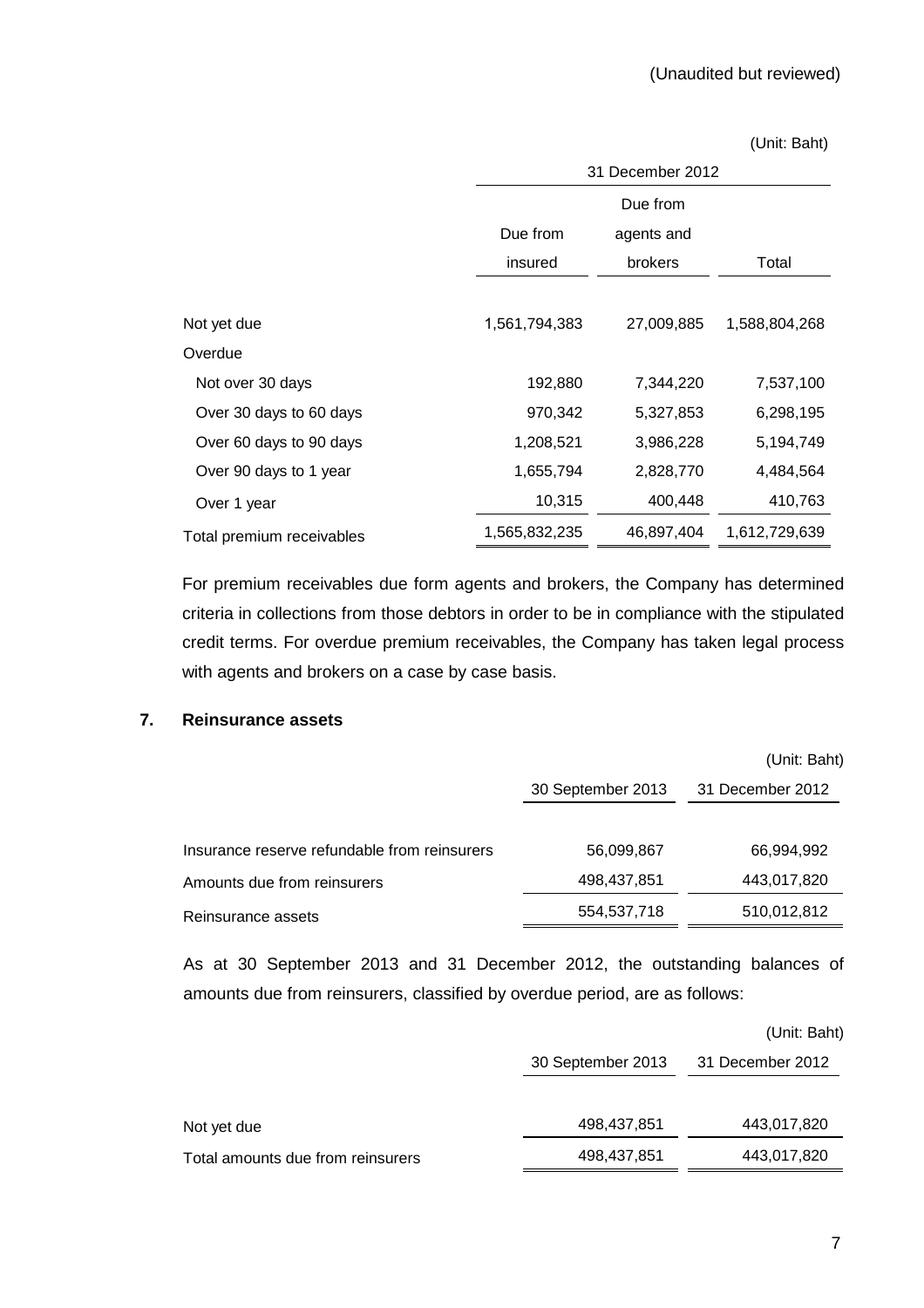# **8. Investments in securities**

# **8.1 Classified by investment types**

|                                            |                   |                |                  | (Unite: Baht)  |
|--------------------------------------------|-------------------|----------------|------------------|----------------|
|                                            | 30 September 2013 |                | 31 December 2012 |                |
|                                            | Cost/             |                | Cost/            |                |
|                                            | Amortised cost    | Fair value     | Amortised cost   | Fair value     |
| <b>Trading investments</b>                 |                   |                |                  |                |
| Government and state enterprise            |                   |                |                  |                |
| securities                                 | 302,725,557       | 297,081,300    | 476,046,230      | 477,236,368    |
| Domestic equity securities                 | 19,000,000        | 19,000,000     |                  |                |
| Add (less): Unrealised gains (losses)      | (5,644,257)       |                | 1,190,138        |                |
| Trading investments - net                  | 316,081,300       | 316,081,300    | 477,236,368      | 477,236,368    |
| Available-for-sale investments             |                   |                |                  |                |
| Government and state enterprise            |                   |                |                  |                |
| securities                                 | 1,998,775,007     | 2,021,396,301  | 3,098,389,385    | 3,169,558,338  |
| Domestic equity securities                 | 7,648,352,374     | 13,501,231,241 | 6,636,430,938    | 12,670,085,840 |
| Domestic investment units                  | 2,543,957,755     | 2,609,434,114  | 1,327,416,487    | 1,520,087,613  |
| Foreign investment units                   | 1,213,438,000     | 1,536,988,672  | 921,608,000      | 1,035,599,569  |
| Total                                      | 13,404,523,136    | 19,669,050,328 | 11,983,844,810   | 18,395,331,360 |
| Add: Unrealised gains                      | 6,264,527,192     |                | 6,411,486,550    |                |
| Total available-for-sale investments       | 19,669,050,328    | 19,669,050,328 | 18,395,331,360   | 18,395,331,360 |
| Held-to-maturity investments               |                   |                |                  |                |
| Government and state enterprise            |                   |                |                  |                |
| securities                                 | 104,604,079,190   |                | 90,327,084,144   |                |
| Private enterprises debt securities        | 20,753,122,616    |                | 18,812,126,696   |                |
| Foreign debt securities                    | 10,977,282,259    |                | 6,170,570,422    |                |
| Deposits at financial institutions with an |                   |                |                  |                |
| original maturity of longer than           |                   |                |                  |                |
| 3 months                                   | 790,000,000       |                | 750,000,000      |                |
| Total held-to-maturity investments         | 137,124,484,065   |                | 116,059,781,262  |                |
| <b>General investments</b>                 |                   |                |                  |                |
| Domestic equity securities                 | 29,887,830        |                | 29,887,830       |                |
| Foreign equity securities                  | 17,074,400        |                | 17,074,400       |                |
| <b>Total general investments</b>           | 46,962,230        |                | 46,962,230       |                |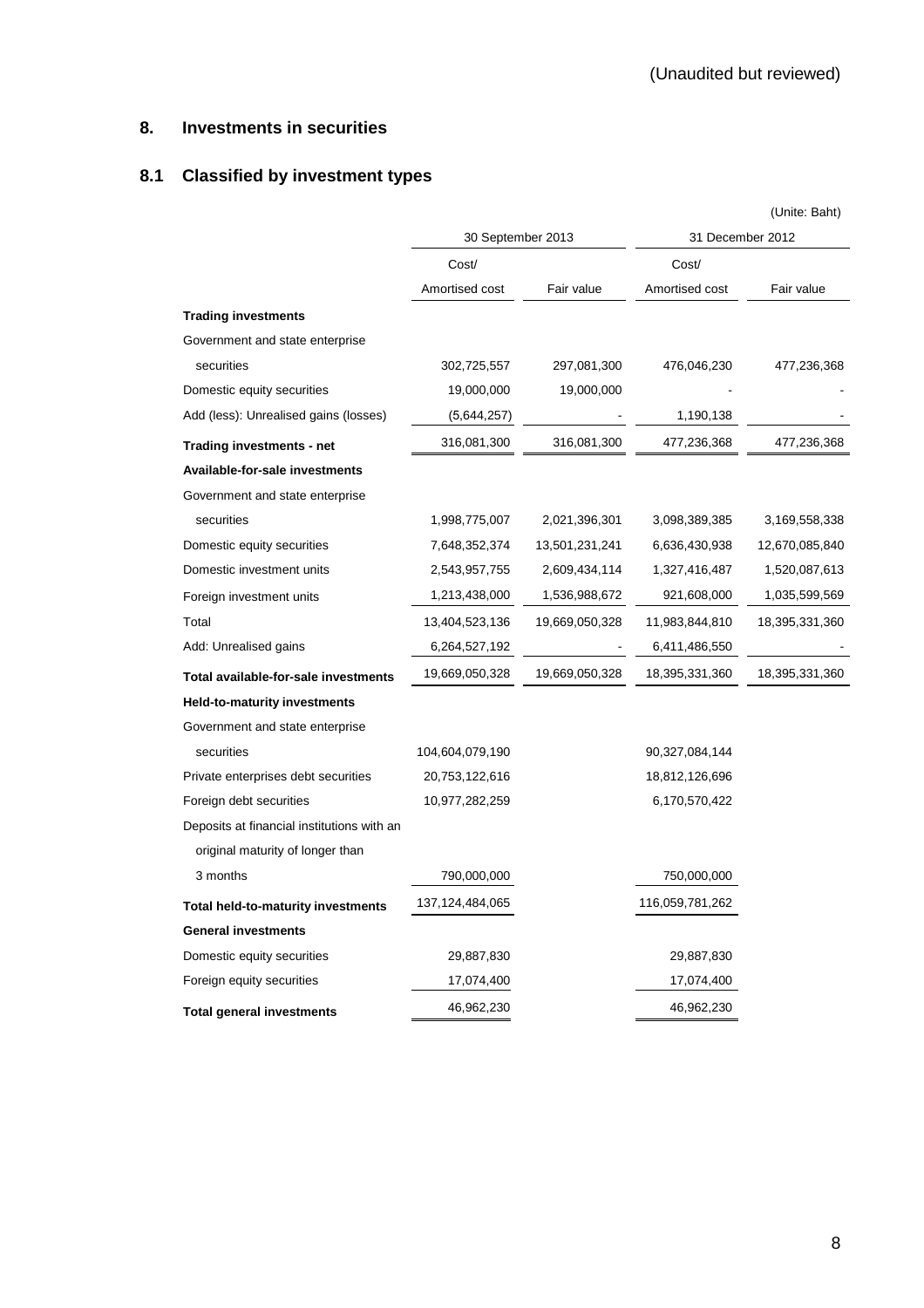# **8.2 Classified by remaining periods to maturity**

Investments in debt securities as at 30 September 2013 and 31 December 2012, classified by remaining periods to maturity, are as follows:

|                                            |                                                |                     |                 | (Unit: Baht)    |  |
|--------------------------------------------|------------------------------------------------|---------------------|-----------------|-----------------|--|
|                                            |                                                | 30 September 2013   |                 |                 |  |
|                                            |                                                | Periods to maturity |                 |                 |  |
|                                            | Over 5 years<br>Within 1 year<br>$1 - 5$ years |                     |                 | Total           |  |
| <b>Trading investments</b>                 |                                                |                     |                 |                 |  |
| Government and state enterprise securities |                                                |                     | 302,725,557     | 302,725,557     |  |
| <b>Less: Unrealised losses</b>             |                                                |                     | (5,644,257)     | (5,644,257)     |  |
| Trading investments - net                  |                                                |                     | 297,081,300     | 297,081,300     |  |
| Available-for-sale investments             |                                                |                     |                 |                 |  |
| Government and state enterprise securities |                                                | 698,155,318         | 1,300,619,689   | 1,998,775,007   |  |
| Add: Unrealised gains                      |                                                | 5,615,807           | 17,005,487      | 22,621,294      |  |
| Total available-for-sale investments       |                                                | 703,771,125         | 1,317,625,176   | 2,021,396,301   |  |
| Held-to-maturity investments               |                                                |                     |                 |                 |  |
| Government and state enterprise securities | 632,700,905                                    | 8,804,665,618       | 95,166,712,667  | 104,604,079,190 |  |
| Private enterprises debt securities        | 1,575,000,000                                  | 3,324,000,000       | 15,854,122,616  | 20,753,122,616  |  |
| Foreign debt securities                    | 580,922,737                                    | 3,298,202,340       | 7,098,157,182   | 10,977,282,259  |  |
| Deposits at financial institutions with an |                                                |                     |                 |                 |  |
| original maturity of longer than 3 months  | 490,000,000                                    | 300,000,000         |                 | 790,000,000     |  |
| Total held-to-maturity investments         | 3,278,623,642                                  | 15,726,867,958      | 118,118,992,465 | 137,124,484,065 |  |
|                                            |                                                |                     |                 | (Unit: Baht)    |  |
|                                            |                                                | 31 December 2012    |                 |                 |  |

|                                            | Within 1 year | $1 - 5$ years  | Over 5 years   | Total           |
|--------------------------------------------|---------------|----------------|----------------|-----------------|
| <b>Trading investments</b>                 |               |                |                |                 |
| Government and state enterprise securities |               |                | 476,046,230    | 476,046,230     |
| Add: Unrealised gains                      |               |                | 1,190,138      | 1,190,138       |
| Trading investments - net                  |               |                | 477,236,368    | 477,236,368     |
| Available-for-sale investments             |               |                |                |                 |
| Government and state enterprise securities |               | 1,718,370,905  | 1,380,018,480  | 3,098,389,385   |
| Add: Unrealised gains                      |               | 23,446,166     | 47,722,787     | 71,168,953      |
| Total available-for-sale investments       |               | 1,741,817,071  | 1,427,741,267  | 3,169,558,338   |
| <b>Held-to-maturity investments</b>        |               |                |                |                 |
| Government and state enterprise securities | 1,945,276,725 | 8,024,048,763  | 80,357,758,656 | 90,327,084,144  |
| Private enterprises debt securities        | 560,000,000   | 4,128,000,000  | 14,124,126,696 | 18,812,126,696  |
| Foreign debt securities                    | 380,704,403   | 3,751,860,952  | 2,038,005,067  | 6,170,570,422   |
| Deposits at financial institutions with an |               |                |                |                 |
| original maturity of longer than 3 months  | 50,000,000    | 700,000,000    |                | 750,000,000     |
| <b>Total held-to-maturity investments</b>  | 2,935,981,128 | 16,603,909,715 | 96.519.890.419 | 116,059,781,262 |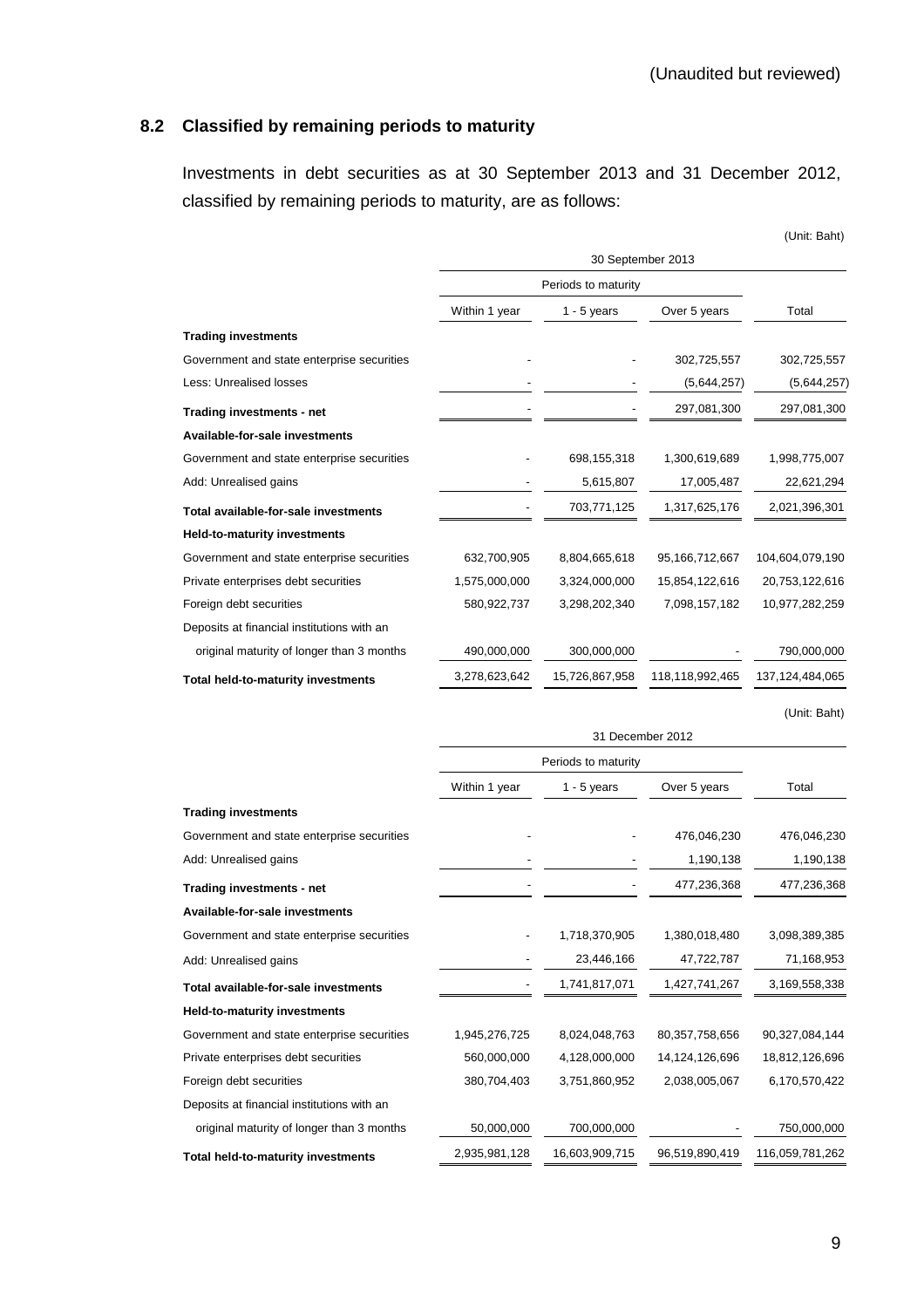### **8.3 Investments in structured notes**

 Investments in structured notes, which are classified as held-to-maturity investments, consisted of the followings.

- (a) As at 30 September 2013 and 31 December 2012, the Company has investments of Baht 900 million and Baht 1,400 million, respectively, in promissory notes and bills of exchange, which were issued by local banks and branches of foreign commercial banks, have remaining lives of 6 - 15 years, and contain conditions whereby the issuer has call option or has rights to call for additional deposits.
- (b) As at 30 September 2013 and 31 December 2012, the Company has investments of Baht 1,750 million and Baht 1,570 million, respectively, in promissory notes and bills of exchange, which were issued by branches of foreign commercial banks, have remaining lives of 3 years, and contain conditions whereby the issuer has a call option and additional amounts can be deposited on a monthly basis and settlement of principal and interest is to be received on the maturity date per the agreement.
- (c) As at 30 September 2013 and 31 December 2012, the Company has investments of Baht 3,600 million and Baht 3,600 million, respectively, in promissory notes and bills of exchange, which were issued by branches of foreign commercial banks, have remaining lives of 6 - 9 years, and bear interest that is reference to the yield rate on government bond (CMT Index).
- (d) As at 30 September 2013 and 31 December 2012, the Company has investments of Baht 2,328 million and Baht 1,702 million, respectively, in promissory notes and bills of exchange, which were issued by branches of foreign commercial banks, have remaining lives of 7 - 15 years, and contain conditions whereby redemption of the notes and bills is based on the credit event of the reference assets.
- (e) As at 30 September 2013, the Company has investments of Baht 710 million, in promissory notes and bills of exchange, which were issued by branches of foreign commercial banks, have remaining lives of 20 years, The bank has placed government bonds equivalent to 70-80% of the face values of the issued promissory notes and bills of exchange as collateral and such issues contain conditions whereby the redemption of the notes and bills is based on the credit event of the reference assets.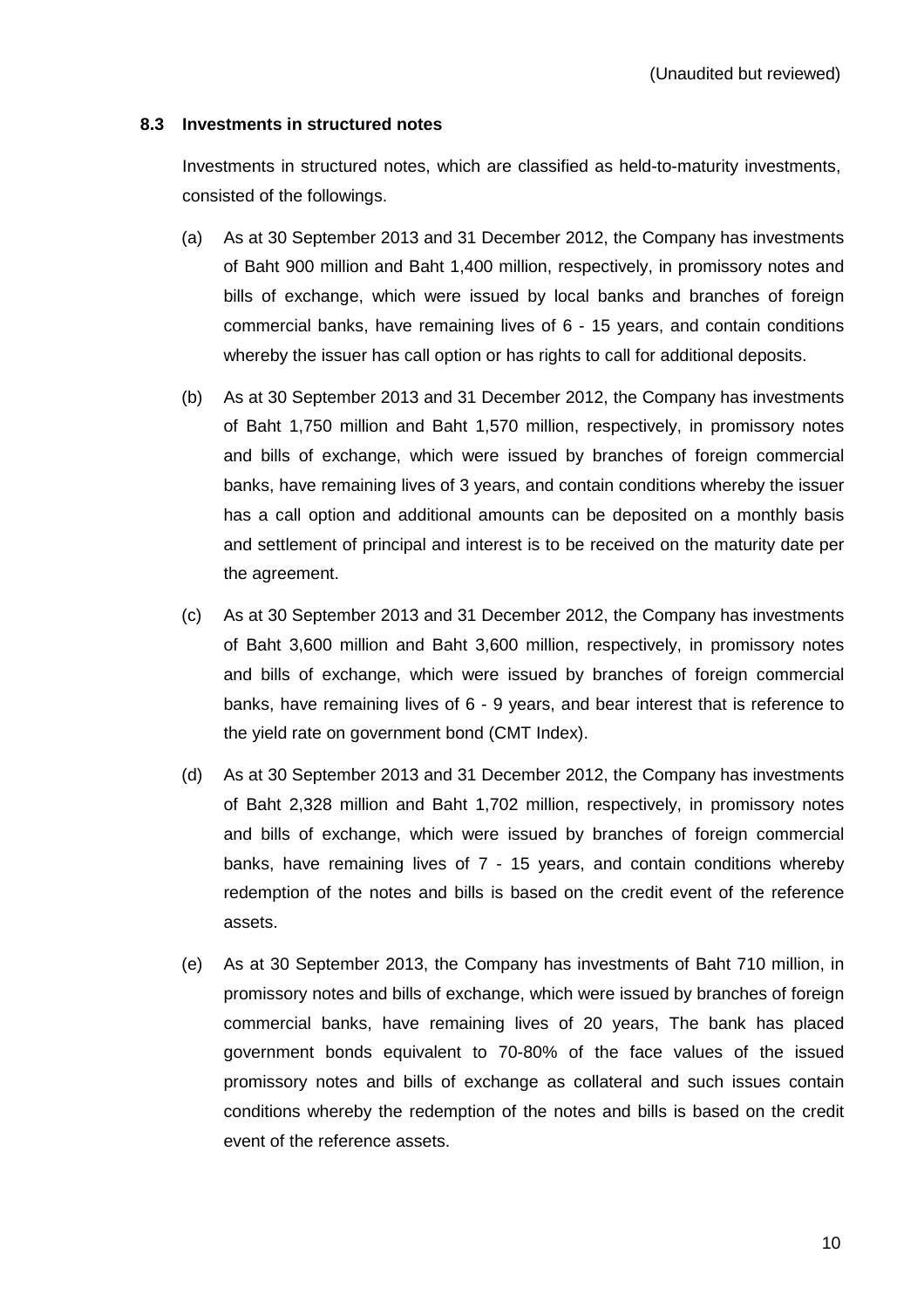The above promissory notes and bills of exchange contain embedded derivatives that are not closely related to the host contracts, except for investments in (b) above.

### **8.4 Investments subject to restriction**

As at 30 September 2013 and 31 December 2012, the Company has placed government and state enterprise bonds of Baht 28,260 million and Baht 20,836 million, respectively with the Registrar as securities and reserves as described in Notes 27 and 28 to the interim financial statements.

## **8.5 Gains on investments**

Gains on investments for the three-month and nine-month periods ended 30 September 2013 and 2012 consisted of:

(Unit: Baht)

|                                | For the three-month periods |            | For the nine-month periods<br>ended 30 September |             |  |
|--------------------------------|-----------------------------|------------|--------------------------------------------------|-------------|--|
|                                | ended 30 September          |            |                                                  |             |  |
|                                | 2013<br>2012                |            | 2013                                             | 2012        |  |
| Gains on sales of investments  |                             |            |                                                  |             |  |
| Trading investments            | 19,505,185                  | 4,064,457  | 29,355,669                                       | 131,627,839 |  |
| Available-for-sale investments | 80,784,185                  | 88,672,875 | 421,649,095                                      | 269,188,745 |  |
| Held-to-maturity investments   | 4,990,695                   |            | 54,331,971                                       |             |  |
| Total                          | 105,280,065                 | 92,737,332 | 505,336,735                                      | 400,816,584 |  |

### **8.6 Revaluation surplus on available-for-sale investments**

|                                                         |                    | (Unit: Baht)     |
|---------------------------------------------------------|--------------------|------------------|
|                                                         | For the nine-month | For the          |
|                                                         | period ended       | year ended       |
|                                                         | 30 September 2013  | 31 December 2012 |
|                                                         |                    |                  |
| Revaluation surplus on available-for-sale               |                    |                  |
| investments - beginning of the period/year              | 6,441,716,041      | 2,477,708,155    |
| Gains on revaluation during the period/year             | 120,473,893        | 4,537,681,934    |
| Gains on sales of available-for-sale investments during |                    |                  |
| the period/year transferred to be recognised            |                    |                  |
| in statements of income                                 | (300, 259, 053)    | (573,674,048)    |
| Revaluation surplus on available-for-sale investments   |                    |                  |
| - end of the period/year                                | 6,261,930,881      | 6,441,716,041    |
| Less: Relevant income taxes                             | (1,252,386,176)    | (1,288,343,208)  |
| Revaluation surplus on available-for-sale investments   |                    |                  |
| - net of relevant income taxes                          | 5,009,544,705      | 5,153,372,833    |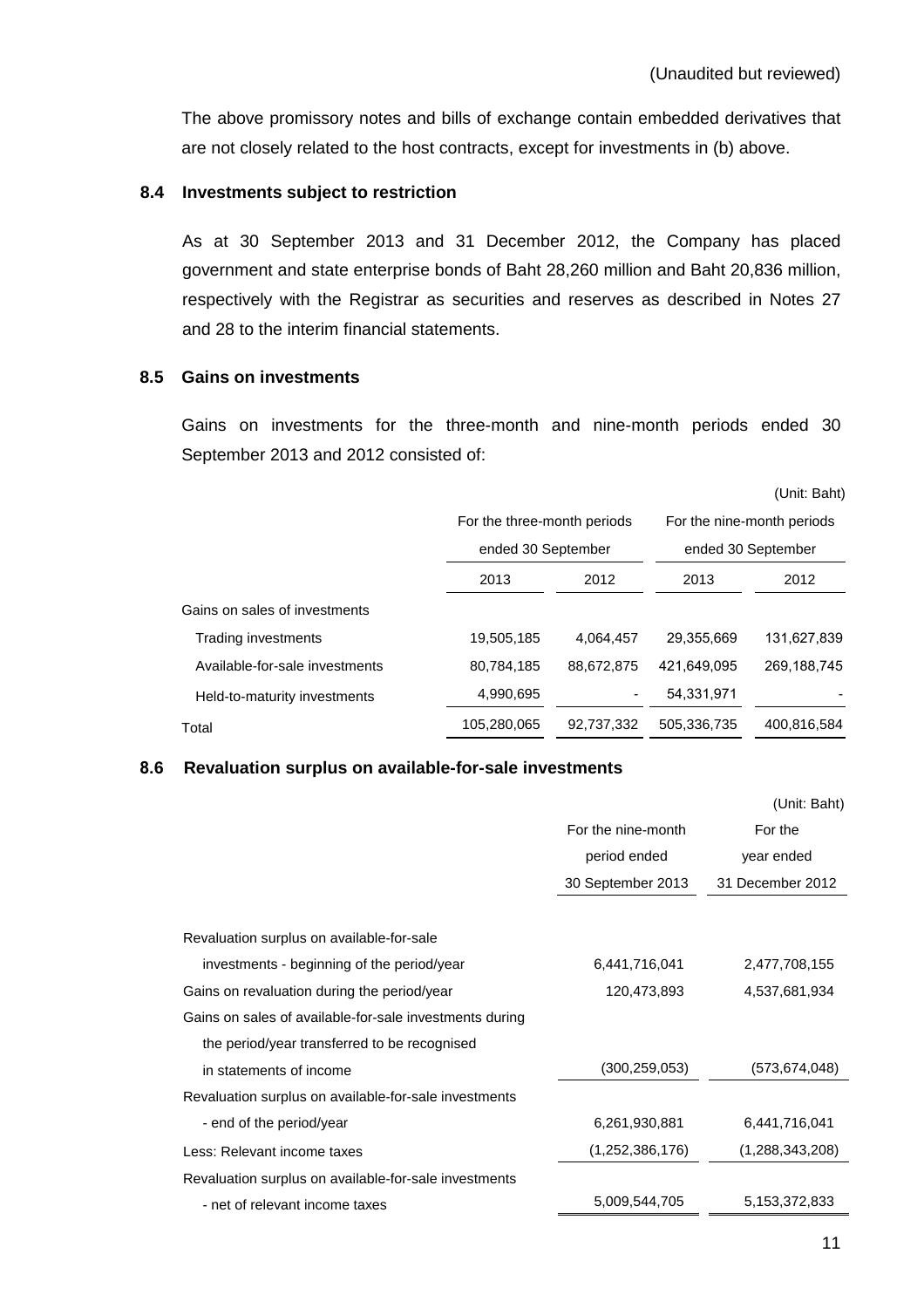## **9. Loans and accrued interest receivables**

 As at 30 September 2013 and 31 December 2012, the balances of loans and accrued interest receivables, classified by overdue periods, are as follows:

|                                       |                          |             |             |                |                          |                          |               |                | (Unit: Baht)  |
|---------------------------------------|--------------------------|-------------|-------------|----------------|--------------------------|--------------------------|---------------|----------------|---------------|
|                                       | 30 September 2013        |             |             |                |                          |                          |               |                |               |
| Overdue periods                       | Policy loans             |             |             | Mortgage loans |                          | Other loans              |               | Total          |               |
|                                       |                          | Accrued     |             | Accrued        |                          | Accrued                  |               | Accrued        |               |
|                                       | Principal                | interest    | Principal   | interest       | Principal                | interest                 | Principal     | interest       | Total         |
|                                       |                          |             |             |                |                          |                          |               |                |               |
| Current                               | 2,947,869,659            | 213,068,636 | 265,106,808 | 201,614        | 16, 188, 455             | $\overline{\phantom{a}}$ | 3,229,164,922 | 213,270,250    | 3,442,435,172 |
| Overdue:                              |                          |             |             |                |                          |                          |               |                |               |
| 6 - 12 months                         | $\overline{\phantom{a}}$ | $\sim$      | 335,121     | 1,478          | $\blacksquare$           | ۰                        | 335,121       | 1,478          | 336,599       |
| Over 12 months                        |                          | $\sim$      | 1,196,246   | 79,478         | 125,481                  | 1,583                    | 1,321,727     | 81,061         | 1,402,788     |
| Total                                 | 2,947,869,659            | 213,068,636 | 266,638,175 | 282,570        | 16,313,936               | 1,583                    | 3,230,821,770 | 213,352,789    | 3,444,174,559 |
| Less: Allowance for doubtful accounts |                          |             | (66, 408)   | (79, 478)      | $\overline{\phantom{a}}$ |                          | (66, 408)     | (79, 478)      | (145, 886)    |
| Loans and accrued interest            |                          |             |             |                |                          |                          |               |                |               |
| receivables - net                     |                          |             |             |                |                          |                          |               |                |               |
|                                       | 2,947,869,659            | 213,068,636 | 266,571,767 | 203,092        | 16,313,936               | 1,583                    | 3,230,755,362 | 213,273,311(1) | 3,444,028,673 |
|                                       |                          |             |             |                |                          |                          |               |                |               |

(1) This amount included as a part of "Accrued investment income - net" in statements of financial position.

|                                       | 31 December 2012         |                          |                          |                          |                          |                          |               |                |               |
|---------------------------------------|--------------------------|--------------------------|--------------------------|--------------------------|--------------------------|--------------------------|---------------|----------------|---------------|
| Overdue periods                       | Policy loans             |                          |                          | Mortgage loans           |                          | Other loans              |               | Total          |               |
|                                       |                          | Accrued                  |                          | Accrued                  |                          | Accrued                  |               | Accrued        |               |
|                                       | Principal                | interest                 | Principal                | interest                 | Principal                | interest                 | Principal     | interest       | Total         |
|                                       |                          |                          |                          |                          |                          |                          |               |                |               |
| Current                               | 2,379,924,493            | 177,370,233              | 250,004,809              | 27,795                   | 17,274,290               | $\sim$                   | 2,647,203,592 | 177,398,028    | 2,824,601,620 |
| Overdue:                              |                          |                          |                          |                          |                          |                          |               |                |               |
| Less than 6 months                    |                          | ٠                        | 639,699                  | 3,143                    |                          | $\overline{\phantom{a}}$ | 639,699       | 3,143          | 642,842       |
| 6 - 12 months                         | $\overline{\phantom{a}}$ | $\overline{\phantom{a}}$ | $\overline{\phantom{a}}$ | $\overline{\phantom{a}}$ | 16,188                   |                          | 16,188        |                | 16,188        |
| Over 12 months                        | $\overline{a}$           | $\overline{\phantom{a}}$ | 1,222,637                | 79,478                   | 84,713                   | 1,583                    | 1,307,350     | 81,061         | 1,388,411     |
| Total                                 | 2,379,924,493            | 177,370,233              | 251,867,145              | 110,416                  | 17,375,191               | 1,583                    | 2,649,166,829 | 177,482,232    | 2,826,649,061 |
| Less: Allowance for doubtful accounts |                          | $\overline{\phantom{a}}$ | (66, 408)                | (79, 478)                | $\overline{\phantom{a}}$ |                          | (66, 408)     | (79, 478)      | (145, 886)    |
| Loans and accrued interest            |                          |                          |                          |                          |                          |                          |               |                |               |
| receivables - net                     | 2,379,924,493            | 177,370,233              | 251,800,737              | 30,938                   | 17,375,191               | 1,583                    | 2,649,100,421 | 177,402,754(1) | 2,826,503,175 |

(1) This amount included as a part of "Accrued investment income - net" in statements of financial position.

Loans to employees under the employee welfare scheme are set for a credit limit of Baht 100,000 to each employee for personal guarantee loans and of not to exceed 50 times the employee's salary to each employee for secured loans. The interest rates charged are at the rates of 6 percent and 5 percent per annum, respectively. As at 30 September 2013 and 31 December 2012, loans to employees and agents totalled Baht 68 million and Baht 69 million, respectively.

(Unit: Baht)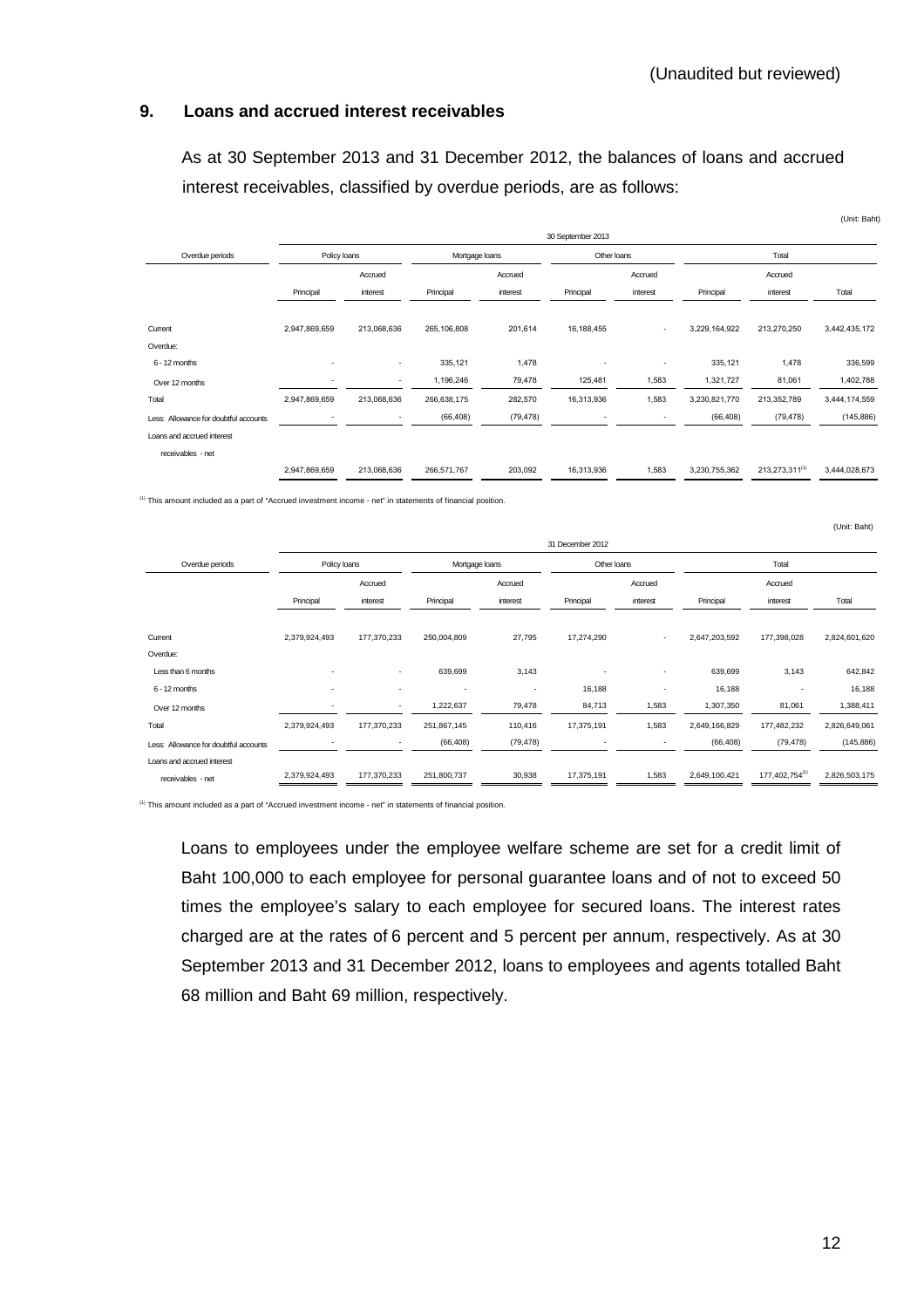# **10. Premises and equipment**

|                             |                          |               |             |                   |                |                          |              | (Unit: Baht)   |
|-----------------------------|--------------------------|---------------|-------------|-------------------|----------------|--------------------------|--------------|----------------|
|                             |                          | Buildings and |             | Office furniture, |                |                          |              |                |
|                             |                          | buildings     |             | fixture and       |                | Properties               | Construction |                |
|                             | Land                     | improvements  | Condominium | equipment         | Motor vehicles | foreclosed               | in progress  | Total          |
| Net book value as           |                          |               |             |                   |                |                          |              |                |
| at 1 January 2013           | 97,240,890               | 83,121,824    | 19,842,017  | 88,877,888        | 4,422,284      | 5,010,027                | 6,440,000    | 304,954,930    |
| Additions during the period |                          |               |             |                   |                |                          |              |                |
| - at cost                   | $\overline{\phantom{a}}$ | 9,282,121     | ٠           | 30,196,700        | 5,078,680      | $\overline{\phantom{a}}$ | 2,508,500    | 47,066,001     |
| Disposals during the period |                          |               |             |                   |                |                          |              |                |
| - net book value            |                          |               |             | (20, 827)         |                |                          |              | (20, 827)      |
| Depreciation charges for    |                          |               |             |                   |                |                          |              |                |
| the period                  |                          | (11,062,209)  | (1,373,736) | (35,637,436)      | (2,388,179)    | (67, 500)                |              | (50, 529, 060) |
| Net book value as           |                          |               |             |                   |                |                          |              |                |
| at 30 September 2013        | 97,240,890               | 81,341,736    | 18,468,281  | 83,416,325        | 7,112,785      | 4,942,527                | 8,948,500    | 301,471,044    |

## **11. Deferred tax assets/liabilities and income tax expenses**

## **11.1 Deferred tax assets/liabilities**

Deferred tax assets and deferred tax liabilities consisted of tax effects on temporary differences as shown below.

|                                        |               |               |             |                             |                                                            |                                               | (Unit: Baht)                 |  |
|----------------------------------------|---------------|---------------|-------------|-----------------------------|------------------------------------------------------------|-----------------------------------------------|------------------------------|--|
|                                        |               |               |             |                             | Changes in deferred tax assets/liabilities reported in the |                                               |                              |  |
|                                        |               |               |             |                             |                                                            | statements of income and comprehensive income |                              |  |
|                                        |               |               |             | For the three-month periods |                                                            | For the nine-month periods                    |                              |  |
|                                        | 30 September  | 31 December   | 1 January   | ended 30 September          |                                                            |                                               | ended 30 September           |  |
|                                        | 2013          | 2012          | 2012        | 2013                        | 2012                                                       | 2013                                          | 2012                         |  |
|                                        |               | (Restated)    |             |                             | (Restated)                                                 |                                               | (Restated)                   |  |
| Deferred tax assets                    |               |               |             |                             |                                                            |                                               |                              |  |
| Life policy reserves                   | 1,228,403,107 | 732,914,999   | 304,326,534 | 69,659,803(1)               | 105,646,911(1)                                             | 495,488,108(1)                                | 394, 130, 195 <sup>(1)</sup> |  |
| Loss reserves and outstanding          |               |               |             |                             |                                                            |                                               |                              |  |
| claims                                 | 18,888,634    | 16,106,215    | 11,657,911  | $1,087,780^{(1)}$           | $(2,612,723)^{(1)}$                                        | 2,782,419(1)                                  | $2,562,487^{(1)}$            |  |
| Provisions for long-term               |               |               |             |                             |                                                            |                                               |                              |  |
| employee benefits                      | 34,412,804    | 31,051,459    | 24,224,229  | $1.120.448^{(1)}$           | $981.865^{(1)}$                                            | $3.361.345^{(1)}$                             | 2,945,596 <sup>(1)</sup>     |  |
| Others                                 | 485,854       | 29,177        | 25,794      | $(99,254)^{(1)}$            |                                                            | $456.677^{(1)}$                               | $3,382^{(1)}$                |  |
| <b>Total deferred tax assets</b>       | 1,282,190,399 | 780,101,850   | 340,234,468 |                             |                                                            |                                               |                              |  |
| <b>Deferred tax liabilities</b>        |               |               |             |                             |                                                            |                                               |                              |  |
| Investments                            |               |               |             |                             |                                                            |                                               |                              |  |
| <b>Trading investments</b>             | 465,540       | 61,723        | (623, 680)  | $(7,718,531)^{(1)}$         | $(1,439,168)^{(1)}$                                        | $403.817^{(1)}$                               | 685,316(1)                   |  |
| Available-for-sale investments         | 1,252,386,176 | 1,288,343,208 | 495,541,631 | $(145, 202, 737)^{(2)}$     | 267,733,664(2)                                             | $(35,957,032)^{(2)}$                          | 531,075,649(2)               |  |
| <b>Total deferred tax liabilities</b>  | 1,252,851,716 | 1,288,404,931 | 494,917,951 |                             |                                                            |                                               |                              |  |
| Total amounts recognised in statements |               |               |             |                             |                                                            |                                               |                              |  |
| of income <sup>(1)</sup>               |               |               |             | 64,050,246                  | 102,576,885                                                | 502,492,366                                   | 400,326,976                  |  |
| Total amounts recognised in statements |               |               |             |                             |                                                            |                                               |                              |  |
| of comprehensive income <sup>(2)</sup> |               |               |             | (145, 202, 737)             | 267,733,664                                                | (35, 957, 032)                                | 531,075,649                  |  |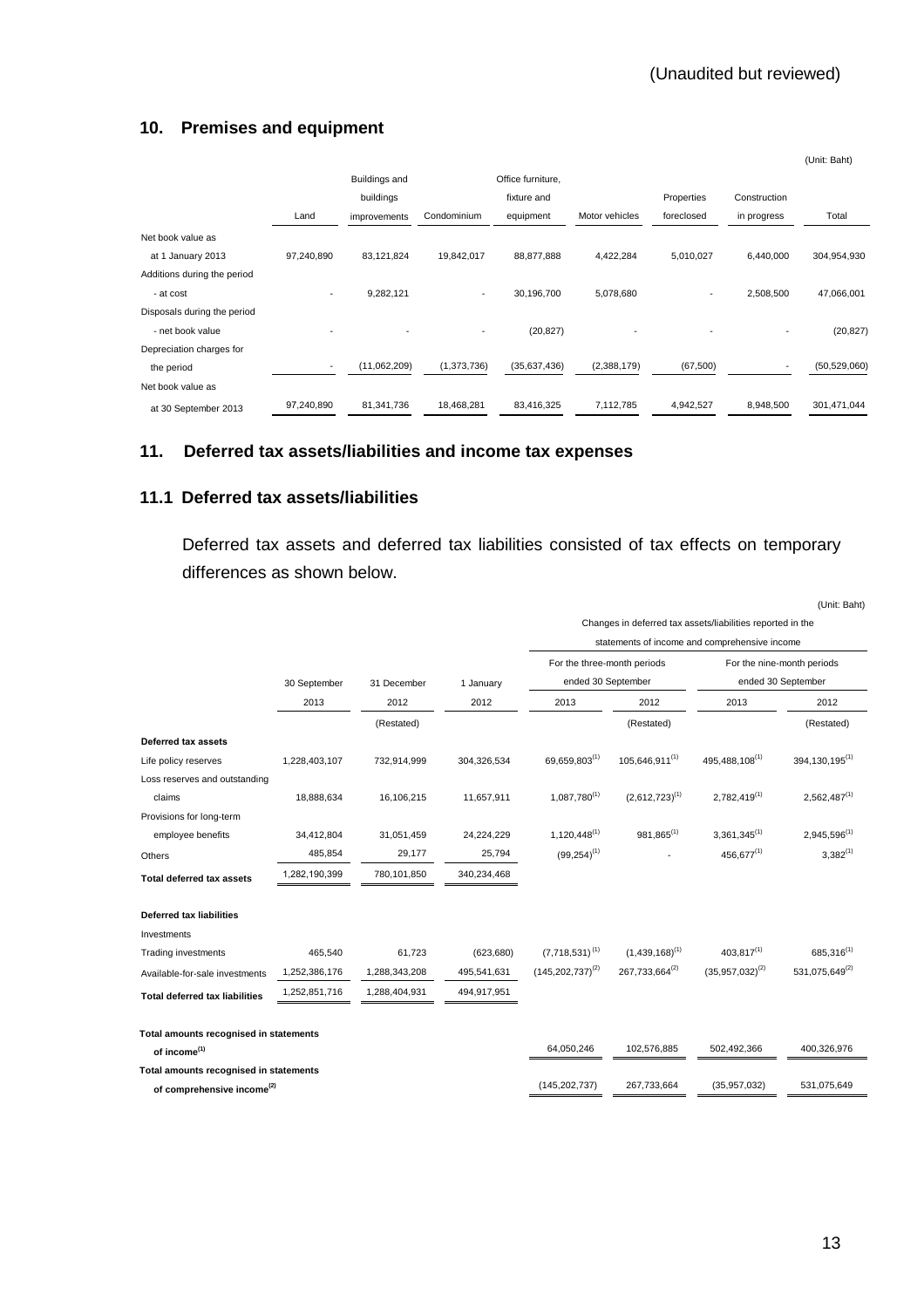## **11.2 Income tax expenses**

Income tax expenses for the three-month and nine-month periods ended 30 September 2013 and 2012 are made up as follows:

|                                   |                            |                 |                 | (Unit: Baht)               |  |  |
|-----------------------------------|----------------------------|-----------------|-----------------|----------------------------|--|--|
|                                   | For the three-month        |                 |                 | For the nine-month         |  |  |
|                                   | periods ended 30 September |                 |                 | periods ended 30 September |  |  |
|                                   | 2013<br>2012               |                 | 2013            | 2012                       |  |  |
|                                   |                            | (Restated)      |                 | (Restated)                 |  |  |
| <b>Current income taxes:</b>      |                            |                 |                 |                            |  |  |
| Corporate income tax charge       | 289,988,808                | 345.001.029     | 1,219,118,598   | 1,215,890,268              |  |  |
| Deferred income taxes:            |                            |                 |                 |                            |  |  |
| Relating to origination and       |                            |                 |                 |                            |  |  |
| reversal of temporary             |                            |                 |                 |                            |  |  |
| differences                       | (79, 487, 308)             | (105, 455, 221) | (501, 684, 733) | (398, 956, 344)            |  |  |
| Income tax expenses recognised in |                            |                 |                 |                            |  |  |
| statements of income              | 210,501,500                | 239,545,808     | 717,433,865     | 816,933,924                |  |  |

 Reconciliations between income tax expenses and the product of accounting profits for the three-month and nine-month periods ended 30 September 2013 and 2012 and the applicable corporate income tax rates are as follows:

(Unit: Baht)

|                                       |                | For the three-month        | For the nine-month |                            |  |  |
|---------------------------------------|----------------|----------------------------|--------------------|----------------------------|--|--|
|                                       |                | periods ended 30 September |                    | periods ended 30 September |  |  |
|                                       | 2013<br>2012   |                            | 2013               | 2012                       |  |  |
|                                       |                | (Restated)                 |                    | (Restated)                 |  |  |
| Accounting profits before income tax  |                |                            |                    |                            |  |  |
| expenses                              | 1,311,460,402  | 1,189,006,343              | 4,193,130,081      | 3,781,383,258              |  |  |
| Applicable corporate income tax rates | 20%            | 23%                        | 20%                | 23%                        |  |  |
| Income taxes at the applicable        |                |                            |                    |                            |  |  |
| corporate income tax rates            | 262,292,080    | 273,471,459                | 838,626,016        | 869,718,149                |  |  |
| Net tax effect on income or expenses  |                |                            |                    |                            |  |  |
| that are not taxable or not           |                |                            |                    |                            |  |  |
| deductible in determining taxable     |                |                            |                    |                            |  |  |
| profits                               | (51, 790, 580) | (49,743,935)               | (121, 192, 151)    | (112, 627, 677)            |  |  |
| Effects of changes in the applicable  |                |                            |                    |                            |  |  |
| corporate income tax rates            |                | 15,818,284                 |                    | 59,843,452                 |  |  |
| Income tax expenses recognised in     |                |                            |                    |                            |  |  |
| statements of income                  | 210,501,500    | 239,545,808                | 717,433,865        | 816,933,924                |  |  |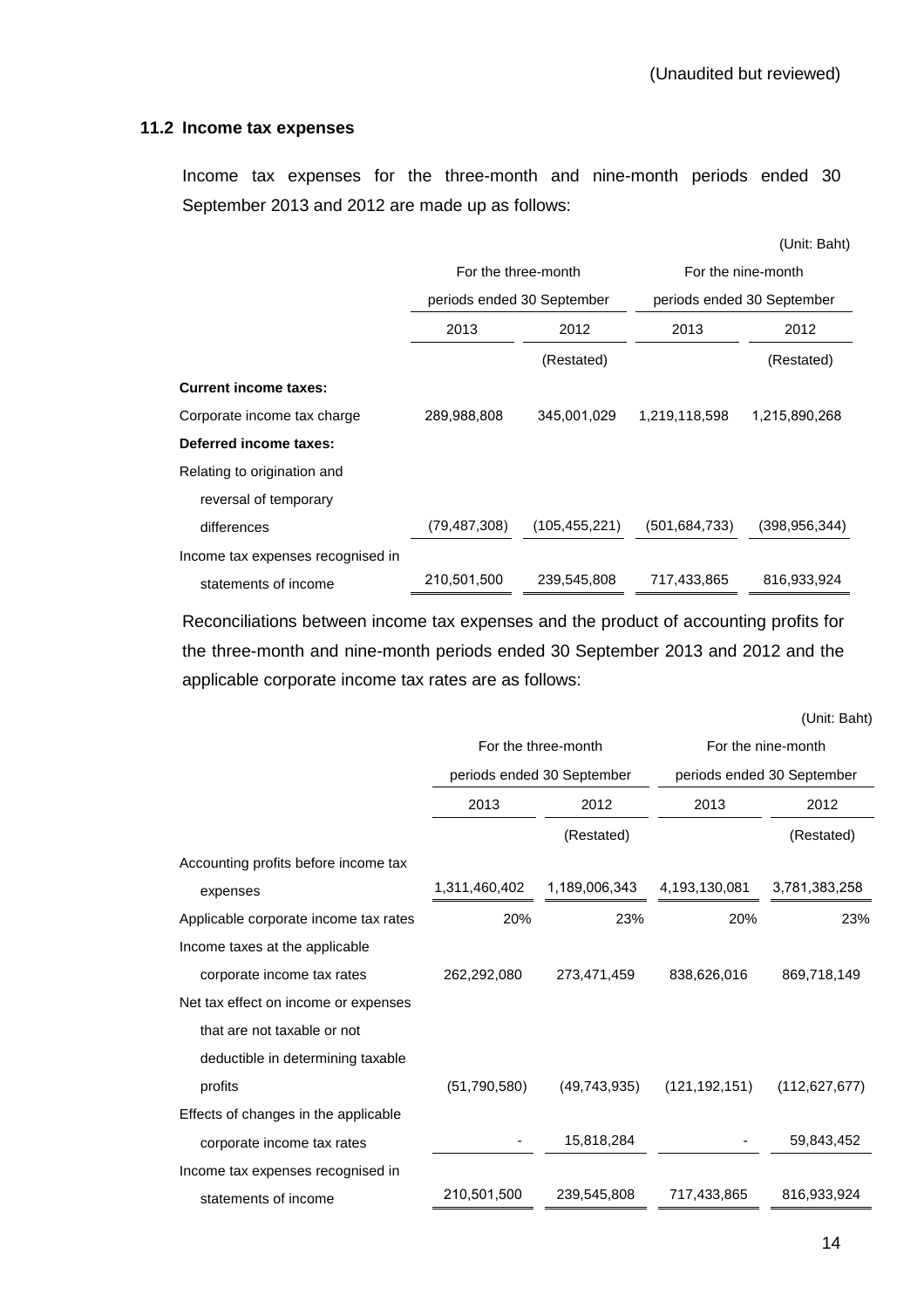The amounts of income taxes relating to each component of other comprehensive income (loss) for the three-month and nine-month periods ended 30 September 2013 and 2012 are as follows:

|                                  |                     |                            |                    | (Unit: Baht)               |  |
|----------------------------------|---------------------|----------------------------|--------------------|----------------------------|--|
|                                  | For the three-month |                            | For the nine-month |                            |  |
|                                  |                     | periods ended 30 September |                    | periods ended 30 September |  |
|                                  | 2013                | 2012                       | 2013               | 2012                       |  |
|                                  |                     | (Restated)                 |                    | (Restated)                 |  |
| Income taxes relating to:        |                     |                            |                    |                            |  |
| Gains (loss) on revaluation of   |                     |                            |                    |                            |  |
| available-for-sale investments   | (152, 733, 843)     | 278,232,251                | 24,094,779         | 648,415,782                |  |
| Gains (loss) on sales of         |                     |                            |                    |                            |  |
| available-for-sale investment    |                     |                            |                    |                            |  |
| transferred to be recognised in  |                     |                            |                    |                            |  |
| statements of income             | 7,531,106           | (10, 498, 587)             | (60,051,811)       | (117, 340, 133)            |  |
| Income taxes (revenues) expenses |                     |                            |                    |                            |  |
| as reported in statements of     |                     |                            |                    |                            |  |
| comprehensive income             | (145, 202, 737)     | 267,733,664                | (35, 957, 032)     | 531,075,649                |  |

### **12. Other assets**

|                                      |                   | (Unit: Baht)     |
|--------------------------------------|-------------------|------------------|
|                                      | 30 September 2013 | 31 December 2012 |
|                                      |                   |                  |
| Prepaid rental expenses              | 84,565,004        | 93,410,039       |
| Receivable from sales of investments | 28,143,717        | 193,287,500      |
| Prepaid expenses                     | 88,960,098        | 24,459,693       |
| Deposits                             | 20,512,190        | 19,160,406       |
| <b>Others</b>                        | 10,567,047        | 17,661,265       |
| Total                                | 232,748,056       | 347,978,903      |

## **13. Due to reinsurers**

|                          |                   | (Unit: Baht)     |
|--------------------------|-------------------|------------------|
|                          | 30 September 2013 | 31 December 2012 |
|                          |                   |                  |
| Outward premium payables | 487,730,558       | 400,098,875      |
| Total due to reinsurers  | 487,730,558       | 400,098,875      |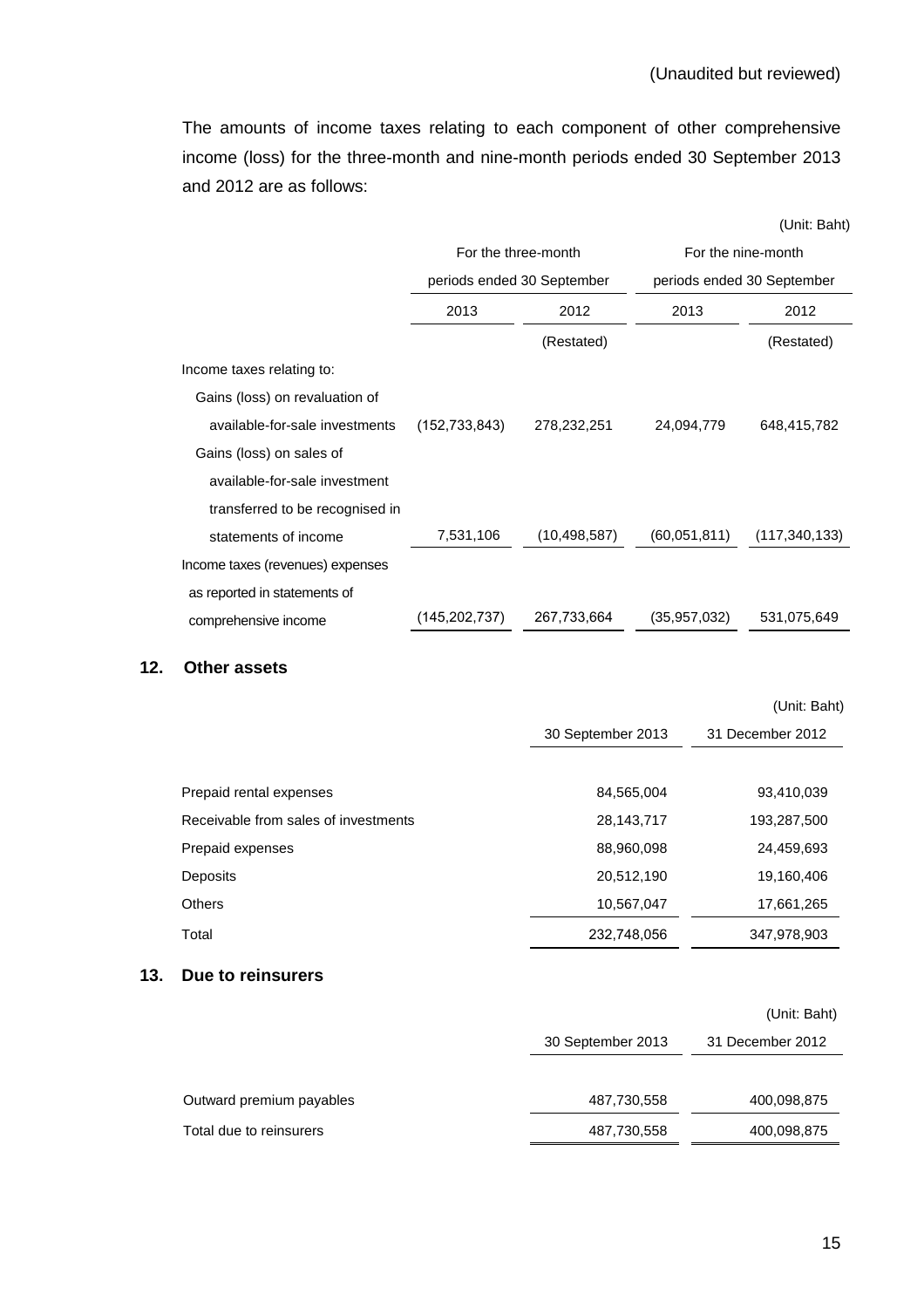## **14. Life policy reserves**

|                                                   |                    | (Unit: Baht)       |
|---------------------------------------------------|--------------------|--------------------|
|                                                   | For the nine-month |                    |
|                                                   | period ended       | For the year ended |
|                                                   | 30 September 2013  | 31 December 2012   |
|                                                   |                    |                    |
| Balances - beginning of the period/year           | 111,259,206,400    | 88,386,403,850     |
| Life policy reserves for premiums received during |                    |                    |
| the period/year and increase reserves for         |                    |                    |
| enforced policies benefit and other claims        | 26,923,324,306     | 28,891,861,757     |
| Benefit paid for death, maturity, surrender and   |                    |                    |
| other claims                                      | (5,716,671,785)    | (6,019,059,207)    |
| Balances - end of the period/year                 | 132,465,858,921    | 111,259,206,400    |

# **15. Unpaid policy benefits**

|                   |                   | (Unit: Baht)     |
|-------------------|-------------------|------------------|
|                   | 30 September 2013 | 31 December 2012 |
|                   |                   |                  |
| Death benefits    | 86,165,115        | 87,751,151       |
| Maturity payments | 8,127,725         | 709,445          |
| Total             | 94,292,840        | 88,460,596       |

## **16. Loss reserves and outstanding claims**

|                                                   |                    | (Unit: Baht)       |
|---------------------------------------------------|--------------------|--------------------|
|                                                   | For the nine-month |                    |
|                                                   | period ended       | For the year ended |
|                                                   | 30 September 2013  | 31 December 2012   |
|                                                   |                    |                    |
| Balances - beginning of the period/year           | 340,909,580        | 333,830,276        |
| Claims and losses adjustment expenses for         |                    |                    |
| the period/year                                   | 1,275,074,163      | 2,033,661,404      |
| Claims and losses adjustment expenses paid during |                    |                    |
| the period/year                                   | (1,288,226,464)    | (2,026,582,100)    |
| Balances - end of the period/year                 | 327,757,279        | 340,909,580        |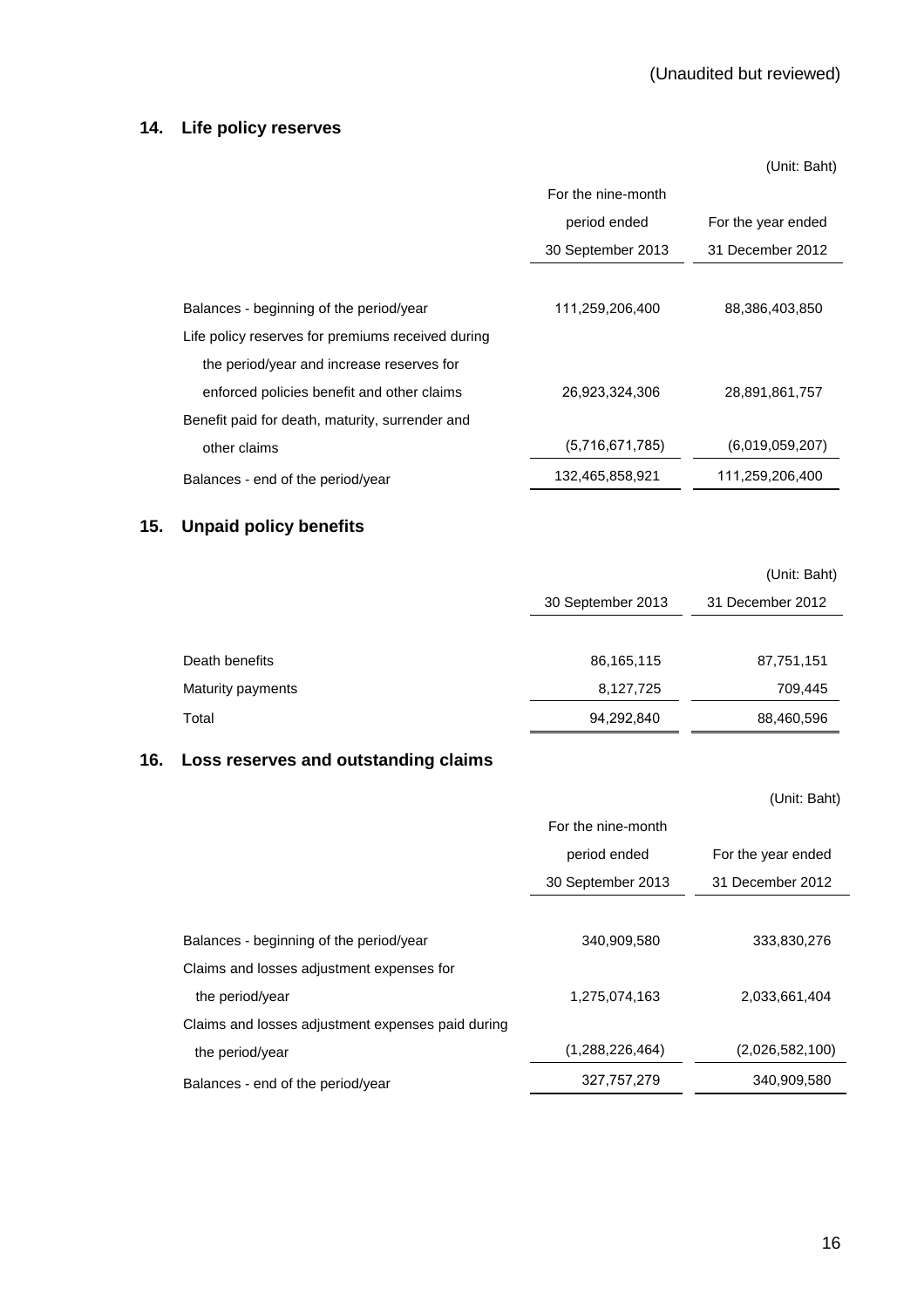### **17. Premium reserves**

## **17.1 Unearned premium reserves**

|                                         |                    | (Unit: Baht)       |
|-----------------------------------------|--------------------|--------------------|
|                                         | For the nine-month |                    |
|                                         | period ended       | For the year ended |
|                                         | 30 September 2013  | 31 December 2012   |
|                                         |                    |                    |
| Balances - beginning of the period/year | 1,078,120,949      | 1,085,196,967      |
| Premium written for the period/year     | 2,182,193,007      | 2,695,302,374      |
| Premium earned for the period/year      | (2, 150, 857, 828) | (2,702,378,392)    |
| Balances - end of the period/year       | 1,109,456,128      | 1,078,120,949      |

# **17.2 Unexpired risk reserves**

(Unit: Baht)

|                                            | For the nine-month                 |                  |  |
|--------------------------------------------|------------------------------------|------------------|--|
|                                            | period ended<br>For the year ended |                  |  |
|                                            | 30 September 2013                  | 31 December 2012 |  |
|                                            |                                    |                  |  |
| Balances - beginning of the period/year    | 743,903,455                        | 759,637,877      |  |
| Increase (decrease) during the period/year | 21,621,274                         | (15, 734, 422)   |  |
| Balances - end of the period/year          | 765,524,729                        | 743,903,455      |  |

# **18. Employee benefit payables**

|                                            |                   | (Unit: Baht)     |
|--------------------------------------------|-------------------|------------------|
|                                            | 30 September 2013 | 31 December 2012 |
|                                            |                   |                  |
| Short-term employee benefits payables      | 129,857,773       | 111,701,364      |
| Provisions for long-term employee benefits | 172,064,021       | 155,257,296      |
| Total employee benefit payables            | 301,921,794       | 266,958,660      |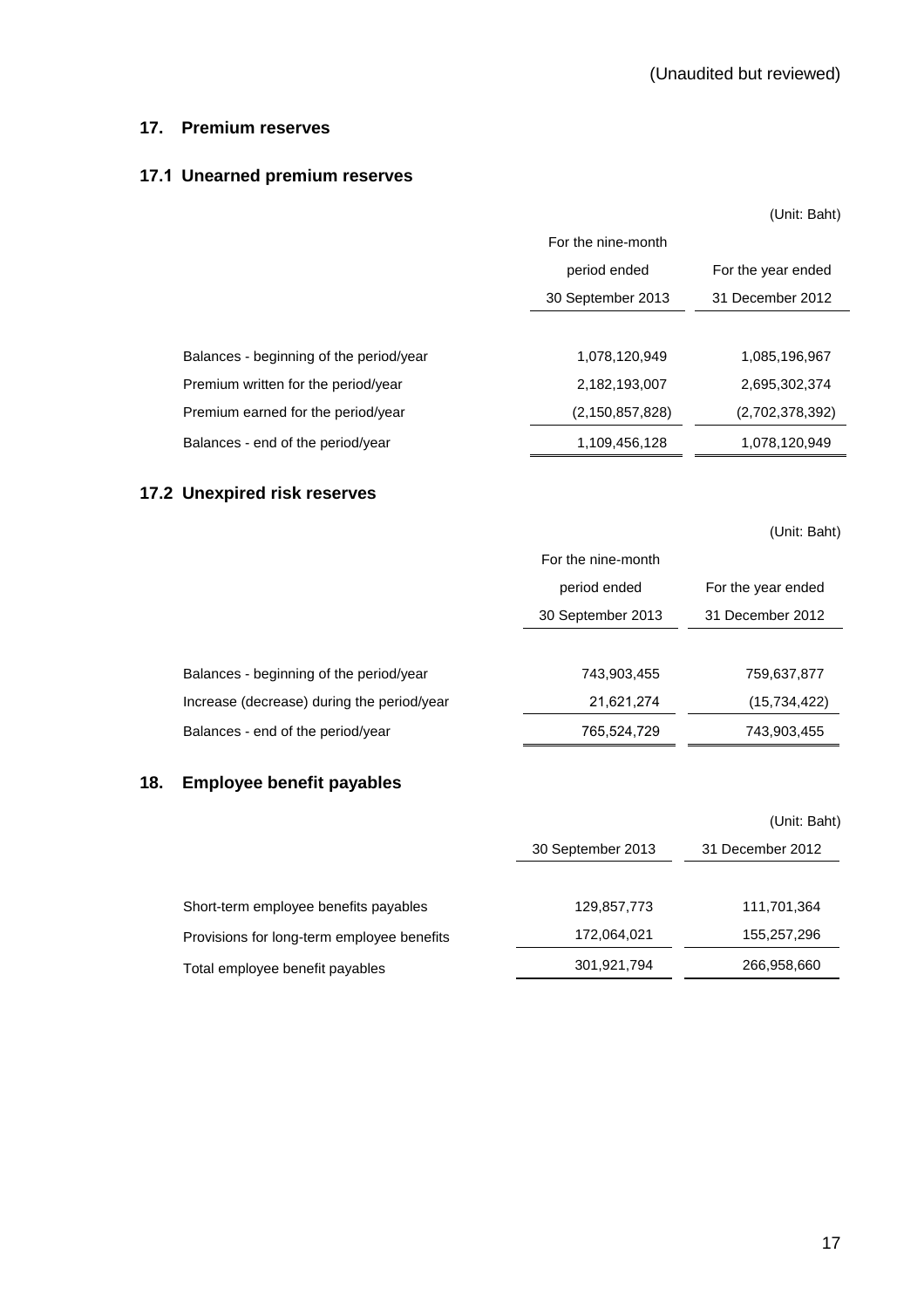### **19. Other liabilities**

|                                                 |                   | (Unit: Baht)     |
|-------------------------------------------------|-------------------|------------------|
|                                                 | 30 September 2013 | 31 December 2012 |
|                                                 |                   |                  |
| Accrued commission expenses                     | 418,224,102       | 474,991,671      |
| Accrued expenses                                | 271,170,944       | 279,245,304      |
| Withholding tax payable                         | 55,599,086        | 57,780,393       |
| Premiums received for policies not yet approved | 211,635,956       | 102,988,520      |
| Amounts received awaiting transfer              | 188,123,742       | 127,189,555      |
| Payable to policyholders on exempted premiums   | 94,027,194        | 95,833,722       |
| Forward exchange contracts payables             | 161,745,918       | 54,357,000       |
| Payable on purchases of investments             | 15,353,474        | 243,882,562      |
| <b>Others</b>                                   | 82,047,026        | 82,873,187       |
| Total                                           | 1,497,927,442     | 1,519,141,914    |

# **20. Issued and paid-up share capital/share premium/capital reserve on share-based payments/subscriptions received in advance from exercises of warrants**

Reconciliations for the nine-month period ended 30 September 2013 are as follows:

|                                     |               |                          |               |             | Subscriptions  |
|-------------------------------------|---------------|--------------------------|---------------|-------------|----------------|
|                                     |               |                          |               | Capital     | received in    |
|                                     |               |                          |               | reserve on  | advance from   |
|                                     |               | Issued and fully paid-up | Share         | share-based | exercises of   |
|                                     |               | share capital            | premium       | payments    | warrants       |
|                                     | Number of     |                          |               |             |                |
|                                     | shares        | <b>Baht</b>              | Baht          | Baht        | Baht           |
|                                     |               |                          |               |             |                |
| Balances - beginning of the period  | 1,204,771,855 | 1,204,771,855            | 2,759,469,456 | 28,315,191  | 35,477,257     |
| Issuance of ordinary shares as a    |               |                          |               |             |                |
| result of exercise of Warrant No. 1 | 6,828,495     | 6,828,495                | 85,356,187    |             | (35, 477, 257) |
| Proceeds from exercises of warrants |               |                          |               |             |                |
| (Note 21)                           |               |                          |               |             | 1,539,000      |
| Expenses in respect of share-based  |               |                          |               |             |                |
| payments - Warrant No. 2            |               |                          |               |             |                |
| (Note 21)                           |               |                          |               | 28,315,191  |                |
| Balances - end of the period        | 1,211,600,350 | 1,211,600,350            | 2,844,825,643 | 56,630,382  | 1,539,000      |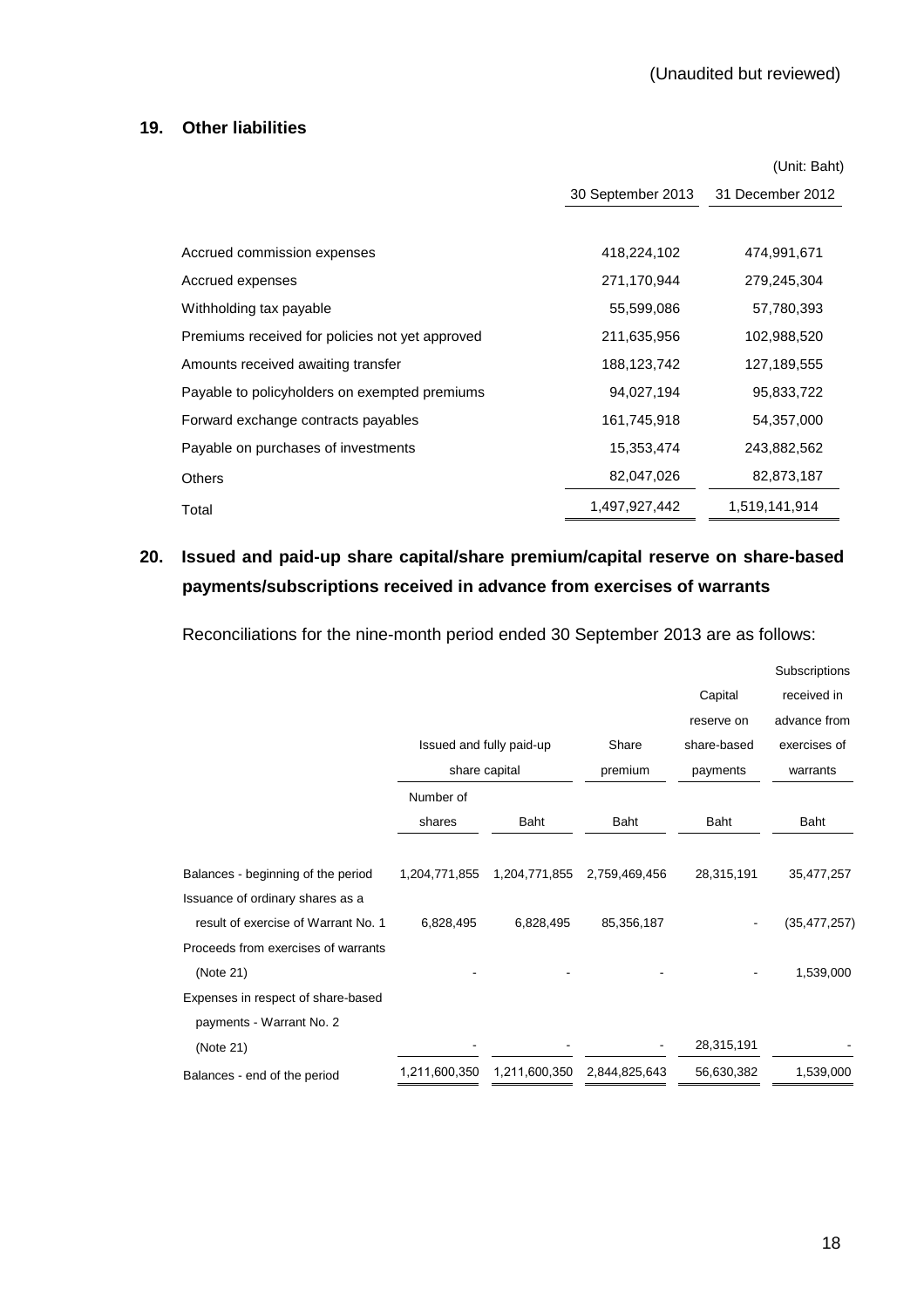## **21. Share-based payments - warrants**

On 23 November 2007, the Extraordinary General Meeting No. 2 of the Company's shareholders passed a resolution approving the issuance of 20 million units of registered and non-transferrable warrants (Warrant No.1) to be allocated to employees. The Company already allocated 12.85 million units of Warrant No. 1 to employees, leaving 7.15 million units unallocated. On 26 April 2011, the Annual General Meeting of shareholders of the Company passed a resolution approving the cancellation of the unallocated 7.15 million units of Warrant No. 1 and the issuance of 7.15 million units of registered and non-transferrable warrants (Warrant No.2) in place of the cancelled Warrant No. 1. Warrant No. 2 was already allocated to employee and the grant date is stipulated to be 1 April 2012.

|                                                  | Number of units of warrants |              |            |
|--------------------------------------------------|-----------------------------|--------------|------------|
| Approved by                                      | Warrant No.1                | Warrant No.2 | Total      |
| The Executive Board of Directors of the Company, |                             |              |            |
| on 29 May 2008                                   | 11,500,000                  |              | 11,500,000 |
| The Executive Board of Directors of the Company, |                             |              |            |
| on 11 August 2009                                | 1,350,000                   |              | 1,350,000  |
| The Executive Board of Directors of the Company, |                             |              |            |
| on 22 February 2012                              |                             | 7,150,000    | 7,150,000  |
| Total                                            | 12,850,000                  | 7,150,000    | 20,000,000 |

The allocations of warrants to employee can be summarised as follows:

 These warrants expire the earlier of 5 years from the issue date and the termination date of employment. The exercise ratio is 1 unit of warrant to 1 new ordinary share and the exercise price is equal to Baht 13.50 per share for Warrant No.1 and Baht 35 per share for Warrant No.2. The first exercise date is 3 years from the grant date.

 The issue of Warrant No.2 was approved by the Annual General Meeting of shareholders held after 1 January 2011, during which Thai Financial Reporting Standard No. 2 "Share-Based Payment" (TFRS 2) became effective. The Company therefore calculated the average fair value of the warrants at the grant date, which is Baht 20.45 per unit, in order to record expenses in respect of share-based payments in accordance with such accounting standard.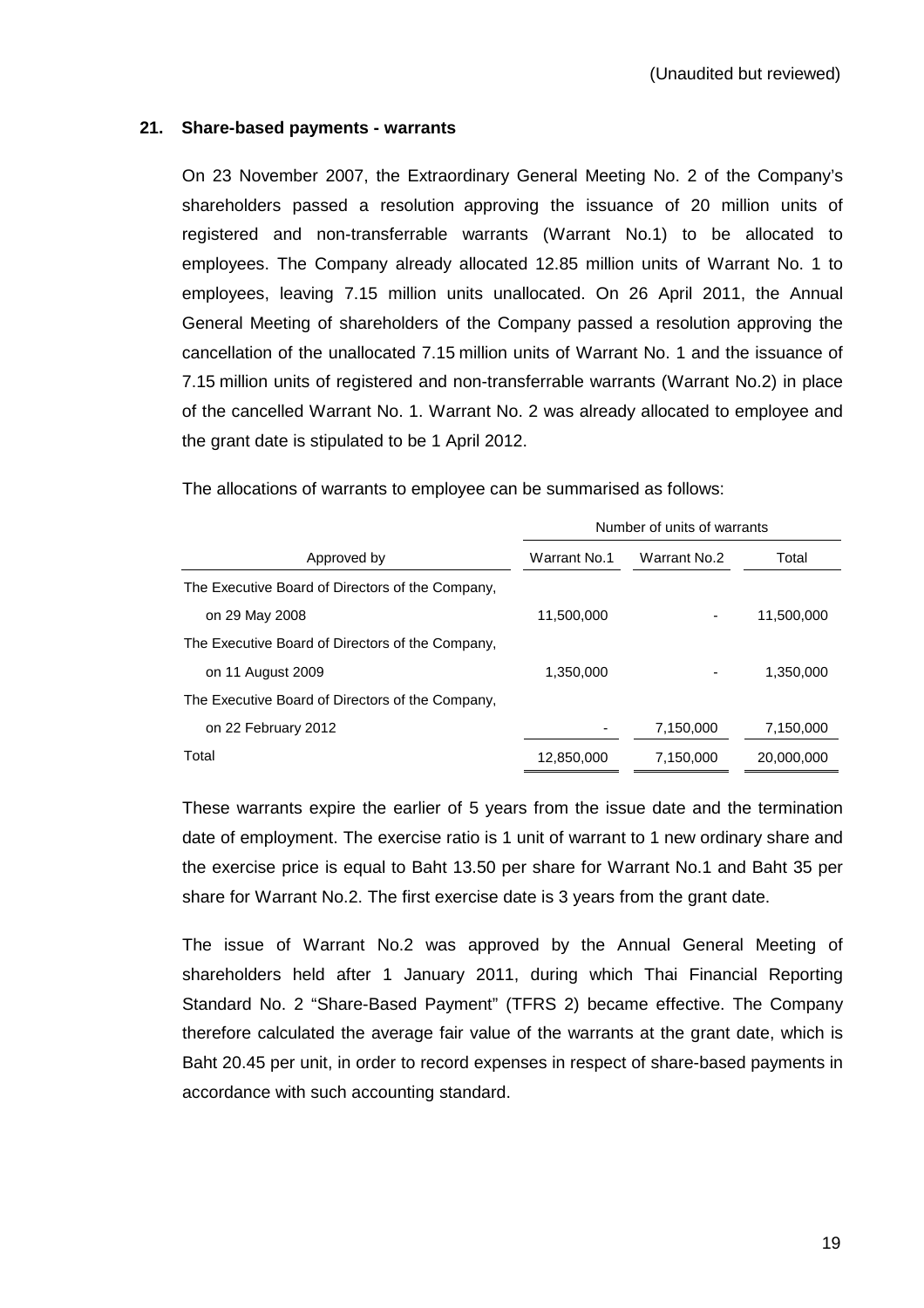The following information is used to determine fair value of the warrants.

| Expected dividend yield         | $-1.5\%$                                                    |
|---------------------------------|-------------------------------------------------------------|
| Expected stock price volatility | - 39.9% (estimated with reference to                        |
|                                 | historical price information of the                         |
|                                 | Company)                                                    |
| Risk-free interest rate         | $-3.51\% -3.64\%$                                           |
| Expected life of warrants       | - Not more than 5 years from the date of                    |
|                                 | issuance or upon termination of an                          |
|                                 | employee                                                    |
| Model used                      | Black Schole - continuous model<br>$\overline{\phantom{0}}$ |
|                                 |                                                             |

Employee expenses in respect of share-based payments (Warrant No. 2) recognised for three-month and nine-month periods ended 30 September 2013 amounting to Baht 9 million and 28 million, repectively.

 Movements of units of warrants during the nine-month period ended 30 September 2013 are summarised below.

|                                   |                                                |           | (Units)     |  |
|-----------------------------------|------------------------------------------------|-----------|-------------|--|
|                                   | Number of warrants                             |           |             |  |
|                                   | Warrants No.1<br><b>Warrants No.2</b><br>Total |           |             |  |
|                                   |                                                |           |             |  |
| Number of unexercised warrants at | 5,350,200                                      | 7,150,000 | 12,500,200  |  |
| beginning of the period           |                                                |           |             |  |
| Exercised during the period       | (4,314,550)                                    |           | (4,314,550) |  |
| Number of unexercised warrants at |                                                |           |             |  |
| end of the period                 | 1,035,650                                      | 7,150,000 | 8,185,650   |  |

During the nine-month period ended 30 September 2013, the Warrant No. 1 holders exercised 4,314,550 units of warrants at an exercise price of Baht 13.50 each. Details are summarised below.

|                     |           |                |               |                |                          | Subscriptions |                 |                 |
|---------------------|-----------|----------------|---------------|----------------|--------------------------|---------------|-----------------|-----------------|
|                     |           |                |               |                |                          | received in   |                 |                 |
|                     |           |                |               |                |                          | advance from  | Share capital   |                 |
|                     | Units of  | Exercise price | Proceeds from | Issued and     | Share                    | exercises of  | registration    |                 |
|                     | warrants  | per share      | exercises     | paid up shares | Premium                  | warrants      | date            | Listing date    |
|                     |           | Baht           | Baht          | Baht           | Baht                     | Baht          |                 |                 |
| The third exercise  | 3.401.500 | 13.50          | 45,920,250    | 3,401,500      | 42,518,750               |               | 25 April 2013   | 26 April 2013   |
| The fourth exercise | 799,050   | 13.50          | 10.787.175    | 799,050        | 9,988,125                | ٠             | 16 July 2013    | 17 July 2013    |
| The fifth exercise  | 114,000   | 13.50          | 1,539,000     |                | $\overline{\phantom{a}}$ | 1,539,000     | 18 October 2013 | 22 October 2013 |
| Total               | 4,314,550 |                | 58,246,425    | 4,200,550      | 52,506,875               | 1,539,000     |                 |                 |
|                     |           |                |               |                |                          |               |                 |                 |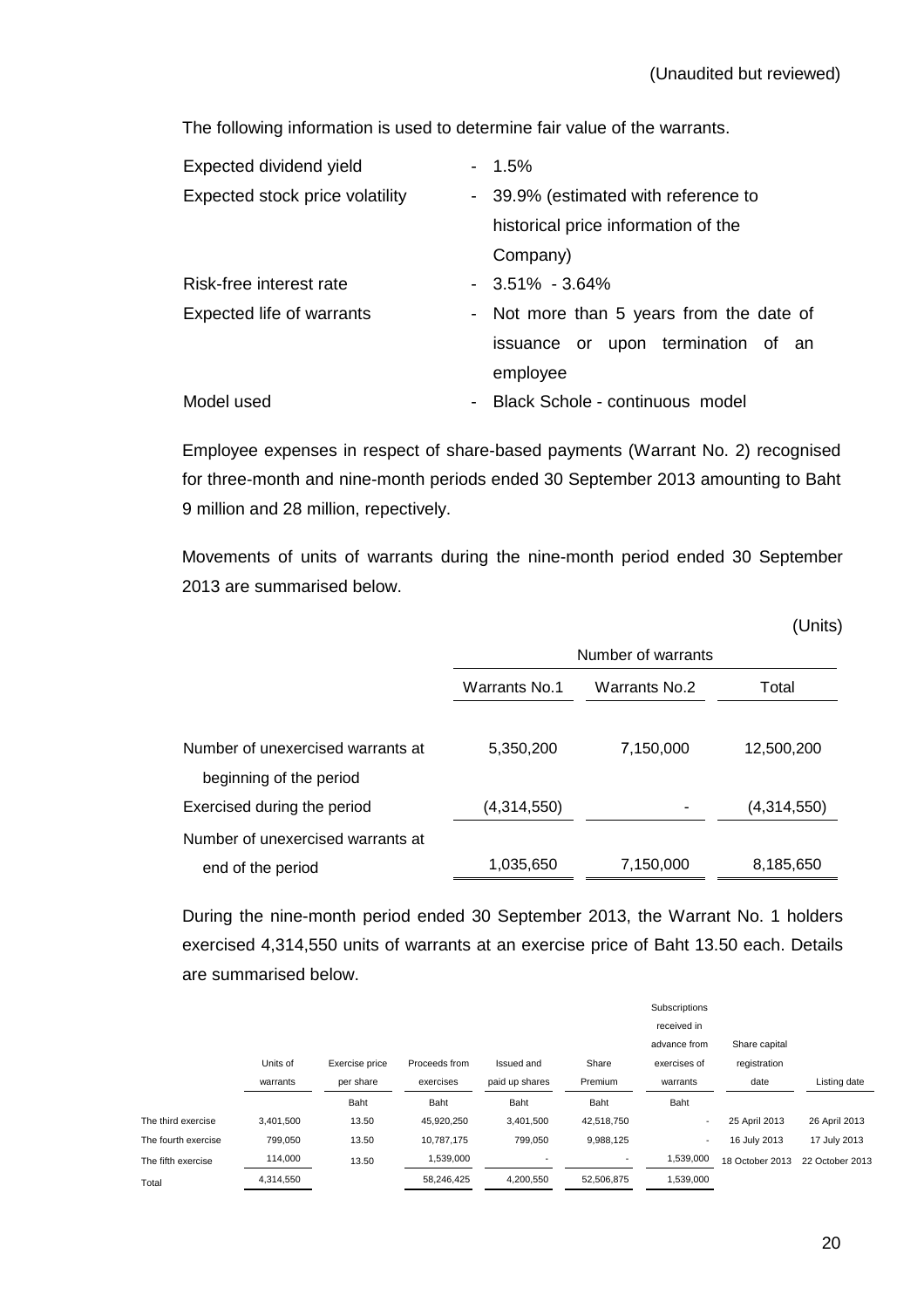## **22. Dividends paid**

 Dividends declared during the nine-month periods ended 30 September 2013 and 2012 consisted of the following:

|                                      |                               |                       | Dividend per |
|--------------------------------------|-------------------------------|-----------------------|--------------|
|                                      | Approved by                   | <b>Total dividend</b> | share        |
|                                      |                               | (Million Baht)        | (Baht)       |
| Final dividend for 2012              | Annual General Meeting of the |                       |              |
|                                      | Shareholders on 26 April 2013 |                       |              |
|                                      | and the OIC on 26 April 2013  | 433.65                | 0.36         |
| Interim dividend from operations for | Meeting of Board of Directors |                       |              |
| six-month period ended               | on 9 August 2013 and the OIC  |                       |              |
| 30 June 2013                         | on 29 August 2013             | 483.10                | 0.40         |
| Total dividend for the period 2013   |                               | 916.75                | 0.76         |
|                                      |                               |                       |              |
| Final dividend for 2011              | Annual General Meeting of the |                       |              |
|                                      | Shareholders on 27 April 2012 |                       |              |
|                                      | and the OIC on 23 April 2012  | 405.42                | 0.34         |
| Interim dividend from operations for | Meeting of Board of Directors |                       |              |
| six-month period ended               | on 8 August 2012 and the OIC  |                       |              |
| 30 June 2012                         | on 14 September 2012          | 438.32                | 0.36         |
| Total dividend for the period 2012   |                               | 843.74                | 0.70         |

## **23. Operating segment**

The Company presented operating segment information in the same manner as that reported to the Office of the Insurance Commission ("OIC") on the report of underwriting information reported by insurance categories since the management considered that the Company is operating its core business in a single segment (i.e. life insurance business) and in a single geographic area (i.e. Thailand) and has measured segment performance based on operating profit or loss on a basis consistent with that is used to prepare the report of underwriting information reported by insurance categories as reported to the OIC. Hence, all items as presented in these segment information are consistent to the Company's internal reports that are regularly reviewed by the chief operating decision maker in order to make decision about allocation of resources to the segment and evaluate its performance. The chief operating decision maker has been identified as the Chief Executive Officer.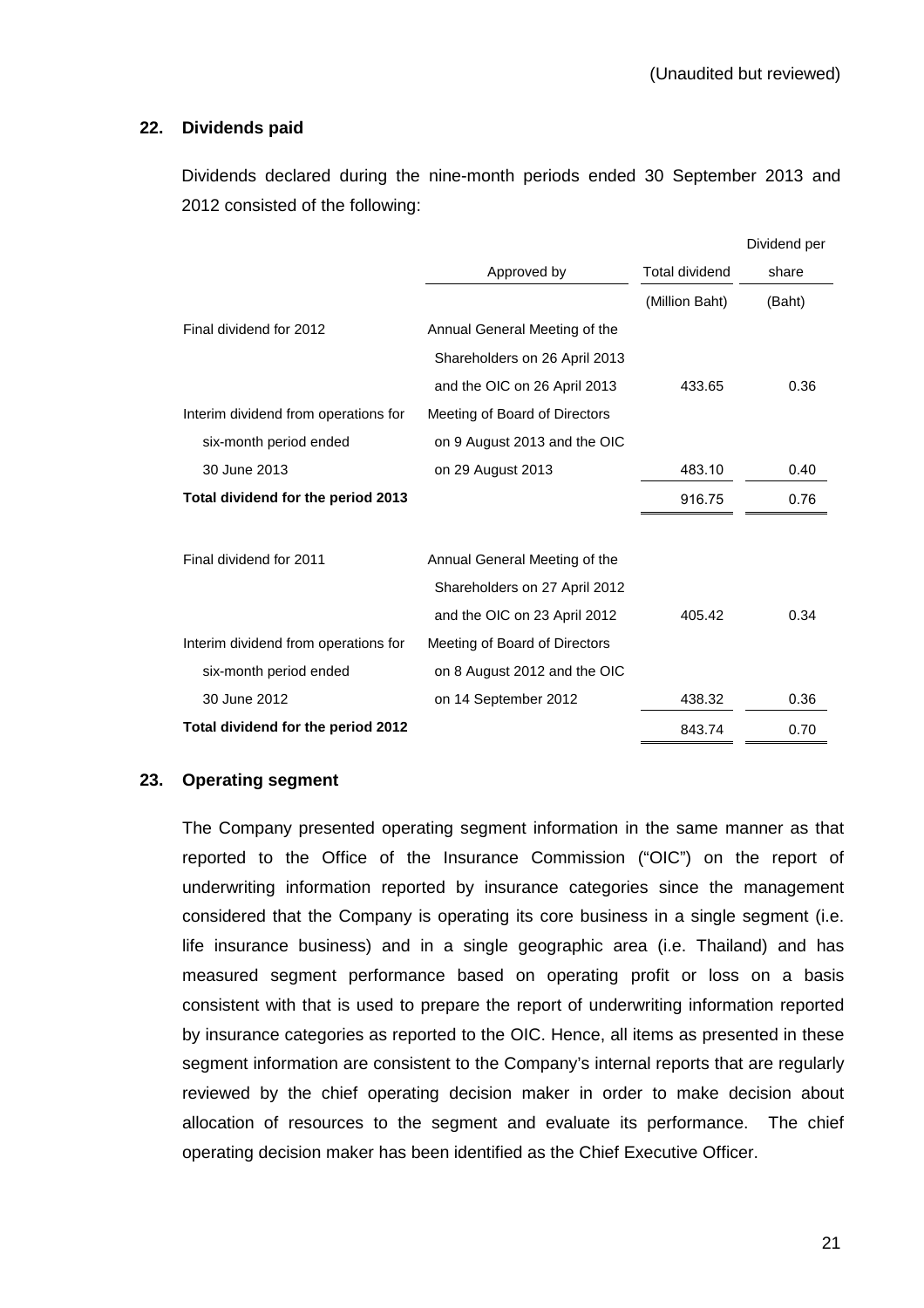Underwriting information classified by insurance categories for the three-month and nine-month periods ended 30 September 2013 and 2012 is as follows:

(Unit: Baht)

|                                           | For the three-month period ended 30 September 2013 |                  |            |                 |
|-------------------------------------------|----------------------------------------------------|------------------|------------|-----------------|
|                                           | Traditional<br>Life annuity                        |                  |            |                 |
|                                           | products -                                         | products -       |            |                 |
|                                           | no participating                                   | no participating | Personal   |                 |
|                                           | dividend                                           | dividend         | accident   | Total           |
| <b>Underwriting income</b>                |                                                    |                  |            |                 |
| Premium written                           | 8,456,080,191                                      | 31,917,354       | 9,669,415  | 8,497,666,960   |
| Less: Premium ceded                       | (121,247,834)                                      |                  |            | (121, 247, 834) |
| Net premium written                       | 8,334,832,357                                      | 31,917,354       | 9,669,415  | 8,376,419,126   |
| Add (less): Unearned premium reserve      | (5,003,317)                                        |                  | 580,293    | (4,423,024)     |
| <b>Total underwriting income</b>          | 8,329,829,040                                      | 31,917,354       | 10,249,708 | 8,371,996,102   |
| <b>Underwriting expenses</b>              |                                                    |                  |            |                 |
| Life policy reserves increased from prior |                                                    |                  |            |                 |
| period                                    | 5,423,054,625                                      | 22,507,922       |            | 5,445,562,547   |
| Benefit payments under life policies and  |                                                    |                  |            |                 |
| benefit adjustment expenses               | 2,128,291,811                                      | 1,496,686        |            | 2,129,788,497   |
| Losses and losses adjustment expenses     | 343,216,305                                        |                  | 3,110,816  | 346,327,121     |
| Commissions and brokerage expenses        | 605,795,063                                        | 3,592,630        | 255,664    | 609,643,357     |
| Sales promotional expenses                | 64,724,041                                         | 251,701          | 80,287     | 65,056,029      |
| Other underwriting expenses               | 7,944,853                                          | 27,732           | 9,303      | 7,981,888       |
| <b>Total underwriting expenses</b>        | 8,573,026,698                                      | 27,876,671       | 3,456,070  | 8,604,359,439   |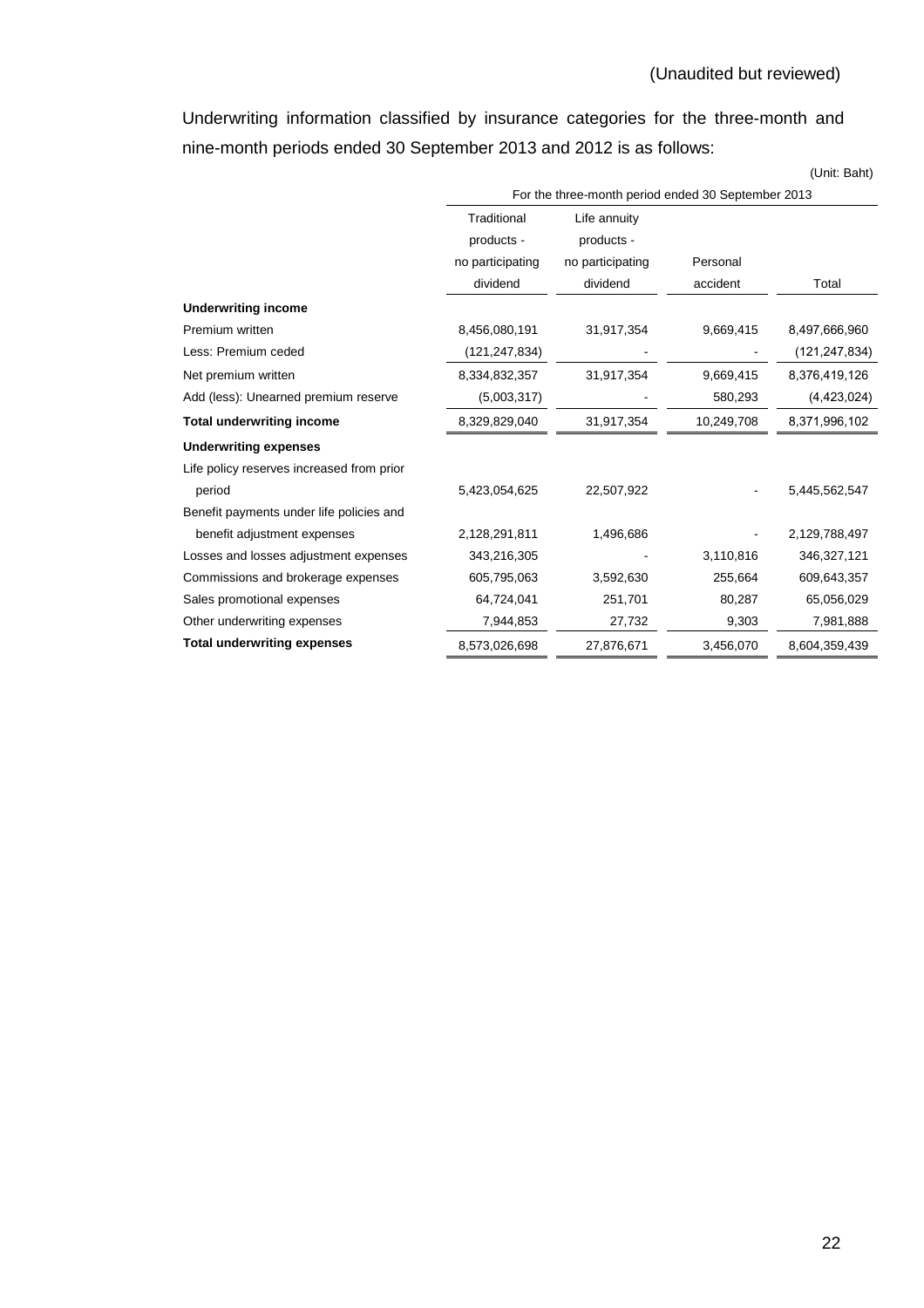### (Unit: Baht)

|                                          | For the three-month period ended 30 September 2012 |                  |            |                 |
|------------------------------------------|----------------------------------------------------|------------------|------------|-----------------|
|                                          | Traditional                                        | Life annuity     |            |                 |
|                                          | products -                                         | products -       |            |                 |
|                                          | no participating                                   | no participating | Personal   |                 |
|                                          | dividend                                           | dividend         | accident   | Total           |
| <b>Underwriting income</b>               |                                                    |                  |            |                 |
| Premium written                          | 7,695,478,887                                      | 14,599,457       | 11,120,148 | 7,721,198,492   |
| Less: Premium ceded                      | (109,426,276)                                      |                  |            | (109, 426, 276) |
| Net premium written                      | 7,586,052,611                                      | 14,599,457       | 11,120,148 | 7,611,772,216   |
| Add: Unearned premium reserve            | 13,000,770                                         |                  | 66,225     | 13,066,995      |
| <b>Total underwriting income</b>         | 7,599,053,381                                      | 14,599,457       | 11,186,373 | 7,624,839,211   |
| <b>Underwriting expenses</b>             |                                                    |                  |            |                 |
| Life policy reserves increased from      |                                                    |                  |            |                 |
| prior period                             | 5,085,911,540                                      | 11,394,485       |            | 5,097,306,025   |
| Benefit payments under life policies and |                                                    |                  |            |                 |
| benefit adjustment expenses              | 1,526,378,589                                      | 59,332           |            | 1,526,437,921   |
| Losses and losses adjustment expenses    | 393,982,601                                        | 10,740           | 1,167,015  | 395,160,356     |
| Commissions and brokerage expenses       | 606,722,119                                        | 2,212,673        | 250,459    | 609,185,251     |
| Sales promotional expenses               | 60,512,270                                         | 115,439          | 91,597     | 60,719,306      |
| Other underwriting expenses              | 7,121,735                                          | 13,810           | 10,092     | 7,145,637       |
| <b>Total underwriting expenses</b>       | 7,680,628,854                                      | 13,806,479       | 1,519,163  | 7,695,954,496   |

(Unit: Baht)

| For the nine-month period ended 30 September 2013 |
|---------------------------------------------------|
|                                                   |

|                                           | Traditional      | Life annuity     |            |                 |
|-------------------------------------------|------------------|------------------|------------|-----------------|
|                                           | products -       | products -       |            |                 |
|                                           | no participating | no participating | Personal   |                 |
|                                           | dividend         | dividend         | accident   | Total           |
| <b>Underwriting income</b>                |                  |                  |            |                 |
| Premium written                           | 30,821,958,613   | 84,624,616       | 30,811,757 | 30,937,394,986  |
| Less: Premium ceded                       | (460, 562, 680)  |                  |            | (460, 562, 680) |
| Net premium written                       | 30,361,395,933   | 84,624,616       | 30,811,757 | 30,476,832,306  |
| Add (less): Unearned premium reserve      | (32, 329, 141)   |                  | 993,962    | (31, 335, 179)  |
| <b>Total underwriting income</b>          | 30,329,066,792   | 84,624,616       | 31,805,719 | 30,445,497,127  |
| <b>Underwriting expenses</b>              |                  |                  |            |                 |
| Life policy reserves increased from prior |                  |                  |            |                 |
| period                                    | 21,130,869,786   | 75,782,735       |            | 21,206,652,521  |
| Benefit payments under life policies and  |                  |                  |            |                 |
| benefit adjustment expenses               | 6,071,304,823    | 1,768,000        |            | 6,073,072,823   |
| Losses and losses adjustment expenses     | 956,357,087      |                  | 7,770,997  | 964,128,084     |
| Commissions and brokerage expenses        | 2,103,614,470    | 10,652,931       | 761,242    | 2,115,028,643   |
| Sales promotional expenses                | 245,040,729      | 683,716          | 256,971    | 245,981,416     |
| Other underwriting expenses               | 22,055,365       | 61,539           | 23,129     | 22,140,033      |
| <b>Total underwriting expenses</b>        | 30,529,242,260   | 88,948,921       | 8,812,339  | 30,627,003,520  |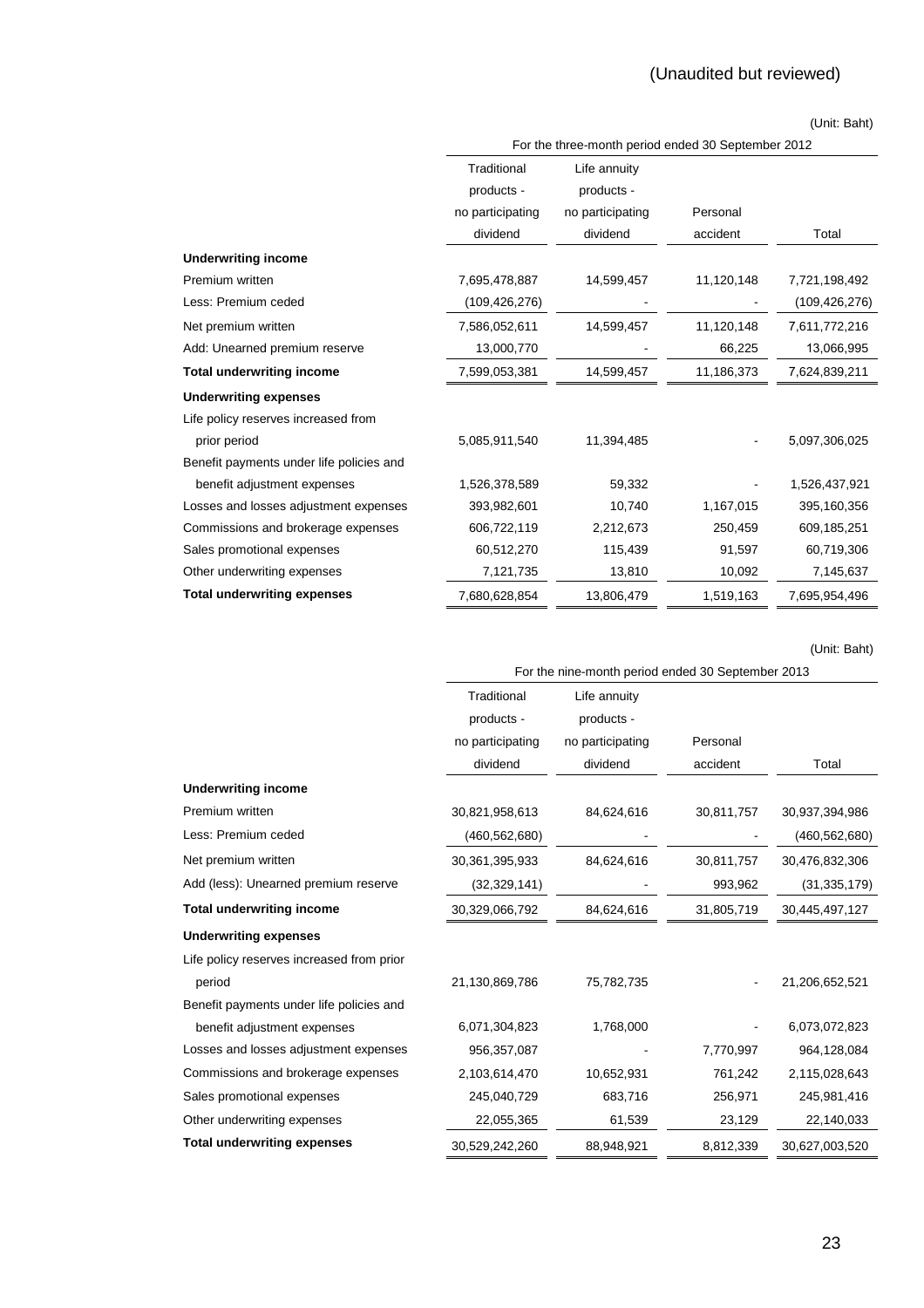# (Unaudited but reviewed)

(Unit: Baht)

|                                          | For the nine-month period ended 30 September 2012 |                  |            |                 |
|------------------------------------------|---------------------------------------------------|------------------|------------|-----------------|
|                                          | Traditional                                       | Life annuity     |            |                 |
|                                          | products -                                        | products -       |            |                 |
|                                          | no participating                                  | no participating | Personal   |                 |
|                                          | dividend                                          | dividend         | accident   | Total           |
| <b>Underwriting income</b>               |                                                   |                  |            |                 |
| Premium written                          | 26,719,705,818                                    | 52,106,949       | 33,296,661 | 26,805,109,428  |
| Add (less): Premium ceded                | (436, 517, 254)                                   |                  | 37,021     | (436, 480, 233) |
| Net premium written                      | 26,283,188,564                                    | 52,106,949       | 33,333,682 | 26,368,629,195  |
| Add: Unearned premium reserve            | 31,488,516                                        |                  | 632,052    | 32,120,568      |
| <b>Total underwriting income</b>         | 26,314,677,080                                    | 52,106,949       | 33,965,734 | 26,400,749,763  |
| <b>Underwriting expenses</b>             |                                                   |                  |            |                 |
| Life policy reserves increased from      |                                                   |                  |            |                 |
| prior period                             | 17,872,358,541                                    | 40,931,947       |            | 17,913,290,488  |
| Benefit payments under life policies and |                                                   |                  |            |                 |
| benefit adjustment expenses              | 4,756,123,384                                     | 212,836          |            | 4,756,336,220   |
| Losses and losses adjustment expenses    | 1,083,395,057                                     | 32,772           | 4,017,580  | 1,087,445,409   |
| Commissions and brokerage expenses       | 2,110,013,465                                     | 9,075,122        | 729,564    | 2,119,818,151   |
| Sales promotional expenses               | 243,752,472                                       | 482,666          | 314,624    | 244,549,762     |
| Other underwriting expenses              | 19,335,083                                        | 38,286           | 24,957     | 19,398,326      |
| <b>Total underwriting expenses</b>       | 26,084,978,002                                    | 50,773,629       | 5,086,725  | 26,140,838,356  |

# **24. Operating expenses**

|                                  |             |                             |               | (Unit: Baht)               |
|----------------------------------|-------------|-----------------------------|---------------|----------------------------|
|                                  |             | For the three-month periods |               | For the nine-month periods |
|                                  |             | ended 30 September          |               | ended 30 September         |
|                                  | 2013        | 2012                        | 2013          | 2012                       |
|                                  |             |                             |               |                            |
| Personal expenses, which are not |             |                             |               |                            |
| expenses for underwriting and    |             |                             |               |                            |
| claims                           | 200,573,159 | 179,995,488                 | 615,083,017   | 522,986,004                |
| Premises and equipment expenses, |             |                             |               |                            |
| which are not expenses for       |             |                             |               |                            |
| underwriting                     | 37,874,830  | 38,560,315                  | 113,236,571   | 114,361,288                |
| Taxes and duties                 | 46,156,500  | 38,415,648                  | 135,210,251   | 100,615,603                |
| Other operating expenses         | 158,443,673 | 107,469,273                 | 436,276,450   | 307,193,107                |
| Total operating expenses         | 443,048,162 | 364,440,724                 | 1,299,806,289 | 1,045,156,002              |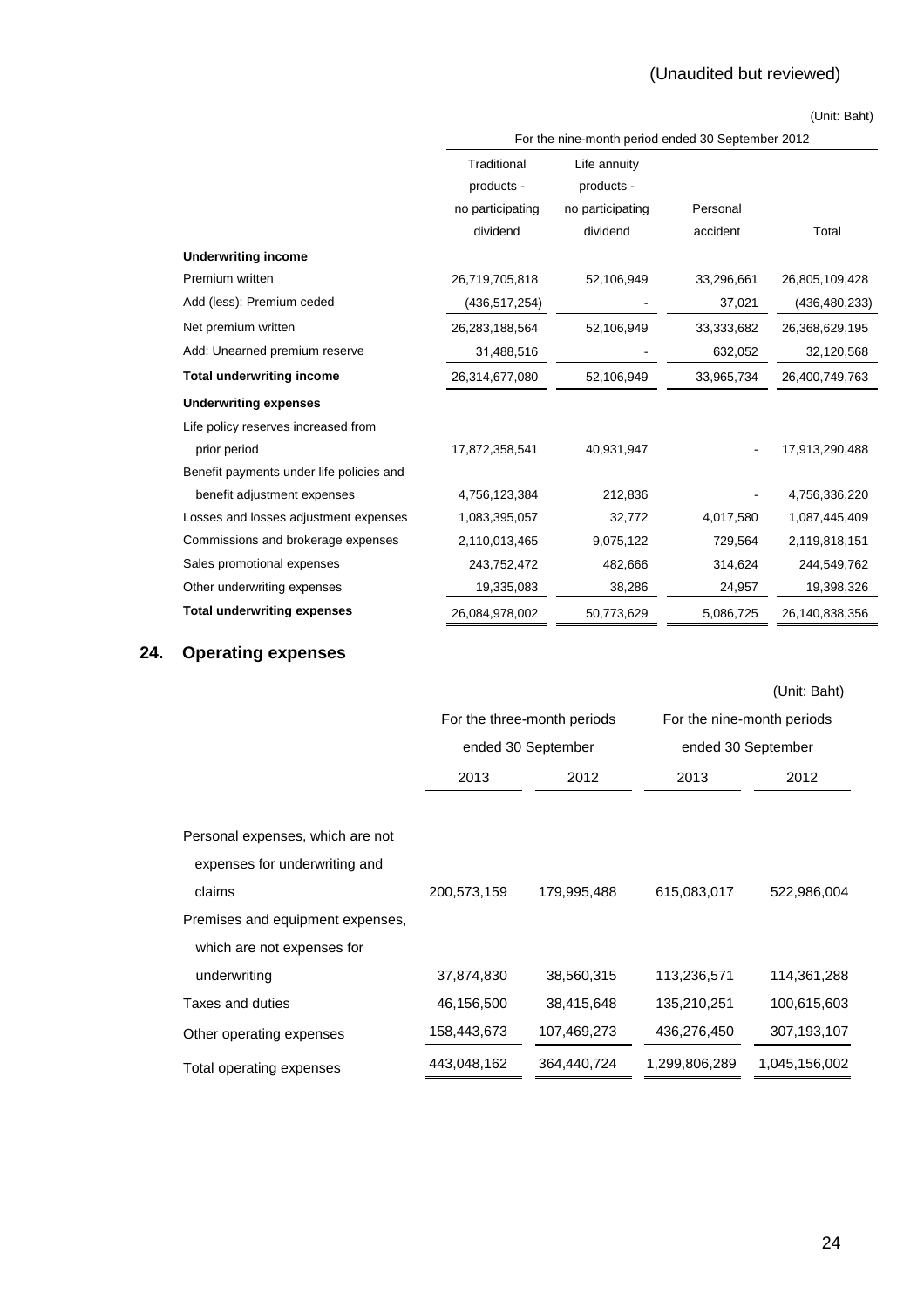### **25. Fair value losses**

|                                      |                |                             |                | (Unit: Baht)               |
|--------------------------------------|----------------|-----------------------------|----------------|----------------------------|
|                                      |                | For the three-month periods |                | For the nine-month periods |
|                                      |                | ended 30 September          |                | ended 30 September         |
|                                      | 2013<br>2012   |                             | 2013           | 2012                       |
|                                      |                |                             |                |                            |
| Unrealised gains (losses) from       |                |                             |                |                            |
| trading securities                   | (2,802,462)    | 11,100,841                  | (6,929,280)    | (6,702,714)                |
| Unrealised gains (losses) on foreign |                |                             |                |                            |
| exchange contracts                   | (13, 286, 475) | 16,450,643                  | (25,589,686)   | 26,479,906                 |
| Losses on exchange                   | (1, 191, 542)  | (30, 736, 643)              | (27,006,207)   | (29, 550, 924)             |
| Total fair value losses              | (17, 280, 479) | (3, 185, 159)               | (59, 525, 173) | (9,773,732)                |

### **26. Related party transactions**

 In considering each possible related party relationship, consideration is directed to the substance of the relationship over the legal form. The relationship between the Company and its related parties are summarised below.

| Name of related parties                       | Type of business     | Relationship with the Company                                               |
|-----------------------------------------------|----------------------|-----------------------------------------------------------------------------|
| Bangkok Bank Pcl.                             | Banking              | Shareholding and related by way of<br>common directors                      |
| Bangkok Insurance Pcl.                        | Insurance            | Shareholding and related by way of<br>common directors                      |
| Thai Reinsurance Pcl.                         | Insurance            | Related by way of common directors                                          |
| Thaire Life Assurance Pcl. <sup>(1)</sup>     | Life assurance       | Subsidiary of Thai Reinsurance Pcl.                                         |
| Sorachai Vivatn Co., Ltd.                     | Property development | Related by way of common directors                                          |
| Bumrungrad Hospital Pcl.                      | Health care services | Related by way of common directors and<br>shareholders                      |
| The Phyathai 1 Hospital Co., Ltd.             | Health care services | Related by way of common directors                                          |
| The Phyathai 2 Hospital Co., Ltd.             | Health care services | Related by way of common directors                                          |
| The Phyathai 3 Hospital Co., Ltd.             | Health care services | Related by way of common directors                                          |
| Rajburi Sugar Co., Ltd.                       | Industry             | Related by way of common directors                                          |
| Narai Ruamphiphat Co., Ltd.                   | Property development | Holding by an individual related to the<br>major shareholder of the Company |
| Bangkok Business Building (1987)<br>Co., Ltd. | Rental of assets     | Related by way of common directors and<br>shareholders                      |
| Tris Corporation Ltd.                         | Services             | Related by way of common directors and<br>shareholders                      |
| Union Textile Industries Pcl.                 | Industry             | Related by way of common shareholders                                       |
| Charoen Pokphand Foods Pcl.                   | Agriculture          | Related by way of common directors                                          |

(1) It had been considered a related party until 31 July 2013 because the Company has no common directors with Thaire Life Assurance Pcl. since then.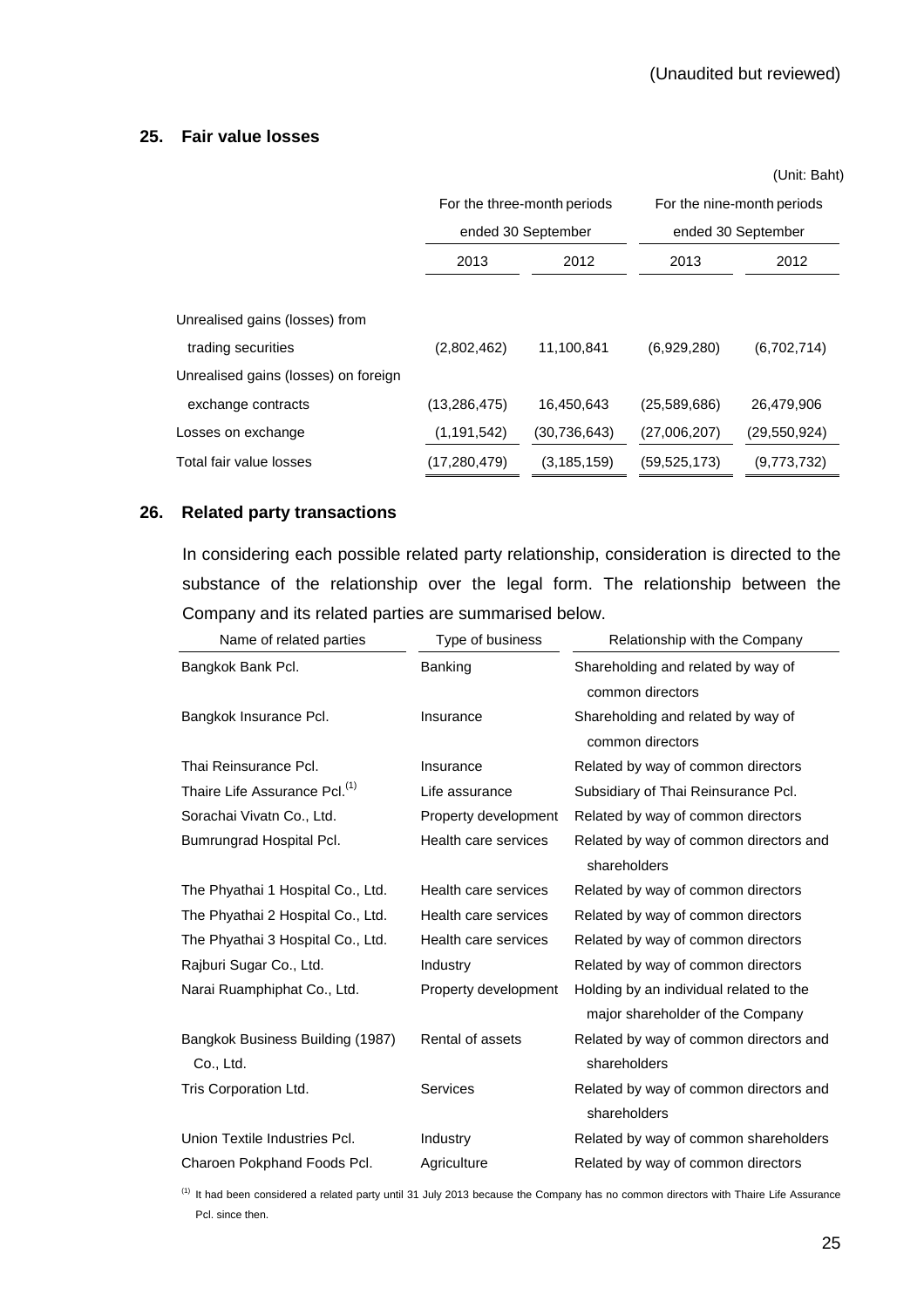## (Unaudited but reviewed)

| Name of related parties                 | Type of business     | Relationship with the Company                          |
|-----------------------------------------|----------------------|--------------------------------------------------------|
| <b>TICON Industrial Connection Pcl.</b> | Property development | Holding by an individual related to the                |
|                                         |                      | major shareholder of the Company                       |
| Indorama Polymers Pcl.                  | Petrochemical        | Related by way of common directors                     |
| Asia warehouse Co., Ltd.                | Rental of assets     | Holding by the major shareholder of the                |
|                                         |                      | Company                                                |
| Ex-chai Distribution System Co., Ltd.   | Commercial           | Related by way of common directors                     |
| BBL Asset Management Co., Ltd.          | Asset management     | Related by way of common directors and<br>shareholders |
| <b>Bualuang Securities Pcl.</b>         | <b>Securities</b>    | Subsidiary of the major shareholder                    |
|                                         |                      | of the Company                                         |
| Asia Insurance Company Limited          | Insurance            | Related by way of common directors                     |
| BLA Insurance Broker Co., Ltd           | Insurance            | Related by way of common directors are.                |
|                                         |                      | the management of the Company                          |
| Bangpain Golf Co., Ltd                  | <b>Services</b>      | Related by way of common directors                     |
| Bangkok Mitsubishi Lease Co., Ltd.      | Services             | Related by way of common directors                     |
| TMD Design, LLC                         | <b>Services</b>      | Holding by an individual related to the                |
|                                         |                      | major shareholder of the Company                       |

 During the three-month and nine-month periods ended 30 September 2013 and 2012, the Company had significant business transactions with its related parties. Such transactions, which have been concluded on commercial terms and bases agreed upon in the ordinary course business between the Company and those parties are as follows:

|                                                          |                             |             |                            |               | (Unit: Baht)                                                                                          |
|----------------------------------------------------------|-----------------------------|-------------|----------------------------|---------------|-------------------------------------------------------------------------------------------------------|
|                                                          | For the three-month periods |             | For the nine-month periods |               |                                                                                                       |
|                                                          | ended 30 September          |             | ended 30 September         |               | Pricing policy                                                                                        |
|                                                          | 2013                        | 2012        | 2013                       | 2012          |                                                                                                       |
| Premium written                                          | 258,749                     | 324,207     | 4,448,313                  | 4.082.128     | Normal commercial terms for underwriting                                                              |
| Premium ceded <sup>(2)</sup>                             | 67,049                      | 19,303,857  | 84,091,645                 | 98.639.273    | Normal commercial terms for reinsurance<br>depending on type of insurance and<br>reinsurance contract |
| Claim recovery from<br>reinsurance                       |                             | 26,277,369  | 60,766,970                 | 65,678,081    | At a mutually agreed percentage of<br>premium ceded                                                   |
| Commission and<br>brokerage                              | 258,641,948                 | 262,952,069 | 1,012,867,223              | 1,003,459,886 | At a mutually agreed percentage of<br>premium written                                                 |
| Claim payments and<br>diagnosis charges                  | 13,359,692                  | 18,850,735  | 38,886,717                 | 50.590.646    | Normal commercial terms for underwriting                                                              |
| Interest income -                                        | 92,359,002                  | 61,121,687  | 245,613,963                | 176.978.916   | Same rates as they offered to general                                                                 |
| deposits at banks,<br>promissory notes<br>and debentures |                             |             |                            |               | customers                                                                                             |

<sup>(2)</sup> They presented only transactions until 31 July 2013 because the Company has common directors with Thaire Life Assurance Pcl. since then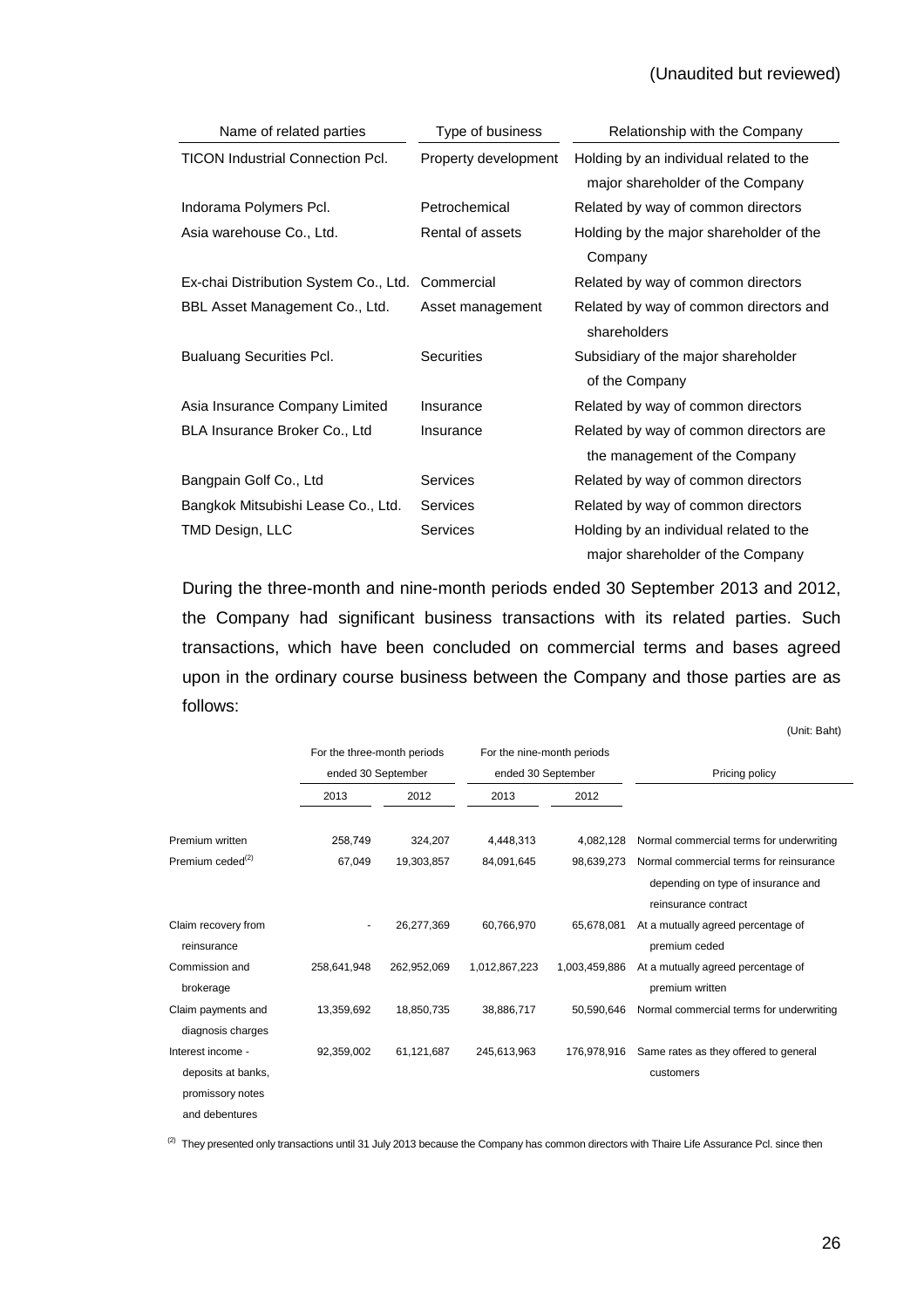# (Unaudited but reviewed)

(Unit: Baht)

|                                             | For the three-month periods |            | For the nine-month periods |            |                                                                                                                                                                                                                                                                                                                                                                                                                                                                                                                                            |
|---------------------------------------------|-----------------------------|------------|----------------------------|------------|--------------------------------------------------------------------------------------------------------------------------------------------------------------------------------------------------------------------------------------------------------------------------------------------------------------------------------------------------------------------------------------------------------------------------------------------------------------------------------------------------------------------------------------------|
|                                             | ended 30 September          |            | ended 30 September         |            | Pricing policy                                                                                                                                                                                                                                                                                                                                                                                                                                                                                                                             |
|                                             | 2013                        | 2012       | 2013                       | 2012       |                                                                                                                                                                                                                                                                                                                                                                                                                                                                                                                                            |
| Interest income -<br>mortgage loans         | 2,691,290                   | 3,069,374  | 8,337,311                  | 5,682,320  | Same rates as the Company charged to<br>general mortgage borrowers                                                                                                                                                                                                                                                                                                                                                                                                                                                                         |
| Dividend income                             | 58,342,243                  | 42,485,491 | 145,237,809                | 97,990,948 | As declared                                                                                                                                                                                                                                                                                                                                                                                                                                                                                                                                |
| Brokerage income from<br>securities trading | 4,162,218                   | 638,026    | 12,075,787                 | 710,176    | Normal commercial terms for securities<br>brokerage                                                                                                                                                                                                                                                                                                                                                                                                                                                                                        |
| Bank charges                                | 23,678,799                  | 22,002,524 | 65,225,326                 | 65,456,527 | Same rates as they charge to general<br>customers                                                                                                                                                                                                                                                                                                                                                                                                                                                                                          |
| Insurance premiums                          | 280,601                     | 279,805    | 1,673,034                  | 859,592    | Normal commercial terms for underwriting                                                                                                                                                                                                                                                                                                                                                                                                                                                                                                   |
| Building space rental                       | 16,971,335                  | 15,834,473 | 48,844,130                 | 46,836,528 | Head office building: Rental fees of                                                                                                                                                                                                                                                                                                                                                                                                                                                                                                       |
| and service fees                            |                             |            |                            |            | approximately Baht 90 per square meter<br>per month and service fees of Baht 29<br>per square meter per month for long-term<br>agreement and approximately Baht 44<br>and Baht 138 per square meter per<br>month and service fees of approximately<br>Baht 91 and Baht 307 per square meter<br>per month.<br>Branch office buildings: Rental fees of<br>approximately Baht 100, Baht 150, Baht<br>188 and Baht 315 per square meter per<br>month and service fees of approximately<br>Baht 342 and Baht 200 per square meter<br>per month. |
| Other service fees                          | 180,724                     |            | 458,533                    |            | Same conditions and princes charged to                                                                                                                                                                                                                                                                                                                                                                                                                                                                                                     |
|                                             |                             |            |                            |            | general members                                                                                                                                                                                                                                                                                                                                                                                                                                                                                                                            |
| Rental income                               | 96,750                      |            | 129,000                    |            | Rental fees of Baht 166 per square meter<br>per month and service fees of Baht 334<br>per square meter.                                                                                                                                                                                                                                                                                                                                                                                                                                    |

 For the nine-month periods ended 30 September 2013 and 2012, the premium generated from the Bancassurance distribution channel represented approximately 68.77% and 68.07% of total net premium written, respectively.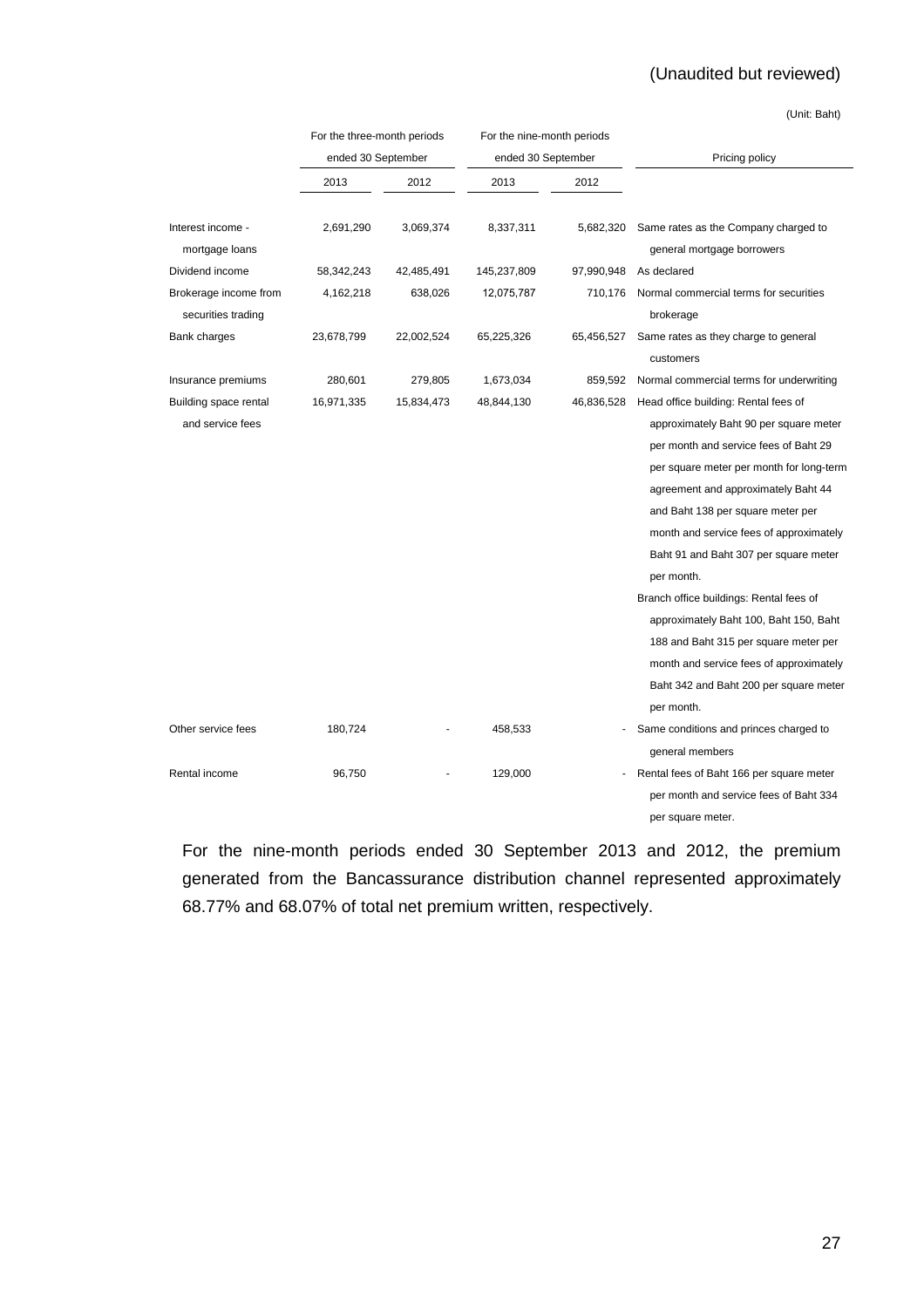As at 30 September 2013 and 31 December 2012, the balance of the accounts between the Company and those related companies are as follows:

|                                                         |                   | (Unit: Thousand Baht) |
|---------------------------------------------------------|-------------------|-----------------------|
|                                                         | 30 September 2013 | 31 December 2012      |
| Deposit at financial institution                        |                   |                       |
| (included in cash and cash equivalents)                 | 452,025           | 852,168               |
| Reinsurance assets <sup>(3)</sup>                       | 1,140             | 91,931                |
| Investments in securities                               |                   |                       |
| Available-for-sale investments - cost                   |                   |                       |
| Domestic equity securities                              | 462,185           | 1,450,475             |
| Domestic investment unit                                | 762,848           | 780,348               |
| Total available-for-sale investment - cost              | 1,225,033         | 2,230,823             |
| Add: Unrealised gains                                   | 738,746           | 1,411,213             |
| Total available-for-sale investments - fair value       | 1,963,779         | 3,642,036             |
| Held-to-maturity investments - cost/amortised cost      |                   |                       |
| Private enterprise debt securities                      | 4,105,000         | 3,705,000             |
| Foreign debt securities                                 | 3,013,305         | 1,638,005             |
| Total held-to-maturity investment - cost/amortised cost | 7,118,305         | 5,343,005             |
| General investments - foreign equity securities         | 11,467            | 11,467                |
| Total investments in securities                         | 9,093,551         | 8,996,508             |
| Loans                                                   | 164,403           | 183,115               |
| Other assets                                            |                   |                       |
| Prepaid rental expense                                  | 84,565            | 93,410                |
| Prepaid expense                                         | 982               | 1,162                 |
| Total other assets                                      | 85,547            | 94,572                |
| Amounts due to reinsurers                               | 748               | 51,534                |
| Outstanding claims                                      | 7,381             | 11,826                |
| Other liabilities                                       |                   |                       |
| Accrued commission                                      | 206,494           | 173,634               |
| Accrued rental and service expense                      | 310               | 691                   |
| Total other liabilities                                 | 206,804           | 174,325               |

<sup>(3)</sup> The outstanding balances with Thaire Life Assurance Plc. were not presented because it had been considered a related party until 31 July 2013.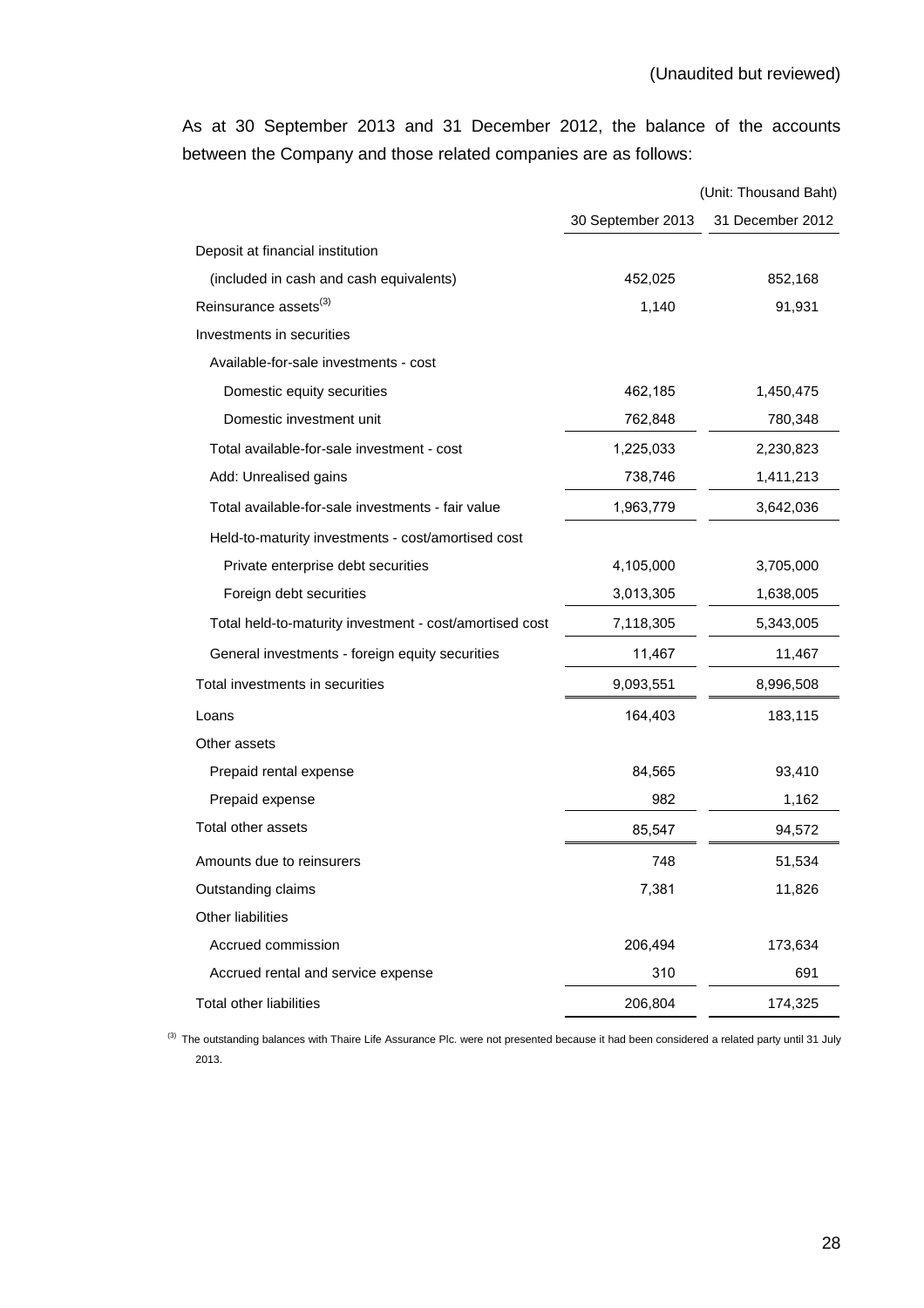## **Directors and key management's benefits**

 During the three-month and nine-month periods ended 30 September 2013 and 2012, the Company had employee benefit expenses payable to their directors and management as below.

|                                            |                            |      |                            | (Unit: Million Baht) |
|--------------------------------------------|----------------------------|------|----------------------------|----------------------|
|                                            | For the three-month        |      | For the nine-month         |                      |
|                                            | periods ended 30 September |      | periods ended 30 September |                      |
|                                            | 2013                       | 2012 | 2013                       | 2012                 |
| Short-term employee benefits               | 7.76                       | 7.16 | 23.26                      | 21.06                |
| Long-term employee benefits                | 0.40                       | 0.44 | 1.22                       | 1.32                 |
| Share-based payment transactions (Note 21) | 2.20                       | 2.20 | 6.60                       | 4.40                 |
| Total                                      | 10.36                      | 9.80 | 31.08                      | 26.78                |

The details of the warrants which allocated to the Company's employees are presented in Note 21 to the interim financial statements.

## **27. Assets placed with the Registrar**

 As at 30 September 2013 and 31 December 2012, the following assets have been placed as securities with the Registrar in accordance with the Life Insurance Act.

|                        |                   |            |                  | (Unit: Baht) |
|------------------------|-------------------|------------|------------------|--------------|
|                        | 30 September 2013 |            | 31 December 2012 |              |
|                        | Cost/             |            | Cost/            |              |
|                        | Amortised cost    | Fair value | Amortised cost   | Fair value   |
|                        |                   |            |                  |              |
| State enterprise bonds | 20,000,000        | 20,852,655 | 20,000,000       | 21,156,977   |

### **28. Assets reserved with the Registrar**

 As at 30 September 2013 and 31 December 2012, the following assets have been placed as reserves with the Registrar in accordance with the Life Insurance Act.

|                        |                   |                |                | (Unit: Baht)     |  |  |       |  |
|------------------------|-------------------|----------------|----------------|------------------|--|--|-------|--|
|                        | 30 September 2013 |                |                | 31 December 2012 |  |  |       |  |
|                        | Cost/             |                |                |                  |  |  | Cost/ |  |
|                        | Amortised cost    | Fair value     | Amortised cost | Fair value       |  |  |       |  |
|                        |                   |                |                |                  |  |  |       |  |
| Government bonds       | 20,808,351,944    | 20.584.402.341 | 12,480,608,158 | 13,414,367,520   |  |  |       |  |
| State enterprise bonds | 7,431,838,794     | 7,878,526,460  | 8,335,857,706  | 9,047,014,595    |  |  |       |  |
| Total                  | 28,240,190,738    | 28,462,928,801 | 20,816,465,864 | 22,461,382,115   |  |  |       |  |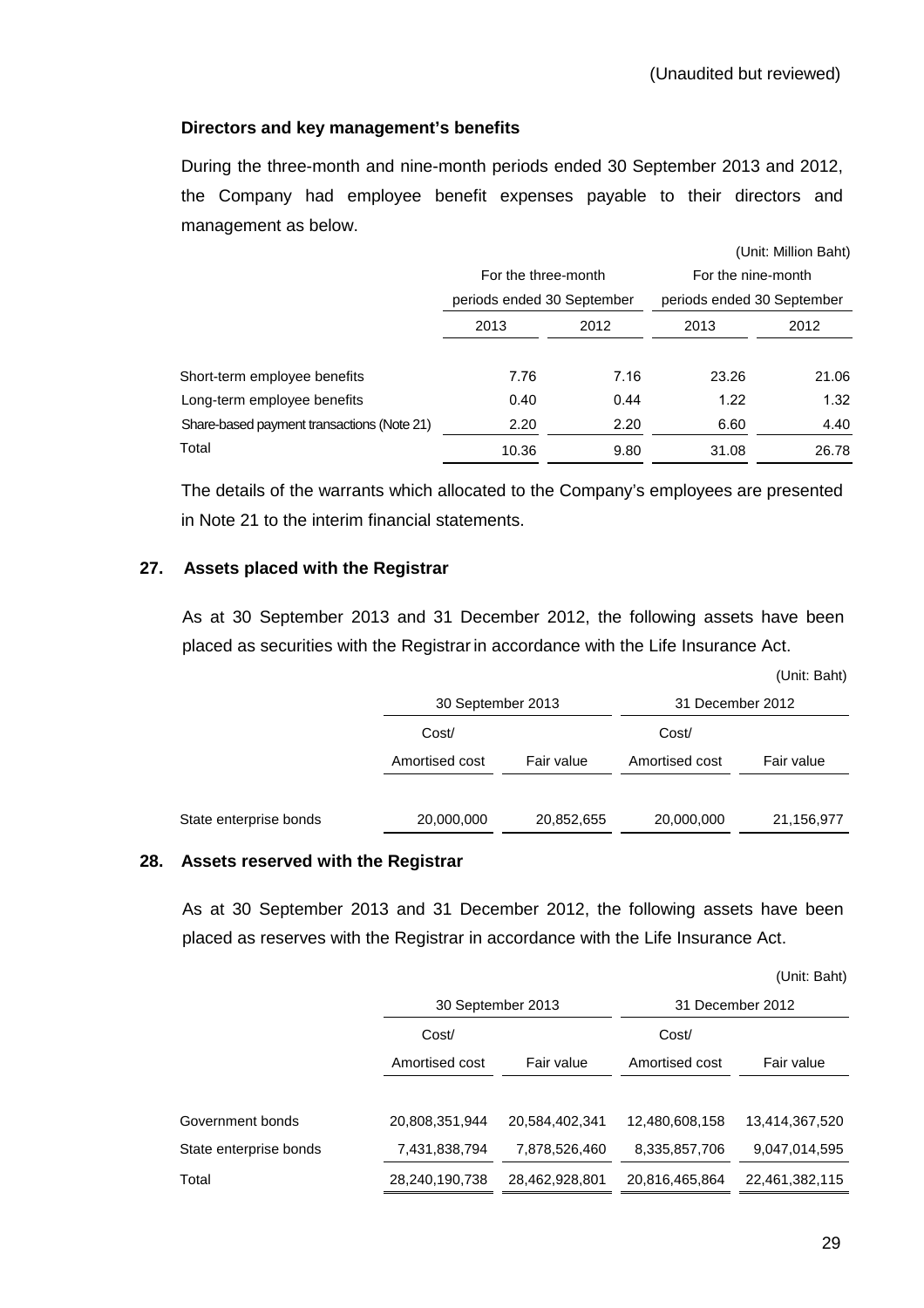### **29. Earnings per share**

 Basic earnings per share is calculated by dividing profits for the periods (excluding other comprehensive income) by the weighted average number of ordinary shares in issue during the periods.

 Diluted earnings per share is calculated by dividing profits for the periods (excluding other comprehensive income) by the sum of the weighted average number of ordinary shares in issue during the periods and the weighted average number of ordinary shares which would need to be issued to convert all dilutive potential ordinary shares into ordinary shares. The calculation assumes that the conversion took place either at the beginning of the period or on the date the potential ordinary shares were issued.

Basic and diluted earnings per share for the three-month periods ended 30 September 2013 and 2012 are as follows:

|                                     | Profits for the periods<br>(Thousand Baht) |            | Weighted average number of<br>shares (Thousand shares) |           | Earnings per<br>share (Baht) |            |
|-------------------------------------|--------------------------------------------|------------|--------------------------------------------------------|-----------|------------------------------|------------|
|                                     |                                            |            |                                                        |           |                              |            |
|                                     | 2013                                       | 2012       | 2013                                                   | 2012      | 2013                         | 2012       |
|                                     |                                            | (Restated) |                                                        |           |                              | (Restated) |
| Basic earnings per share            |                                            |            |                                                        |           |                              |            |
| Profits for the periods             | 1,100,959                                  | 949,461    | 1,211,601                                              | 1,200,104 | 0.909                        | 0.791      |
| <b>Effect of dilutive potential</b> |                                            |            |                                                        |           |                              |            |
| ordinary shares                     |                                            |            |                                                        |           |                              |            |
| Warrant No. 1                       |                                            |            | 899                                                    | 8,936     |                              |            |
| Warrant No. 2                       |                                            |            | 1,659                                                  | (1)       |                              |            |
| Diluted earnings per share          |                                            |            |                                                        |           |                              |            |
| Profits of ordinary                 |                                            |            |                                                        |           |                              |            |
| shareholder assuming the            |                                            |            |                                                        |           |                              |            |
| conversion of warrants to           |                                            |            |                                                        |           |                              |            |
| ordinary sharess                    | 1,100,959                                  | 949,461    | 1,214,159                                              | 1,209,040 | 0.907                        | 0.785      |

 $(1)$  No calculation of dilutive potential ordinary shares on Warrant No. 2 since the exercise price and fair value of employee services to be supplied to the Company in the future per each was higher than the average market price for the period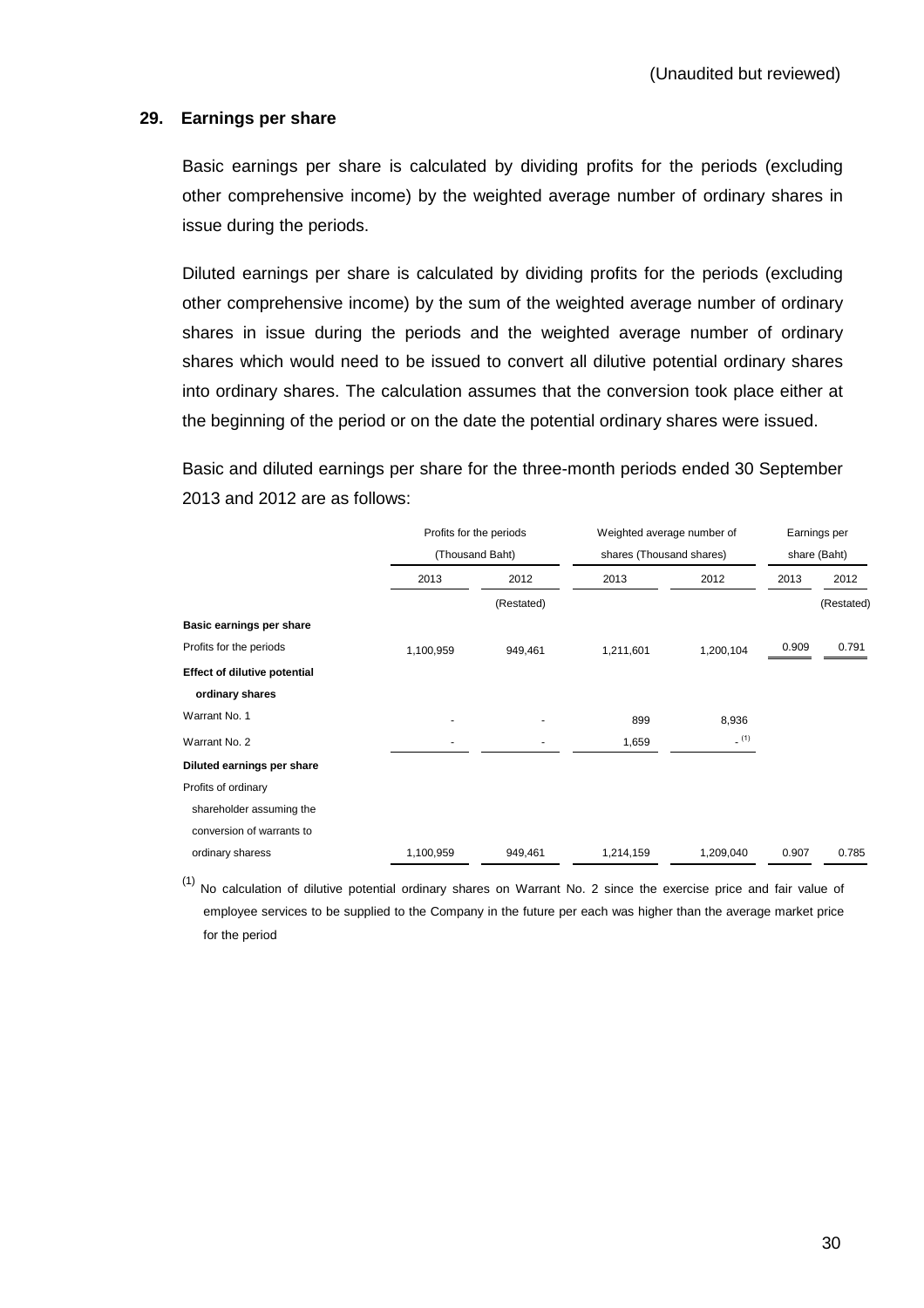Basic and diluted earnings per share for the nine-month periods ended 30 September 2013 and 2012 are as follows:

|                                     | Profits for the periods<br>(Thousand Baht) |            | Weighted average number of<br>shares (Thousand shares) |           | Earnings per<br>share (Baht) |            |
|-------------------------------------|--------------------------------------------|------------|--------------------------------------------------------|-----------|------------------------------|------------|
|                                     |                                            |            |                                                        |           |                              |            |
|                                     | 2013                                       | 2012       | 2013                                                   | 2012      | 2013                         | 2012       |
|                                     |                                            | (Restated) |                                                        |           |                              | (Restated) |
| Basic earnings per share            |                                            |            |                                                        |           |                              |            |
| Profits for the periods             | 3,475,696                                  | 2,964,449  | 1,209,996                                              | 1,200,035 | 2.872                        | 2.470      |
| <b>Effect of dilutive potential</b> |                                            |            |                                                        |           |                              |            |
| ordinary shares                     |                                            |            |                                                        |           |                              |            |
| Warrant No. 1                       |                                            |            | 2,200                                                  | 9,077     |                              |            |
| Warrant No. 2                       |                                            |            | 1,973                                                  | (1)       |                              |            |
| Diluted earnings per share          |                                            |            |                                                        |           |                              |            |
| Profits of ordinary                 |                                            |            |                                                        |           |                              |            |
| shareholder assuming the            |                                            |            |                                                        |           |                              |            |
| conversion of warrants to           | 3,475,696                                  | 2,964,449  | 1,214,169                                              | 1,209,112 | 2.863                        | 2.452      |

 $(1)$  No calculation of dilutive potential ordinary shares on Warrant No. 2 since the exercise price and fair value of employee services to be supplied to the Company in the future per each was higher than the average market price for the period

## **30. Commitments and contingent liabilities**

### **30.1 Commitments under agreements**

(a) The Company has entered into several lease agreements in respect of the lease of office building space, motor vehicles and equipment. The terms of the agreements are generally between 3 and 24 years for leases of building space and are generally between 1 and 5 years for leases of motor vehicles and equipment. Such agreements are non-cancellable.

 As at 30 September 2013 and 31 December 2012, future minimum lease payments required under these non-cancellable operating lease contracts were as follows:

(Unit: Million Baht)

|                            | 30 September 2013 |                |         |       |
|----------------------------|-------------------|----------------|---------|-------|
|                            |                   | Payable within |         |       |
|                            |                   |                | Over    |       |
|                            | 1 year            | 1 - 5 years    | 5 years | Total |
| Operating lease agreements | 31                | 24             | 2       | 57    |
| Service agreements         | 33                | 36             | 10      | 79    |
| Total                      | 64                | 60             | 12      | 136   |